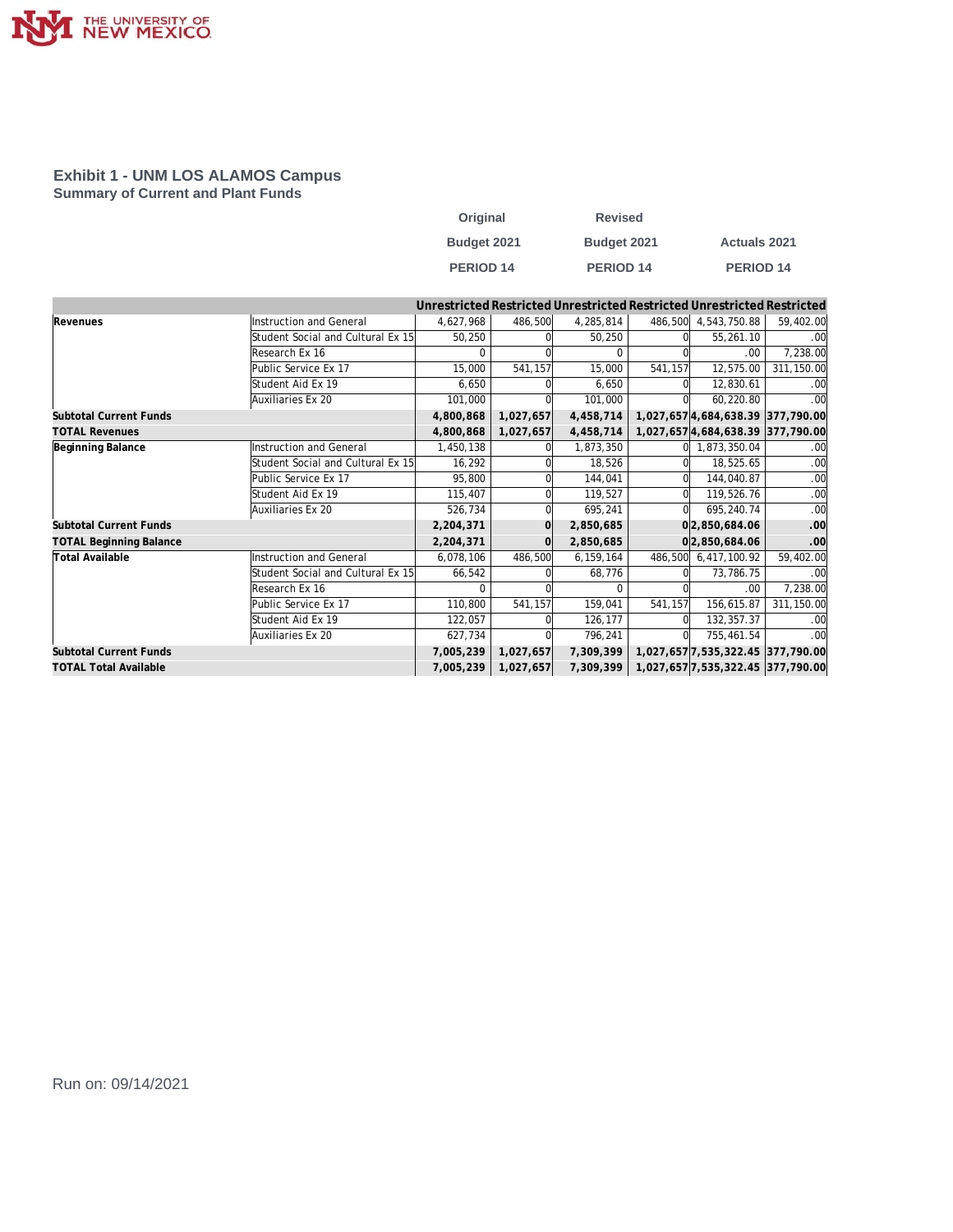

#### **Exhibit 1 - UNM LOS ALAMOS Campus Summary of Current and Plant Funds**

| Original         | <b>Revised</b> |                     |
|------------------|----------------|---------------------|
| Budget 2021      | Budget 2021    | <b>Actuals 2021</b> |
| <b>PERIOD 14</b> | PERIOD 14      | <b>PERIOD 14</b>    |

|                                   |                                   |            |           |              |         | Unrestricted Restricted Unrestricted Restricted Unrestricted Restricted |            |
|-----------------------------------|-----------------------------------|------------|-----------|--------------|---------|-------------------------------------------------------------------------|------------|
| Expenditures                      | Instruction and General           | 4,528,525  | 486,500   | 4,258,751    |         | 486,500 3,647,000.03                                                    | 59,402.00  |
|                                   | Student Social and Cultural Ex 15 | 10,250     |           | 10,250       |         | 8,154.98                                                                | .00        |
|                                   | Research Ex 16                    | $\Omega$   |           | <sup>0</sup> |         | .00                                                                     | 7,238.00   |
|                                   | Public Service Ex 17              | 51,307     | 541,157   | 51.307       | 541,157 | 17,042.28                                                               | 311,150.00 |
|                                   | Student Aid Ex 19                 | 62,919     |           | 70.548       |         | 44,611.00                                                               | .00        |
|                                   | Auxiliaries Ex 20                 | 401,000    |           | 338,500      |         | 53.314.90                                                               | .00        |
| <b>Subtotal Current Funds</b>     |                                   | 5,054,001  | 1,027,657 | 4,729,356    |         | 1,027,657 3,770,123.19 377,790.00                                       |            |
| <b>TOTAL Expenditures</b>         |                                   | 5,054,001  | 1,027,657 | 4,729,356    |         | 1,027,6573,770,123.19 377,790.00                                        |            |
| Transfers                         | Instruction and General           | (132, 539) |           | (132, 539)   |         | (132, 539.00)                                                           | .00        |
|                                   | Student Social and Cultural Ex 15 | (40,000)   |           | (40,000)     |         | (40,000.00)                                                             | .00        |
|                                   | Public Service Ex 17              | $\Omega$   |           | <sup>0</sup> |         | .00                                                                     | .00        |
|                                   | Student Aid Ex 19                 | 51,219     |           | 58.848       |         | 58,745.98                                                               | .00        |
|                                   | Auxiliaries Ex 20                 |            |           | (62, 500)    |         | (62, 500.00)                                                            | .00        |
| <b>Subtotal Current Funds</b>     |                                   | (121, 320) | $\Omega$  | (176, 191)   |         | (176, 293.02)                                                           | .00        |
| <b>TOTAL Transfers</b>            |                                   | (121, 320) | $\Omega$  | (176, 191)   |         | (176, 293.02)                                                           | .00        |
| Ending Balance                    | Instruction and General           | 1,417,042  | $\Omega$  | 1,767,874    | ΩI      | 2,637,561.89                                                            | .00        |
|                                   | Student Social and Cultural Ex 15 | 16,292     | $\Omega$  | 18,526       |         | 25,631.77                                                               | .00        |
|                                   | Research Ex 16                    | $\Omega$   |           | $\Omega$     |         | .00                                                                     | .00        |
|                                   | Public Service Ex 17              | 59.493     |           | 107.734      |         | 139,573.59                                                              | .00        |
|                                   | Student Aid Ex 19                 | 110,357    |           | 114,477      |         | 146,492.35                                                              | .00        |
|                                   | Auxiliaries Ex 20                 | 226,734    |           | 395,241      |         | 639,646.64                                                              | .00        |
| <b>Subtotal Current Funds</b>     |                                   | 1,829,918  | $\Omega$  | 2,403,852    |         | 03,588,906.24                                                           | .00        |
| <b>TOTAL Ending Balance</b>       |                                   | 1,829,918  | $\Omega$  | 2,403,852    |         | 0 3,588,906.24                                                          | .00        |
| Total Expenditures, Transfers and |                                   | 7,005,239  | 1,027,657 | 7,309,399    |         | 1,027,657 7,535,322.45 377,790.00                                       |            |
| Balances                          |                                   |            |           |              |         |                                                                         |            |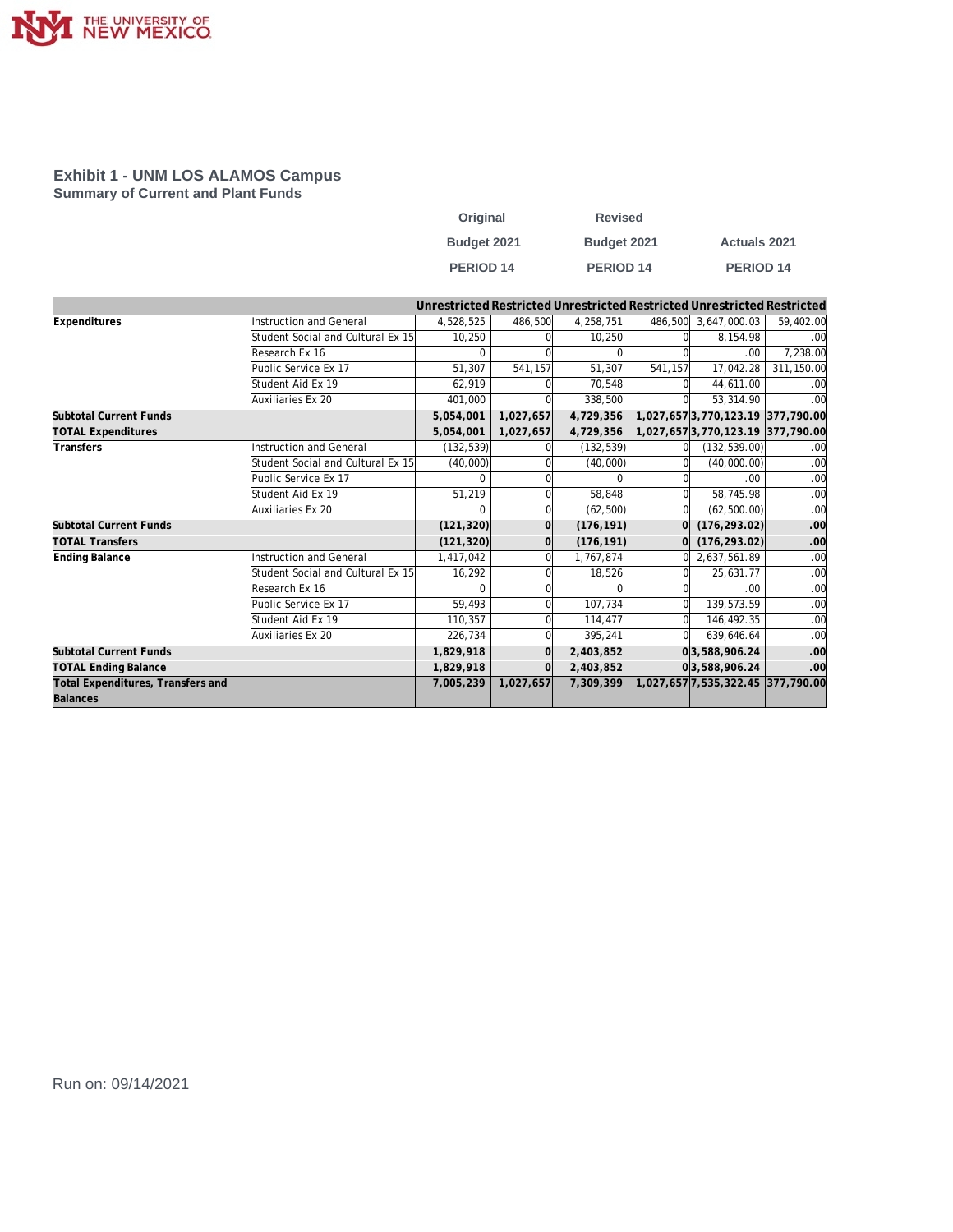

## **Exhibit 1a - UNM Los Alamos Campus - Detail of Transfers**

|                                                                      | <b>Original Budget</b><br>FY 2021 | <b>Revised Budget</b><br>FY 2021 | <b>Actuals</b><br>FY 2021 |
|----------------------------------------------------------------------|-----------------------------------|----------------------------------|---------------------------|
| A. TOTAL TO (FROM) INSTRUCTION & GENERAL:                            | (132, 539)                        | (132, 539)                       | (132, 539)                |
|                                                                      |                                   |                                  |                           |
| <b>NON-MANDATORY TRANSFERS:</b>                                      |                                   |                                  |                           |
| <b>AUXILIARIES</b>                                                   | 0                                 | 0                                | 0                         |
| PLANT FUND MINOR/MAJOR                                               | (6,000)                           | (6,000)                          | (6,000)                   |
| RENEWAL/REPLACEMENT                                                  | 0                                 | 0                                | 0                         |
| <b>TOTAL NON-MANDATORY TRANSFERS</b>                                 | (6,000)                           | (6,000)                          | (6,000)                   |
| <b>REQUIRED TRANSFERS:</b>                                           |                                   |                                  |                           |
| STUDENT AID GRANTS AND STIPENDS-3%                                   | (50, 819)                         | (50, 819)                        | (50, 819)                 |
| RENEWAL/REPLACEMENT - BR&R                                           | (36,000)                          | (36,000)                         | (36,000)                  |
| <b>PLANT FUND MINOR - ER&amp;R</b>                                   | (39, 720)                         | (39, 720)                        | (39, 720)                 |
| <b>TOTAL REQUIRED TRANSFERS</b>                                      | (126, 539)                        | (126, 539)                       | (126, 539)                |
|                                                                      |                                   |                                  |                           |
| <b>B. TOTAL TO (FROM) STUDENT SOCIAL CULTURAL</b>                    | (40,000)                          | (40,000)                         | (40,000)                  |
| <b>RENEWAL &amp; REPLACEMENT</b>                                     | (40,000)                          | (40,000)                         | (40,000)                  |
|                                                                      |                                   |                                  |                           |
| <b>C. TOTAL TO (FROM) RESEARCH</b>                                   | 0                                 | $\mathbf 0$                      | $\pmb{0}$                 |
| D. TOTAL TO (FROM) PUBLIC SERVICE                                    | 0                                 | 0                                | $\mathbf 0$               |
| <b>E. TOTAL TO (FROM) INTERNAL SERVICE</b>                           | 0                                 | $\mathbf 0$                      | $\mathbf 0$               |
| F. TOTAL TO (FROM) STUDENT AID/GRANTS STIPENDS                       | 51,219                            | 58,848                           | 58,746                    |
| 1&6                                                                  | 50,819                            | 50,819                           | 50,819                    |
| <b>ENDOWMENTS</b>                                                    | 400                               | 8,029                            | 7,927                     |
|                                                                      |                                   |                                  |                           |
| <b>G. TOTAL TO (FROM) AUXILARIES</b>                                 | 0                                 | (62, 500)                        | (62, 500)                 |
| <b>MAIN CAMPUS INTERNAL SERVICES</b>                                 | 0                                 | 0                                | 0                         |
| PLANT FUND MINOR CAPITAL                                             | $\Omega$                          | (62, 500)                        | (62, 500)                 |
| H. TOTAL TO (FROM) MAIN CAMPUS CURRENT FUND<br>LOS ALAMOS AUXILARIES | 0<br>0                            | 0<br>0                           | 0<br>0                    |
|                                                                      |                                   |                                  |                           |
| <b>I. TOTAL TO (FROM) PLANT FUND MINOR/MAJOR</b>                     | 45,720                            | 108,220                          | 108,220                   |
| LOS ALAMOS I&G                                                       | 45,720                            | 45,720                           | 45,720                    |
| <b>LOS ALAMOS AUXILARIES</b>                                         | 0                                 | 62,500                           | 62,500                    |
| J. TOTAL TO (FROM) RENEWAL & REPLACEMENT                             | 76,000                            | 76,000                           | 76,000                    |
| LOS ALAMOS I&G                                                       | 36,000                            | 36,000                           | 36,000                    |
| LOS ALAMOS STUDENT SOCIAL CULTURAL                                   | 40,000                            | 40,000                           | 40,000                    |
|                                                                      |                                   |                                  |                           |
| K. TOTAL TO (FROM) ENDOWMENTS                                        | (400)                             | (8,029)                          | (7, 927)                  |
| LOS ALAMOS STUDENT AID GRANTS/STIPENDS                               | (400)                             | (8,029)                          | (7, 927)                  |
|                                                                      |                                   |                                  |                           |
| L. TOTAL TO (FROM) AGENCY FUND                                       | 0                                 | 0                                | $\mathbf 0$               |
| M. TOTAL TO (FROM) RESTRICTED I&G                                    | 0                                 | $\mathbf 0$                      | $\mathbf 0$               |
| N. TOTAL TO (FROM) RESTRICTED RESEARCH                               | 0                                 | $\mathbf 0$                      | $\pmb{0}$                 |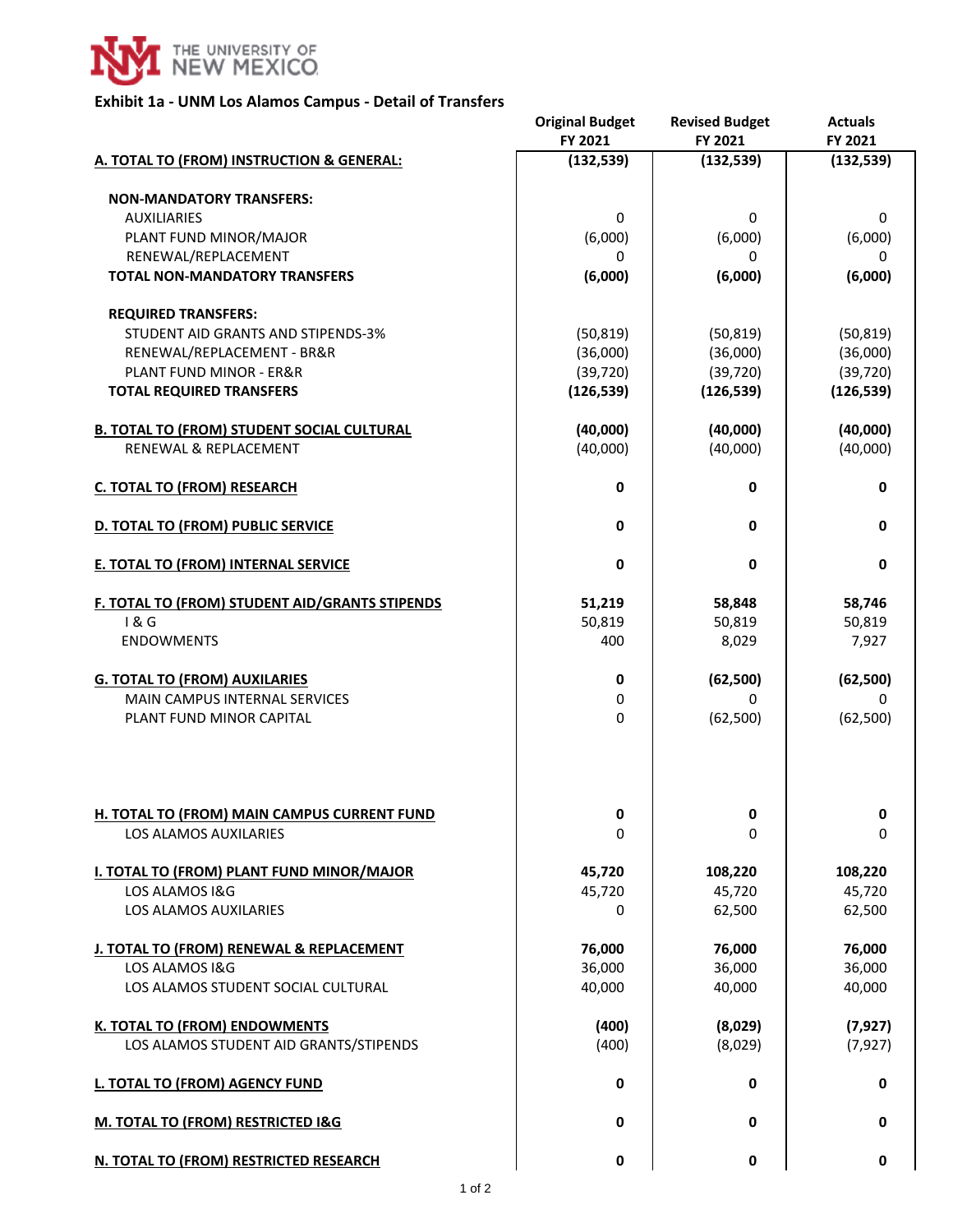

## **Exhibit 1a - UNM Los Alamos Campus - Detail of Transfers**

|                                                     | <b>Original Budget</b><br>FY 2021 | <b>Revised Budget</b><br>FY 2021 | <b>Actuals</b><br>FY 2021 |
|-----------------------------------------------------|-----------------------------------|----------------------------------|---------------------------|
|                                                     |                                   |                                  |                           |
| <b>O. TOTAL TO (FROM) RESTRICTED PUBLIC SERVICE</b> | 0                                 | 0                                | 0                         |
| P. TOTAL TO (FROM) RESTRICTED STUDENT AID           | 0                                 | 0                                | 0                         |
|                                                     |                                   |                                  |                           |
| <b>NET TRANSFER TO OR (FROM):</b>                   |                                   |                                  |                           |
| INSTR. & GEN'L                                      | (132, 539)                        | (132, 539)                       | (132, 539)                |
| STU SOC & CULT DEV ACT                              | (40,000)                          | (40,000)                         | (40,000)                  |
| STU AID GRANTS & STIPENDS                           | 51,219                            | 58,848                           | 58,746                    |
| <b>AUXILIARY ENTERPRISES</b>                        | n                                 | (62, 500)                        | (62, 500)                 |
| NET TRANSFERS TO (FROM) CURRENT FUND UNRESTR. Exh 1 | (121, 320)                        | (176, 191)                       | (176, 293)                |
| PLANT FUNDS CAPITAL OUTLAY (EXH. I)                 | 45,720                            | 108,220                          | 108,220                   |
| RENEWALS & REPLACEMENTS (EXH. II)                   | 76,000                            | 76,000                           | 76,000                    |
| <b>ENDOWMENTS</b>                                   | (400)                             | (8,029)                          | (7, 927)                  |
| <b>GRAND TOTAL NET TRANSFERS</b>                    | 0                                 | 0                                |                           |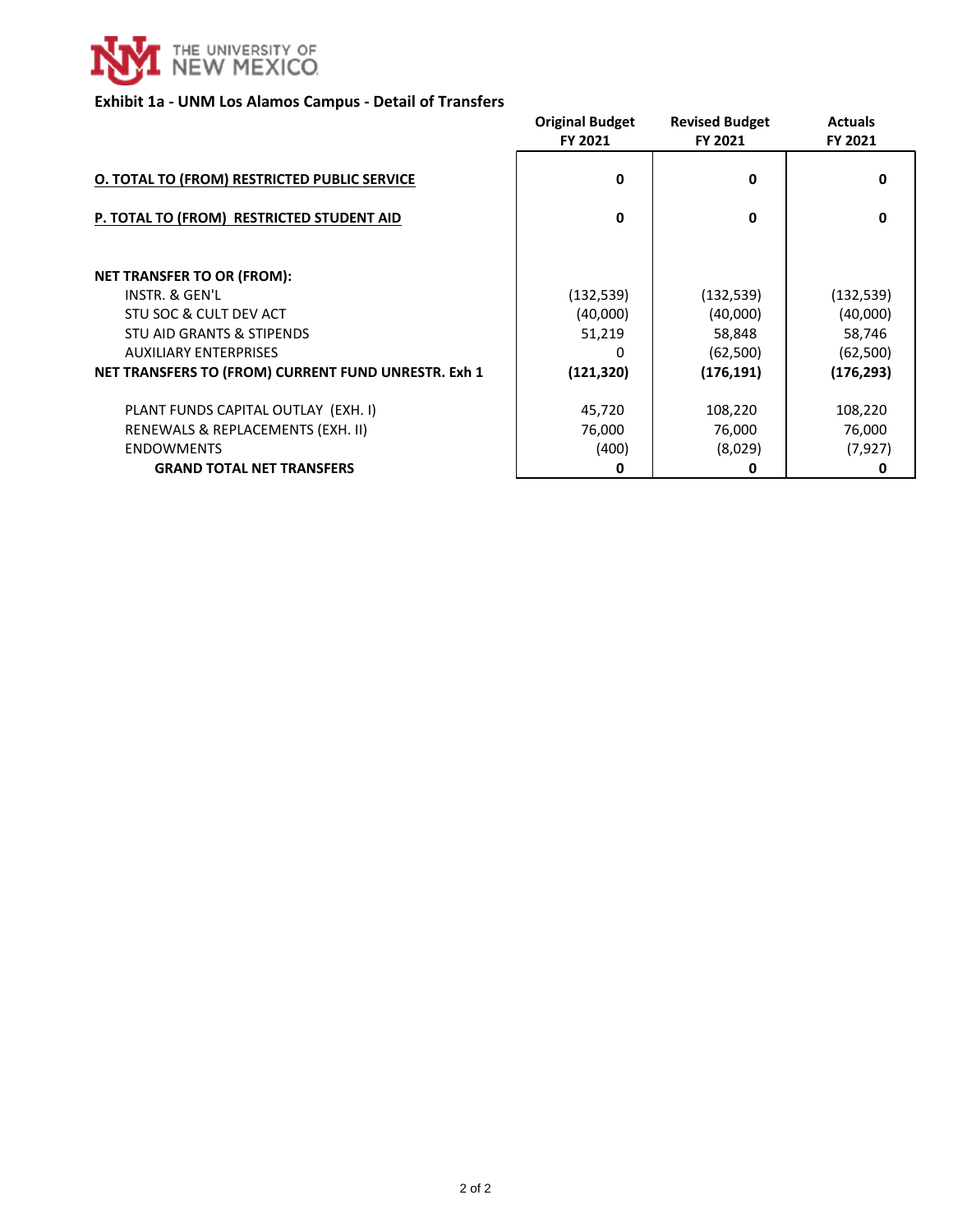

### **Exhibit 2 - UNM LOS ALAMOS Campus Summary of Instruction and General**

| Original    | <b>Revised</b> |                      |
|-------------|----------------|----------------------|
| Budget 2021 | Budget 2021    | <b>Actuals 2021</b>  |
| PERIOD 14   | PERIOD 14      | PERIOD <sub>14</sub> |

|                                        |                                    |           |         |           |         | Unrestricted Restricted Unrestricted Restricted Unrestricted Restricted |          |
|----------------------------------------|------------------------------------|-----------|---------|-----------|---------|-------------------------------------------------------------------------|----------|
| Revenues                               | TUITION AND FEES                   | 1,038,648 |         | 859,552   |         | 976,940                                                                 | 0        |
|                                        | STATE APPROPRIATIONS               | 2,027,200 |         | 1,824,372 |         | 1,824,372                                                               | $\Omega$ |
|                                        | <b>LOCAL APPROPRIATIONS</b>        | 1,475,000 |         | 1,475,000 |         | 1,560,196                                                               | $\Omega$ |
|                                        | FEDERAL GRANTS AND CONTRACTS       |           | 475,000 | 87,040    | 475,000 | 88,339                                                                  | 55,274   |
|                                        | STATE GRANTS AND CONTRACTS         | 2,000     | 11,500  | 1,000     | 11,500  | 10,383                                                                  | 4,128    |
|                                        | SALES AND SERVICES                 | 50,000    |         | 10,000    |         |                                                                         |          |
|                                        | <b>OTHER SOURCES</b>               | 35,120    |         | 28,850    |         | 83,521                                                                  | $\Omega$ |
| <b>Total Revenues</b>                  |                                    | 4,627,968 | 486,500 | 4,285,814 | 486,500 | 4,543,751                                                               | 59,402   |
| <b>Beginning Balance</b>               | <b>RESERVES</b>                    | 1,450,138 | 01      | 1,873,350 |         | 1,873,350                                                               | $\Omega$ |
| <b>Total Available</b>                 |                                    | 6,078,106 | 486,500 | 6,159,164 | 486,500 | 6,417,101                                                               | 59,402   |
| <b>Expenditures</b>                    | <b>INSTRUCTION</b>                 | 1,676,410 | 450,000 | 1,549,534 | 450,000 | 1, 174, 177                                                             | 51,641   |
|                                        | <b>ACADEMIC SUPPORT</b>            | 726,254   | 10,500  | 682,825   | 10,500  | 642,268                                                                 |          |
|                                        | STUDENT SERVICES                   | 599,162   | 12,500  | 554,299   | 12,500  | 510,858                                                                 | 9,247    |
|                                        | <b>INSTITUTIONAL SUPPORT</b>       | 1,115,678 | 13,500  | 1,081,127 | 13,500  | 962,984                                                                 | (1, 486) |
|                                        | OPERATION AND MAINTENANCE OF PLANT | 396,286   |         | 390,966   |         | 356,712                                                                 |          |
| <b>Total Expenditures</b>              |                                    | 4,513,790 | 486,500 | 4,258,751 | 486,500 | 3,646,999                                                               | 59,402   |
| <b>Transfers (IN) or OUT TRANSFERS</b> |                                    | 132,539   |         | 132,539   |         | 132,539                                                                 | $\Omega$ |
| <b>Ending Balance</b>                  |                                    | 1,431,777 | 0       | 1,767,874 | 0       | 2,637,563                                                               | 0        |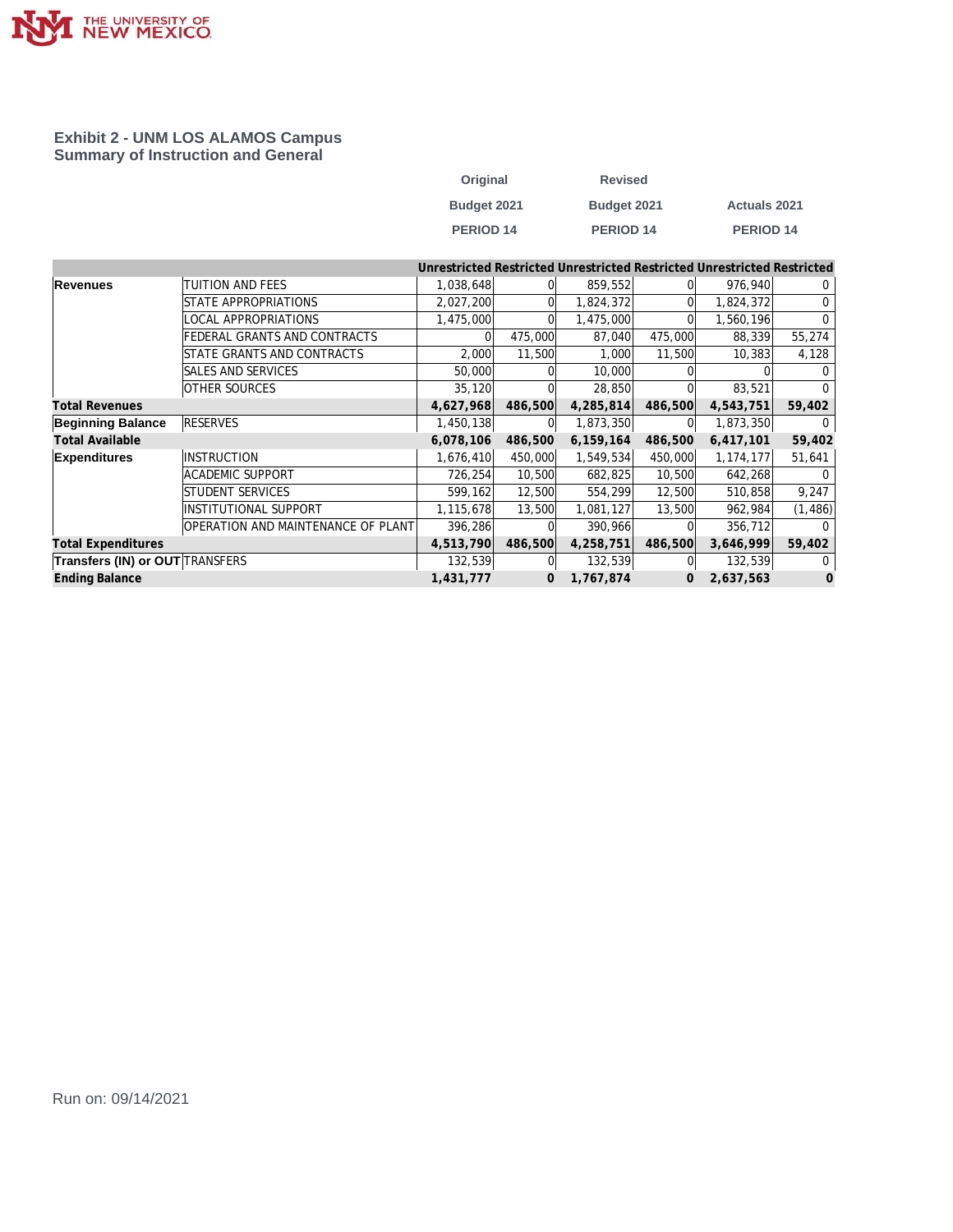

**Student Tuition and Misc. Fees for Instruction and General**

| Original             | <b>Revised</b>                       |                      |
|----------------------|--------------------------------------|----------------------|
|                      | Budget 2021 Budget 2021 Actuals 2021 |                      |
| PERIOD <sub>14</sub> | PERIOD <sub>14</sub>                 | PERIOD <sub>14</sub> |

|                           |                                                  |                        |                     | Unrestricted Unrestricted Unrestricted |            |            |
|---------------------------|--------------------------------------------------|------------------------|---------------------|----------------------------------------|------------|------------|
| <b>TUITION</b>            | Regular Academic                                 | Resident Ft            | Fall                | 173,700                                | 121,600    | 143,828    |
|                           |                                                  |                        | Spring              | 129,600                                | 116,630    | 89,626     |
|                           |                                                  |                        | Summer              | 39,500                                 | 39,500     | 40,836     |
|                           |                                                  | Resident Pt            | Fall                | 265,700                                | 186,090    | 271,502    |
|                           |                                                  |                        | Spring              | 332,000                                | 298,800    | 355,879    |
|                           |                                                  |                        | Summer              | 75,300                                 | 75,300     | 95,735     |
|                           |                                                  | Nonresident Ft         | Fall                | 6,600                                  | 4,600      | 0          |
|                           |                                                  |                        | Spring              | 5,400                                  | 4,900      | 2,730      |
|                           |                                                  | Nonresident Pt         | Fall                | 12,300                                 | 8,600      | 27,869     |
|                           |                                                  |                        | Spring              | 18,700                                 | 16,800     | 9,555      |
|                           |                                                  | Uncollectible          | Fall                | (9,900)                                | (7,000)    | (11, 622)  |
|                           |                                                  | Tuition                |                     |                                        |            |            |
|                           |                                                  |                        | Spring              | (10,000)                               | (9,000)    | (9,956)    |
|                           |                                                  |                        | Summer              | (2,800)                                | (2,800)    | $\Omega$   |
|                           |                                                  | Community              | Miscellaneous       | $\Omega$                               | 30,911     | 30,911     |
|                           |                                                  | Education              |                     |                                        |            |            |
|                           |                                                  | <b>Tuition Waivers</b> | Fall                | (55, 700)                              | (39,000)   | (47, 315)  |
|                           |                                                  | and Adjustments        |                     |                                        |            |            |
|                           |                                                  |                        | Miscellaneous Fees  | $\Omega$                               | $\Omega$   | (20)       |
|                           |                                                  |                        | Spring              | (125,000)                              | (112, 500) | (111, 669) |
|                           |                                                  |                        | Summer              | (17, 400)                              | (17, 400)  | (13, 958)  |
| Subtotal Regular Academic |                                                  |                        |                     | 838,000                                | 716,031    | 873,931    |
|                           | Community Education                              | Community<br>Education | Children's College  | 19,110                                 | 9,555      | $\Omega$   |
|                           |                                                  |                        | Community           | 16,555                                 | 8,277      | 1,398      |
|                           |                                                  |                        | Education           |                                        |            |            |
|                           |                                                  |                        | Specialized         | 26,748                                 | 21,374     | 8,000      |
|                           |                                                  |                        | Training            |                                        |            |            |
| <b>Total TUITION</b>      |                                                  |                        |                     | 900,413                                | 755,237    | 883,328    |
| FEES                      | Course Lab Fees                                  | Course Lab Fees        | Course Lab Fees     | 114,135                                | 84,215     | 89,457     |
|                           | Mandatory Student Fees                           | Mandatory Student      | Mandatory Student   | 20,000                                 | 16,000     | $\Omega$   |
|                           |                                                  | Fees                   | Fees                |                                        |            |            |
|                           | Other Student Fees                               | Other Student Fees     | Other Student Fees  | 4,100                                  | 4,100      | 4,140      |
|                           | <b>Testing Fees</b>                              | <b>Testing Fees</b>    | <b>Testing Fees</b> | $\Omega$                               | $\Omega$   | 15         |
| <b>Total FEES</b>         |                                                  |                        |                     |                                        | 104,315    | 93,612     |
|                           | <b>GRAND TOTAL TUITION AND FEES</b><br>1,038,648 |                        |                     |                                        | 859,552    | 976,940    |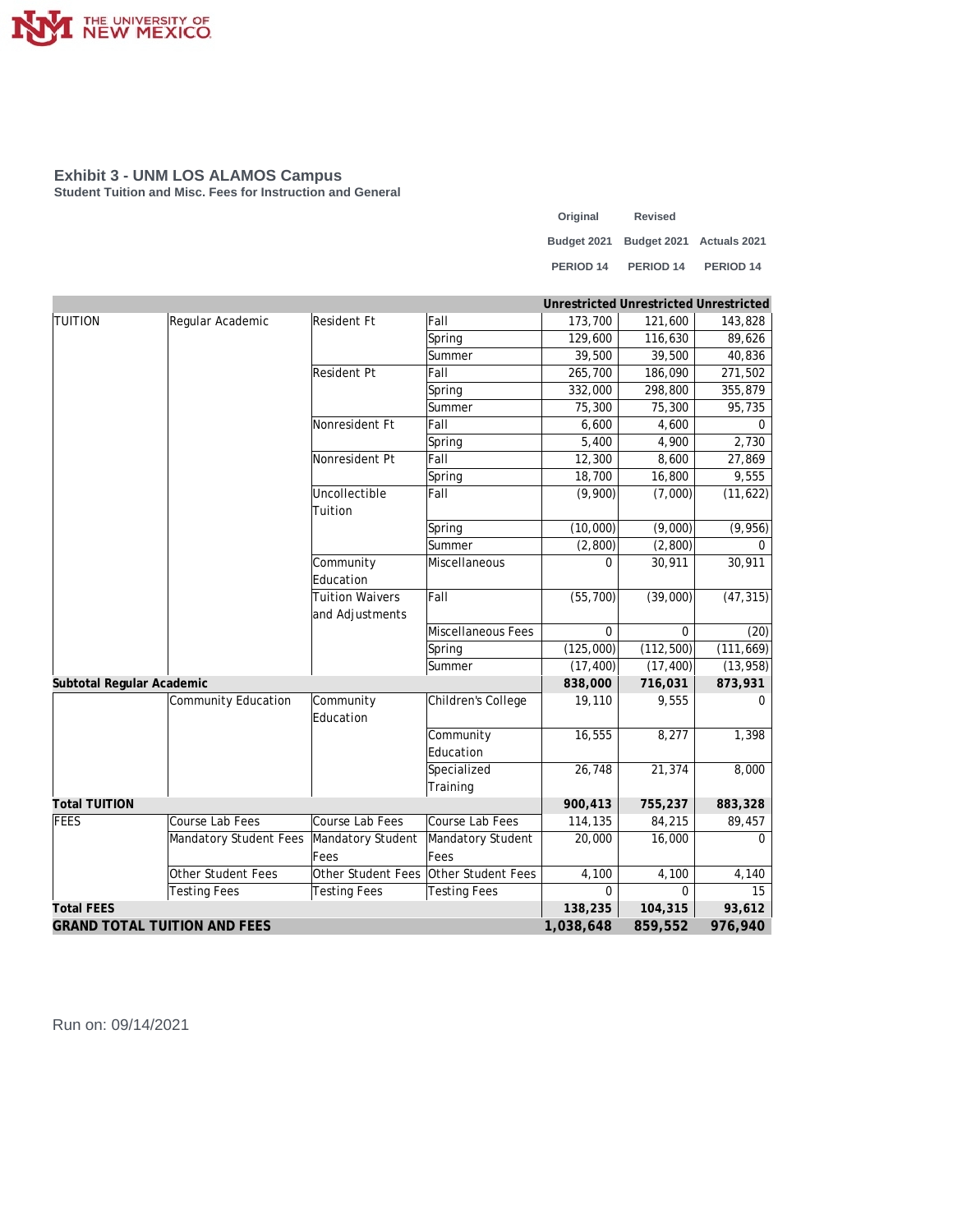

**Governmental Appropriations for Instruction and General**

| Original    | <b>Revised</b>   |                      |
|-------------|------------------|----------------------|
| Budget 2021 | Budget 2021      | <b>Actuals 2021</b>  |
| PERIOD 14   | <b>PERIOD 14</b> | PERIOD <sub>14</sub> |

|                                              |           | Unrestricted Restricted Unrestricted Restricted Unrestricted Restricted |                |    |
|----------------------------------------------|-----------|-------------------------------------------------------------------------|----------------|----|
| LOCAL APPROPRIATIONS Local District Tax Levy | 1.475.000 | 1,475,000                                                               | 1,560,196      | 0I |
| STATE APPROPRIATIONS Regular                 | 2.027.200 | 1.824.372                                                               | 1.824.372      | ΩL |
| <b>Total Governmental Appropriations</b>     | 3,502,200 | 3,299,372                                                               | $0 $ 3,384,568 |    |
|                                              |           |                                                                         |                |    |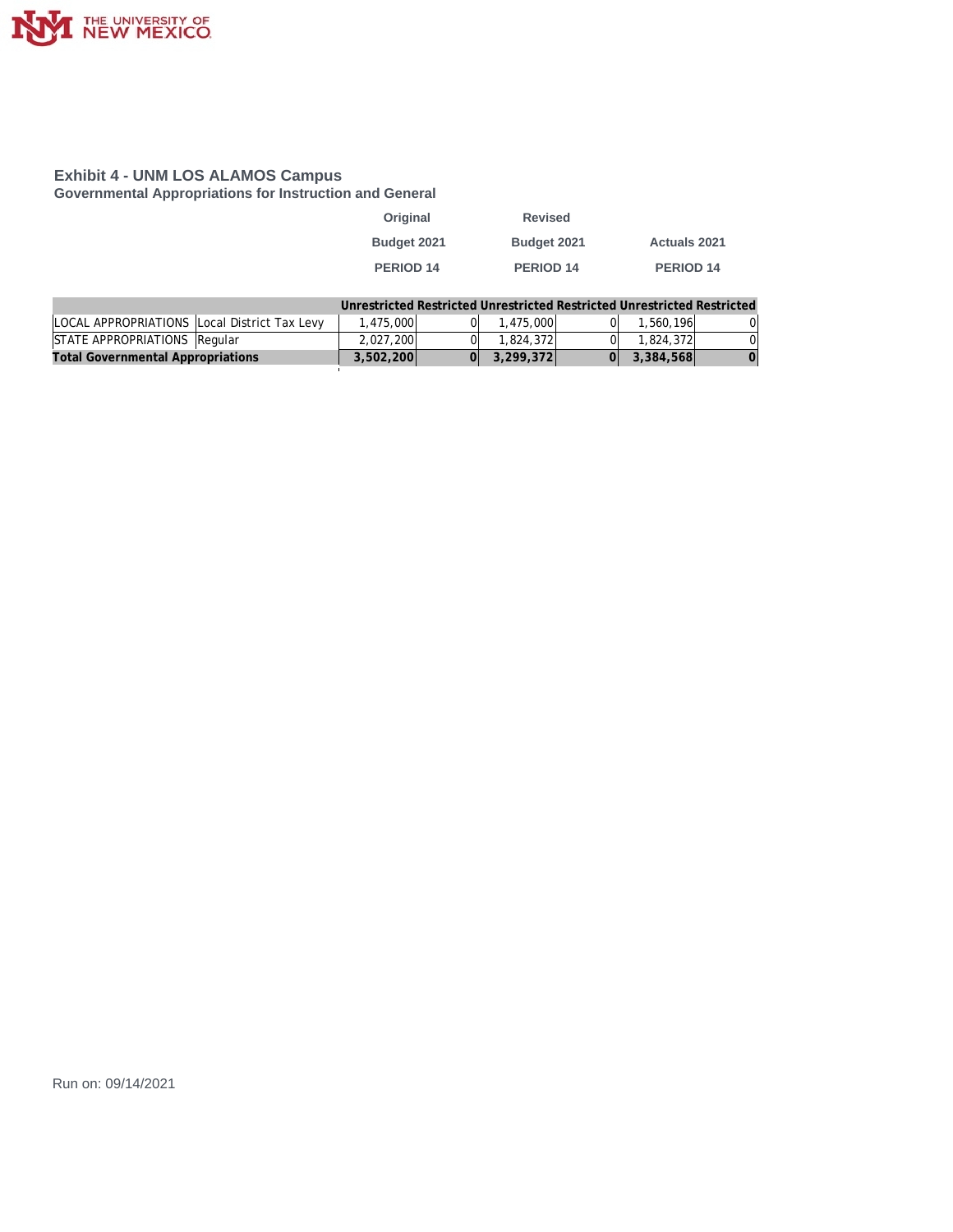

**Governmental Grants and Contracts for Instruction and General**

| Original             | <b>Revised</b> |                     |
|----------------------|----------------|---------------------|
| Budget 2021          | Budget 2021    | <b>Actuals 2021</b> |
| PERIOD <sub>14</sub> | PERIOD 14      | PERIOD 14           |

|                                                        |                         |          |         | Unrestricted Restricted Unrestricted Restricted Unrestricted Restricted |         |           |          |
|--------------------------------------------------------|-------------------------|----------|---------|-------------------------------------------------------------------------|---------|-----------|----------|
| <b>FEDERAL GRANTS AND CONTRACTS Children's College</b> |                         |          |         |                                                                         |         | 18,019    | 01       |
|                                                        | Director's Office       |          |         |                                                                         |         | 23        | $\Omega$ |
|                                                        | Early College           |          |         | 87,040                                                                  |         | (87, 040) | $\Omega$ |
|                                                        | Faculty/Staff Senate    |          |         |                                                                         |         | 325       | $\Omega$ |
|                                                        | <b>I&amp;G Programs</b> | 0        | 450,000 | Ωl                                                                      | 450,000 |           | 51,641   |
|                                                        | Miscellaneous           |          |         |                                                                         |         | 87.875    | $\Omega$ |
|                                                        | Miscellaneous Fees      |          |         |                                                                         |         | 54,186    | $\Omega$ |
|                                                        | Student Services Admin  |          |         |                                                                         |         | 116       | $\Omega$ |
|                                                        | ISummer                 |          |         |                                                                         |         | 14,835    | $\Omega$ |
|                                                        | Workstudy               | $\Omega$ | 25,000  | $\Omega$                                                                | 25,000  |           | 3,633    |
| <b>ISTATE GRANTS AND CONTRACTS</b>                     | Regular                 | 2.000    |         | 1,000                                                                   |         | 10,383    |          |
|                                                        | Workstudy               |          | 11,500  |                                                                         | 11,500  |           | 4,128    |
| <b>Total Government Gifts and Contracts</b>            |                         | 2,000    | 486,500 | 88,040                                                                  | 486,500 | 98.722    | 59,402   |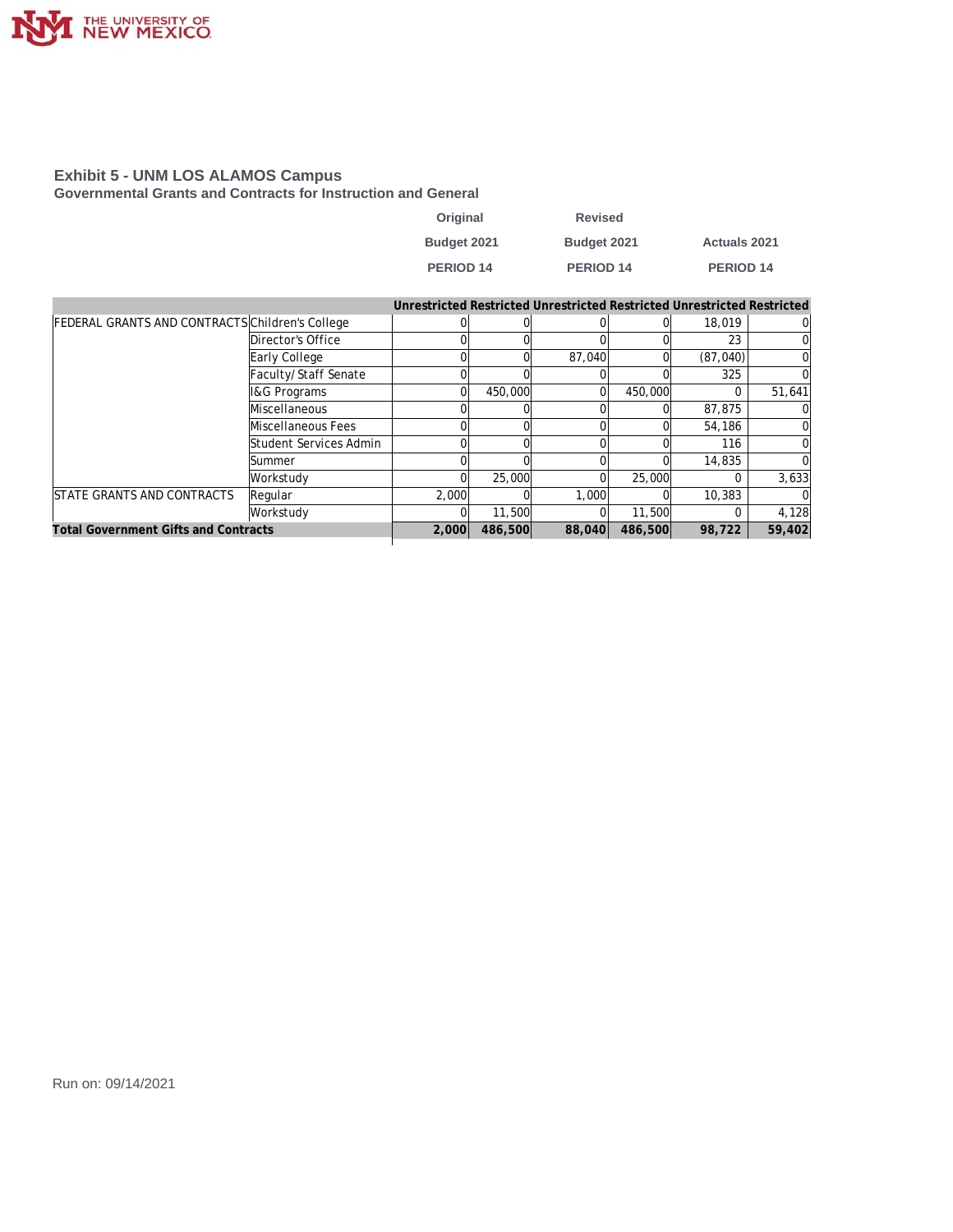

**Sales and Services of Educational Activities for Instruction and General**

| Original             | <b>Revised</b>   |                     |
|----------------------|------------------|---------------------|
| Budget 2021          | Budget 2021      | <b>Actuals 2021</b> |
| PERIOD <sub>14</sub> | <b>PERIOD 14</b> | <b>PERIOD 14</b>    |
|                      |                  |                     |

|                           |              |        |        | Unrestricted Restricted Unrestricted Restricted Unrestricted Restricted |    |
|---------------------------|--------------|--------|--------|-------------------------------------------------------------------------|----|
| <b>SALES AND SERVICES</b> | <b>Other</b> | 50,000 | 0.000  |                                                                         | OI |
| Total                     |              | 50.000 | 10,000 |                                                                         |    |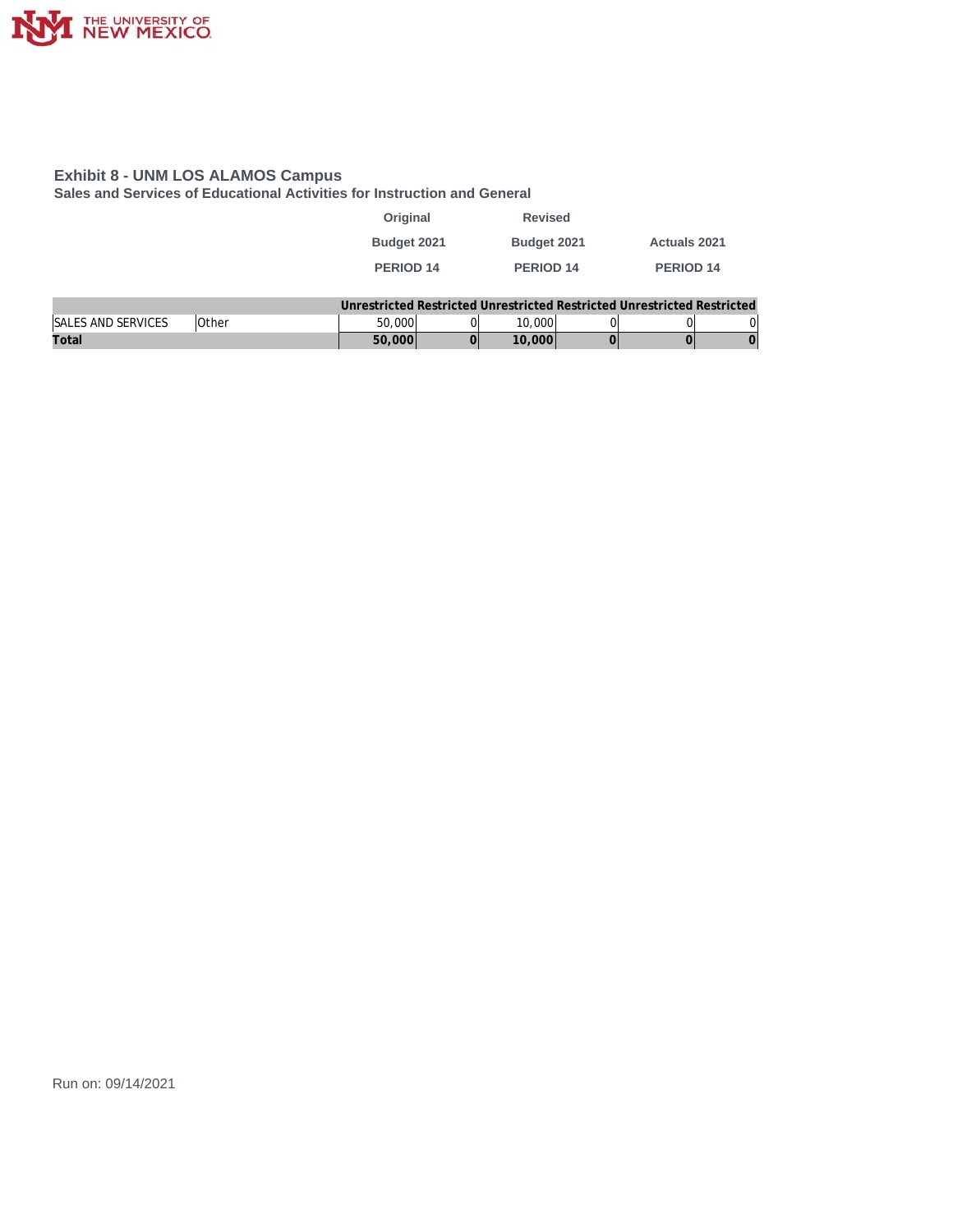

### **Exhibit 9 - UNM LOS ALAMOS Campus Other Sources of Revenue for Instruction and General**

| Original         | <b>Revised</b>   |                     |
|------------------|------------------|---------------------|
| Budget 2021      | Budget 2021      | <b>Actuals 2021</b> |
| <b>PERIOD 14</b> | <b>PERIOD 14</b> | <b>PERIOD 14</b>    |
|                  |                  |                     |

|                                        |                              |        |        | Unrestricted Restricted Unrestricted Restricted Unrestricted Restricted |  |
|----------------------------------------|------------------------------|--------|--------|-------------------------------------------------------------------------|--|
| <b>OTHER SOURCES</b>                   | <b>F</b> and A Cost Recovery | 10,000 | 10,000 | 38,346                                                                  |  |
|                                        | Interest Income              | 25,000 | 18,750 | 44.401                                                                  |  |
|                                        | <b>Miscellaneous</b>         | 1201   | 100    | 774ı                                                                    |  |
| <b>TOTAL Other Sources of Revenues</b> |                              | 35,120 | 28,850 | 83,521                                                                  |  |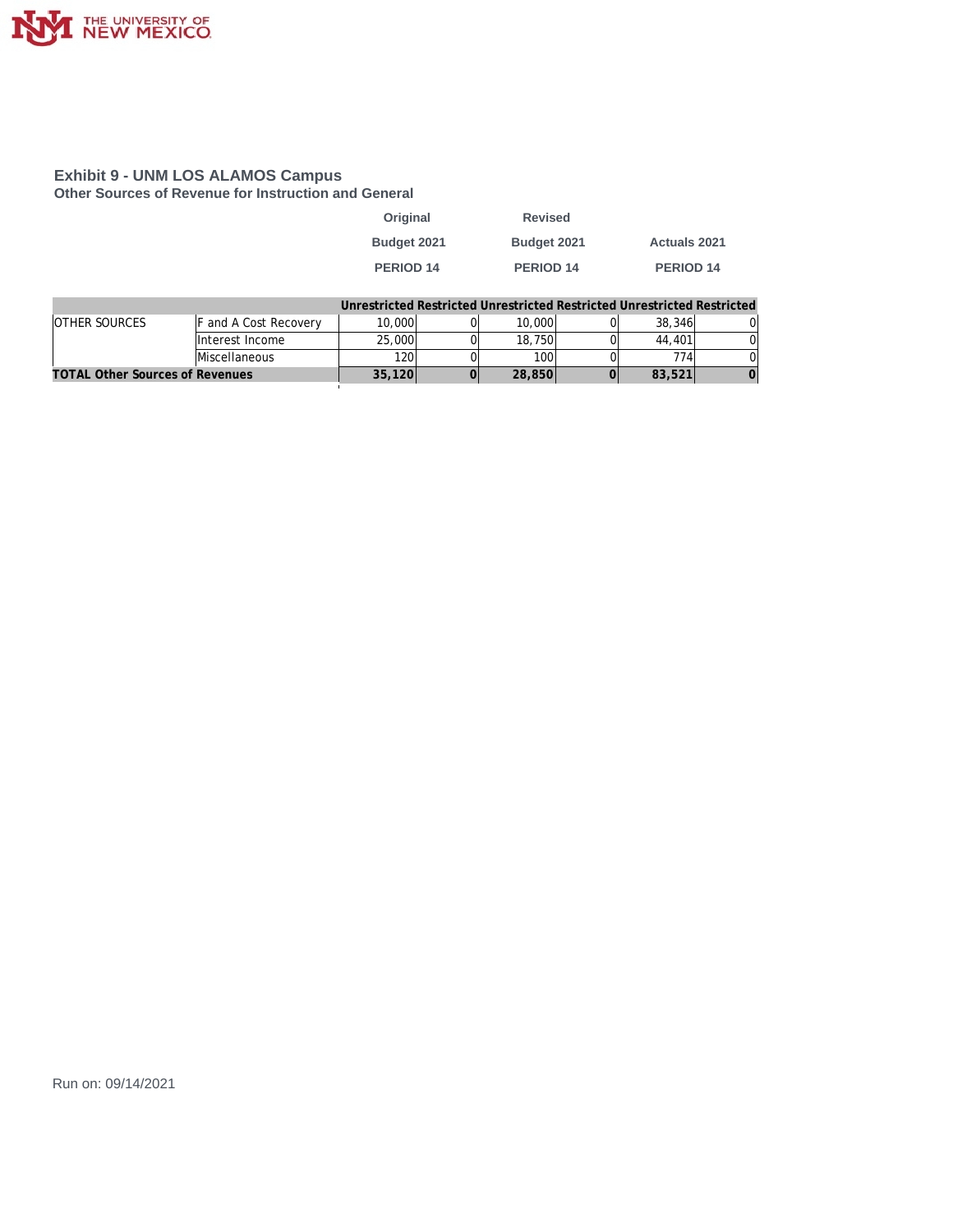

### **Exhibit 10 - UNM LOS ALAMOS Campus Expenditures for Instruction**

| Original         | <b>Revised</b>       |                     |
|------------------|----------------------|---------------------|
| Budget 2021      | Budget 2021          | <b>Actuals 2021</b> |
| <b>PERIOD 14</b> | PERIOD <sub>14</sub> | <b>PERIOD 14</b>    |

|                                                 |                   |                             |           |                |                             |                | Unrestricted Restricted Unrestricted Restricted Unrestricted Restricted |                     |
|-------------------------------------------------|-------------------|-----------------------------|-----------|----------------|-----------------------------|----------------|-------------------------------------------------------------------------|---------------------|
| Community Education                             | Los Alamos Branch | Children's College          | 19,110    | 0              | 9,555                       | 0              | .00                                                                     | .00                 |
|                                                 |                   | Community Education         | 16,555    | $\overline{0}$ | 8,277                       | $\overline{0}$ | 244.64                                                                  | .00                 |
|                                                 |                   | Specialized Training        | 26,748    | $\overline{0}$ | 21,374                      | <sub>0</sub>   | 6,129.23                                                                | .00                 |
| <b>Total Community Education</b>                |                   |                             | 62,413    | 0              | 39,206                      | 0              | 6,373.87                                                                | .00.                |
| General Academic                                | Los Alamos Branch | Business                    | 31,458    | $\Omega$       | 66.499                      | $\Omega$       | 57,975.76                                                               | .00                 |
| Instruction                                     |                   |                             |           |                |                             |                |                                                                         |                     |
|                                                 |                   | Communication               | 97,156    | $\Omega$       | 146,137                     | $\overline{0}$ | 147,345.27                                                              | .00                 |
|                                                 |                   | Computer Science            | 26,609    | 0              | 35,180                      | $\overline{0}$ | 42,824.29                                                               | .00                 |
|                                                 |                   | <b>EMS/Fire Science</b>     | 84,277    | 0              | 92,029                      | $\overline{0}$ | 85,303.78                                                               | .00                 |
|                                                 |                   | Education                   | 55,803    | $\overline{0}$ | 94,897                      | $\overline{0}$ | 90,407.22                                                               | .00                 |
|                                                 |                   | <b>Engineering General</b>  | 66,718    | 0              | 69,850                      | 0              | 52,633.08                                                               | .00                 |
|                                                 |                   | Academic                    |           |                |                             |                |                                                                         |                     |
|                                                 |                   | Fine Arts General           | 79,144    | 0              | 34,585                      | 0              | 35,534.00                                                               | .00                 |
|                                                 |                   | Academic                    |           |                |                             |                |                                                                         |                     |
|                                                 |                   | Mathematics                 | 74,663    | $\overline{0}$ | 103,680                     | <sup>0</sup>   | 88,987.40                                                               | .00                 |
|                                                 |                   | Natural Resources/Science   | 139,960   | 0              | 165,080                     | $\Omega$       | 149,057.48                                                              | .00                 |
|                                                 |                   | Unallocated Instruction     | 392,463   | $\overline{0}$ | 146,098                     | 0              | 3,232.00                                                                | .00                 |
| <b>Total General Academic Instruction</b>       |                   |                             | 1,048,251 | 0              | 954,035                     | $\mathbf 0$    | 753,300.28                                                              | .00                 |
| Occup/Voc Instruction                           | Los Alamos Branch | Applied Technology          | 71,849    | $\overline{0}$ | 89,837                      | $\mathsf{O}$   | 54,445.61                                                               | .00                 |
|                                                 |                   | IT Technology Programs      | 556       | $\overline{0}$ | 12,824                      | 0              | 12,267.94                                                               | .00                 |
| <b>Total Occup/Voc Instruction</b>              |                   |                             | 72,405    | 0              | 102,661                     | $\Omega$       | 66,713.55                                                               | .00                 |
| Other                                           | Los Alamos Branch | <b>I&amp;G Programs</b>     | 0         | 450,000        | $\Omega$                    | 450,000        | .00                                                                     | 40,234.00           |
|                                                 |                   | Miscellaneous               | 149,125   | 0              | 150,116                     | 0              | 69,463.76                                                               | .00                 |
| <b>Total Other</b>                              |                   |                             | 149,125   | 450,000        | 150,116                     | 450,000        |                                                                         | 69,463.76 40,234.00 |
| Special Session Instruction   Los Alamos Branch |                   | Summer Session              | 97,716    | $\overline{0}$ | 87,716                      | 0              | 68,272.72                                                               | $\overline{.00}$    |
| <b>Total Special Session Instruction</b>        |                   |                             | 97,716    | $\overline{O}$ | 87,716                      | $\Omega$       | 68,272.72                                                               | .00                 |
| Items not in Exhibit                            | Faculty Assembly  | <b>Faculty Salaries</b>     | 1,500     | $\overline{0}$ | 1,500                       | 0              | .01                                                                     | .00                 |
| Sub-Total: Faculty Assembly                     |                   |                             | 1,500     | 0              | 1,500                       | $\overline{0}$ | .01                                                                     | .00                 |
|                                                 | Fringe Benefits   | <b>Accrued Annual Leave</b> | $\Omega$  | $\overline{0}$ | $\Omega$                    | <sub>0</sub>   | (6,041.70)                                                              | .00                 |
|                                                 |                   | Fica                        | 74,900    | $\overline{0}$ | 65,500                      | $\overline{0}$ | 61,317.68                                                               | .00                 |
|                                                 |                   | Group Insurance             | 17,700    | 0              | 15,500                      | $\overline{0}$ | 25,498.90                                                               | .00                 |
|                                                 |                   | Other Staff Benefits        | 24,100    | $\overline{0}$ | 21,100                      | $\overline{0}$ | 23,997.51                                                               | .00                 |
|                                                 |                   | Retirement                  | 126,200   | $\overline{O}$ | 110,400                     | $\overline{0}$ | 103,462.16                                                              | .00                 |
|                                                 |                   | Unemployment                | 700       | $\Omega$       | 600                         | $\overline{0}$ | 788.39                                                                  | .00                 |
|                                                 |                   | Compensation                |           |                |                             |                |                                                                         |                     |
|                                                 |                   | Workers Compensation        | 1,400     | 0              | 1,200                       | 0              | 1,030.35                                                                | .00                 |
| Sub-Total: Fringe Benefits                      |                   |                             | 245,000   | 0              | 214,300                     | $\mathbf{O}$   | 210,053.29                                                              | .00                 |
|                                                 | Workstudy         | Other Staff Benefits        | 0         | $\overline{0}$ | $\overline{0}$              | 0              | .00                                                                     | 11,407.00           |
| Sub-Total: Workstudy                            |                   |                             | $\Omega$  | $\overline{0}$ | $\overline{0}$              | $\Omega$       |                                                                         | .00 11,407.00       |
| Total Items not in Exhibit                      |                   |                             | 246,500   | $\mathbf{O}$   | 215,800                     | $\overline{0}$ | 210,053.30 11,407.00                                                    |                     |
| Total                                           |                   |                             |           |                | 1,676,410 450,000 1,549,534 |                | 450,000 1,174,177.48 51,641.00                                          |                     |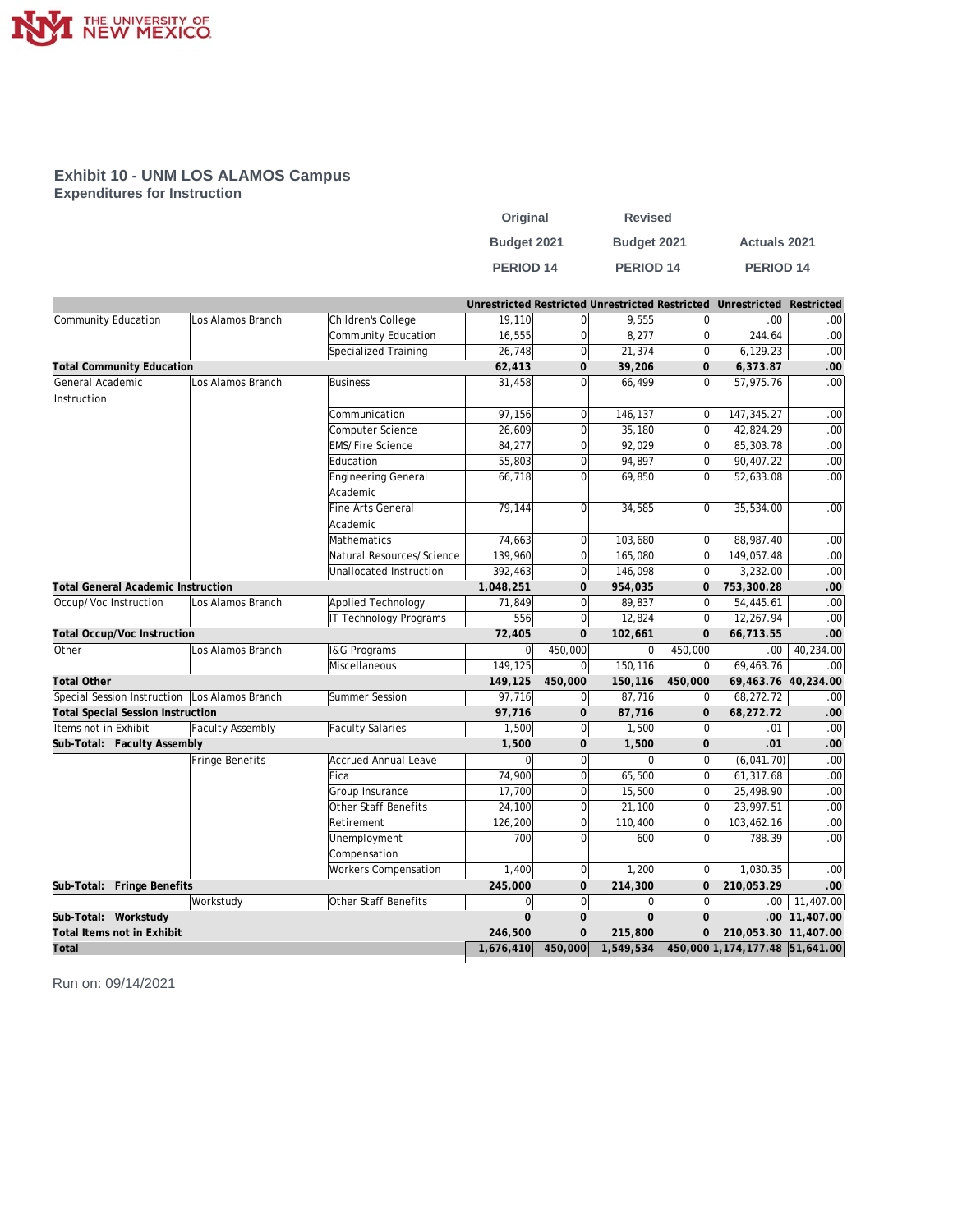

**Detail of Expenditures for Instruction**

|                                    |                      |                                                    |                      |      | Budget 2021<br>PERIOD <sub>14</sub> |                                 |            | Budget 2021<br>PERIOD <sub>14</sub> |                                     |      | <b>Actuals 2021</b><br>PERIOD <sub>14</sub> |                             |
|------------------------------------|----------------------|----------------------------------------------------|----------------------|------|-------------------------------------|---------------------------------|------------|-------------------------------------|-------------------------------------|------|---------------------------------------------|-----------------------------|
|                                    |                      |                                                    |                      |      |                                     | FTE Unrestricted FTE Restricted |            |                                     | FTE Unrestricted FTE Restricted FTE |      |                                             | Unrestricted FTE Restricted |
| General<br>Academic<br>Instruction | Los Alamos<br>Branch | Communic<br>ation<br>-BU 064                       | Faculty<br>Salaries  | 1.79 | 92,143                              | $\mathbf{0}$                    | 3.58       | 144,571                             | $\overline{0}$                      | 3.44 | 147,290.24                                  | .00                         |
|                                    |                      |                                                    | Other<br>Salaries    |      | 3,447                               | $\boldsymbol{0}$                |            | $\overline{0}$                      | $\overline{0}$                      |      | .00                                         | .00                         |
|                                    |                      | Communic<br>ation<br>-BU 064                       | Supplies_E<br>xpense |      | 1,566                               | $\mathbf 0$                     |            | 1,566                               | $\mathbf 0$                         |      | 55.03                                       | .00                         |
| Total 064                          |                      |                                                    |                      | 1.79 | 97,156                              | $\overline{0}$                  | 3.58       | 146,137                             | 0                                   | 3.44 | 147,345.27                                  | .00                         |
|                                    |                      | Computer<br>Science<br>-BU 089                     | Faculty<br>Salaries  | .50  | 24,517                              | $\mathbf 0$                     | .83        | 34,069                              | $\overline{0}$                      | .84  | 42,824.29                                   | .00                         |
|                                    |                      |                                                    | Other<br>Salaries    |      | 981                                 | $\boldsymbol{0}$                |            | $\overline{0}$                      | $\mathbf 0$                         |      | .00                                         | .00                         |
|                                    |                      | Computer<br>Science<br>-BU 089                     | Supplies_E<br>xpense |      | 1,111                               | $\mathbf 0$                     |            | 1,111                               | $\mathbf 0$                         |      | .00                                         | .00                         |
| Total 089                          |                      |                                                    |                      | .50  | 26,609                              | $\mathsf{O}\xspace$             | .83        | 35,180                              | $\mathsf{O}\xspace$                 | .84  | 42,824.29                                   | .00                         |
|                                    |                      | Engineerin<br>g General<br>Academic<br>-BU 094     | Faculty<br>Salaries  | 1.06 | 62,500                              | $\overline{0}$                  | 1.12       | 68,072                              | $\overline{0}$                      | .86  | 52,279.04                                   | .00                         |
|                                    |                      |                                                    | Other<br>Salaries    |      | 2,440                               | $\mathbf{0}$                    |            | $\overline{0}$                      | $\mathbf 0$                         |      | .00                                         | .00                         |
|                                    |                      | Engineerin<br>g General<br>Academic<br>-BU 094     | Supplies_E<br>xpense |      | 1,778                               | $\mathbf 0$                     |            | 1,778                               | $\mathbf 0$                         |      | 354.04                                      | .00 <sub>1</sub>            |
| Total 094                          |                      |                                                    |                      | 1.06 | 66,718                              | $\circ$                         | 1.12       | 69,850                              | $\mathsf{O}\xspace$                 | .86  | 52,633.08                                   | .00                         |
|                                    |                      | <b>Fine Arts</b><br>General<br>Academic<br>-BU 101 | Faculty<br>Salaries  | 1.33 | 74,716                              | $\overline{0}$                  | .80        | 33,146                              | $\overline{0}$                      | .76  | 35,534.00                                   | .00                         |
|                                    |                      |                                                    | Other<br>Salaries    |      | 2,989                               | $\mathbf 0$                     |            | $\overline{0}$                      | $\mathbf 0$                         |      | .00                                         | .00                         |
|                                    |                      | <b>Fine Arts</b><br>General<br>Academic<br>-BU 101 | Supplies_E<br>xpense |      | 1,439                               | $\overline{0}$                  |            | 1,439                               | $\mathbf 0$                         |      | .00                                         | .00                         |
| Total 101                          |                      |                                                    |                      | 1.33 | 79,144                              | $\mathbf 0$                     | .80        | 34,585                              | $\mathsf{O}\xspace$                 | .76  | 35,534.00                                   | .00                         |
|                                    |                      | EMS/Fire<br>Science<br>-BU 324                     | Faculty<br>Salaries  | 1.96 | 79,075                              | $\mathbf 0$                     | 1.99       | 88,747                              | $\overline{0}$                      | 1.84 | 84, 133. 78                                 | .00 <sub>1</sub>            |
|                                    |                      |                                                    | Other<br>Salaries    |      | 1,920                               | $\mathbf 0$                     |            | $\overline{0}$                      | $\mathbf 0$                         |      | .00                                         | .00                         |
|                                    |                      | EMS/Fire<br>Science<br>-BU 324                     | Supplies_E<br>xpense |      | 3,282                               | $\mathbf 0$                     |            | 3,282                               | $\mathbf 0$                         |      | 1,170.00                                    | .00                         |
| Total 324                          |                      |                                                    |                      | 1.96 | 84,277                              |                                 | $0$   1.99 | 92,029                              | 0                                   | 1.84 | 85,303.78                                   | .00 <sub>l</sub>            |

**Original Revised**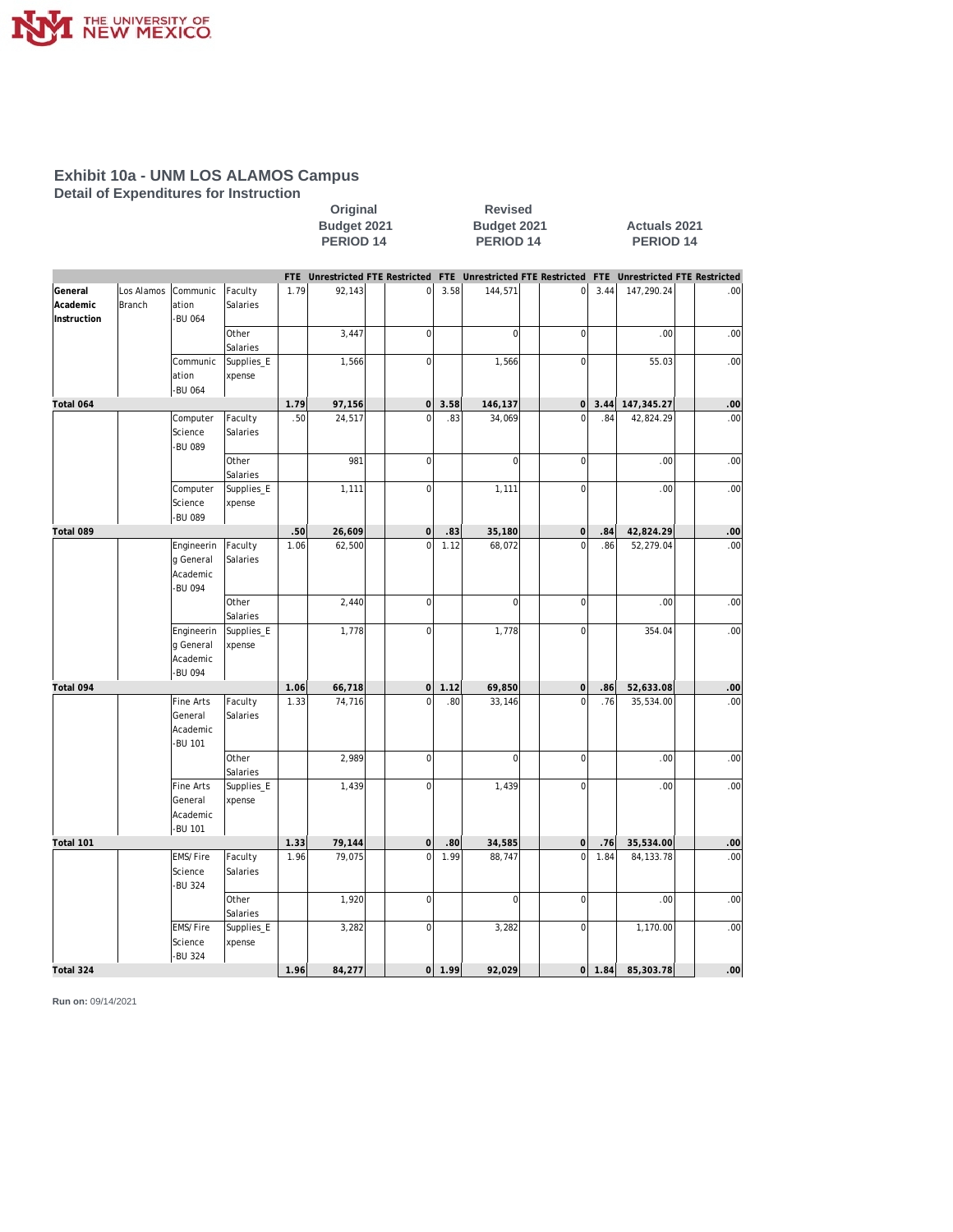

**Detail of Expenditures for Instruction**

|                                    |                      |                                                   |                              | Original<br>Budget 2021<br>PERIOD <sub>14</sub> |                |                                 |      | <b>Revised</b><br>Budget 2021<br>PERIOD <sub>14</sub> |                                     | <b>Actuals 2021</b><br><b>PERIOD 14</b> |                  |                             |  |
|------------------------------------|----------------------|---------------------------------------------------|------------------------------|-------------------------------------------------|----------------|---------------------------------|------|-------------------------------------------------------|-------------------------------------|-----------------------------------------|------------------|-----------------------------|--|
|                                    |                      |                                                   |                              | FTE                                             |                | Unrestricted FTE Restricted     |      |                                                       | FTE Unrestricted FTE Restricted FTE |                                         |                  | Unrestricted FTE Restricted |  |
| General<br>Academic<br>Instruction | Los Alamos<br>Branch | Mathemati<br>CS<br><b>BU 325</b>                  | Faculty<br>Salaries          | 1.24                                            | 67,857         | $\mathbf 0$                     | 2.51 | 99,589                                                | $\mathbf{0}$                        | 2.31                                    | 88,937.49        | .00                         |  |
|                                    |                      |                                                   | Other<br>Salaries            |                                                 | 2,715          | $\mathbf 0$                     |      | $\Omega$                                              | $\mathbf 0$                         |                                         | .00              | .00                         |  |
|                                    |                      | Mathemati<br>cs<br>-BU 325                        | Equipment                    |                                                 | 950            | $\mathbf 0$                     |      | 950                                                   | $\overline{0}$                      |                                         | .00              | .00                         |  |
|                                    |                      |                                                   | Supplies_E<br>xpense         |                                                 | 3,141          | $\mathbf 0$                     |      | 3,141                                                 | $\mathbf 0$                         |                                         | 49.91            | .00                         |  |
| Total 325                          |                      |                                                   |                              | 1.24                                            | 74,663         | $\mathsf{O}\xspace$             | 2.51 | 103,680                                               | $\mathsf{O}\xspace$                 | 2.31                                    | 88,987.40        | .00                         |  |
|                                    |                      | <b>Business</b><br><b>BU 329</b>                  | Faculty<br>Salaries          | .58                                             | 29,517         | $\overline{0}$                  | 1.22 | 65,539                                                | $\overline{0}$                      | 1.14                                    | 53,400.08        | .00                         |  |
|                                    |                      |                                                   | <b>GA TA RA</b><br>PA Salary |                                                 | $\overline{0}$ | $\mathbf 0$                     | .27  | $\overline{0}$                                        | $\mathbf 0$                         | .20                                     | 4,464.00         | .00                         |  |
|                                    |                      |                                                   | Other<br>Salaries            |                                                 | 981            | 0                               |      | $\Omega$<br>960                                       | $\mathbf 0$<br>$\mathsf{O}\xspace$  |                                         | .00<br>111.68    | .00<br>.00                  |  |
|                                    |                      | <b>Business</b><br>-BU 329                        | Supplies_E<br>xpense         |                                                 | 960            | $\boldsymbol{0}$<br>$\mathbf 0$ | 1.49 |                                                       |                                     |                                         |                  |                             |  |
| Total 329                          |                      | Unallocate                                        |                              | .58<br>16.43                                    | 31,458         | $\Omega$                        | .03  | 66,499                                                | $\overline{0}$<br>$\overline{0}$    | 1.34<br>.03                             | 57,975.76<br>.00 | .00<br>.00                  |  |
|                                    |                      | $\mathsf{d}$<br>Instruction<br>-BU 330            | Faculty<br>Salaries          |                                                 | 392,463        |                                 |      | 146,098                                               |                                     |                                         |                  |                             |  |
|                                    |                      | Unallocate<br>d<br>Instruction<br>-BU 330         | Contract<br>Services         |                                                 | $\overline{0}$ | $\overline{0}$                  |      | $\overline{0}$                                        | $\overline{0}$                      |                                         | 3,200.00         | .00                         |  |
|                                    |                      |                                                   | Supplies_E<br>xpense         |                                                 | $\overline{0}$ | $\mathbf 0$                     |      | $\overline{0}$                                        | $\mathbf 0$                         |                                         | 32.00            | .00                         |  |
| Total 330                          |                      |                                                   |                              | 16.43                                           | 392,463        | $\mathsf{O}\xspace$             | .03  | 146,098                                               | $\mathsf{O}\xspace$                 | .03                                     | 3,232.00         | .00                         |  |
|                                    |                      | Education<br><b>BU 390</b>                        | Faculty<br>Salaries          | 1.21                                            | 52,849         | $\overline{0}$                  | 2.36 | 93,857                                                | $\overline{0}$                      | 2.24                                    | 88, 164.47       | .00                         |  |
|                                    |                      |                                                   | <b>GA TA RA</b><br>PA Salary |                                                 | $\overline{0}$ | $\overline{0}$                  | .13  | $\overline{0}$                                        | $\mathbf 0$                         | .10                                     | 2,232.00         | .00                         |  |
|                                    |                      |                                                   | Other<br>Salaries            |                                                 | 1,914          | $\mathbf 0$                     |      | $\Omega$                                              | $\mathbf 0$                         |                                         | .00              | .00                         |  |
|                                    |                      | Education<br>-BU 390                              | Supplies_E<br>xpense         |                                                 | 1,040          | $\mathbf 0$                     |      | 1,040                                                 | $\mathbf 0$                         |                                         | 10.75            | .00                         |  |
| Total 390                          |                      |                                                   |                              | 1.21                                            | 55,803         | $\mathbf 0$                     | 2.49 | 94,897                                                | <sub>0</sub>                        | 2.34                                    | 90,407.22        | .00                         |  |
|                                    |                      | Natural<br>Resources/<br>Science<br><b>BU 392</b> | Faculty<br>Salaries          | 3.06                                            | 111,510        | $\overline{0}$                  | 3.44 | 140,502                                               | $\overline{0}$                      | 3.16                                    | 147,329.64       | .00                         |  |
|                                    |                      |                                                   | Other<br>Salaries            |                                                 | 3,872          | $\mathbf 0$                     |      | $\overline{0}$                                        | $\overline{0}$                      |                                         | .00              | .00                         |  |
|                                    |                      |                                                   | Technician<br>Salary         | .50                                             | 17,219         | 0                               |      | 17,219                                                | $\mathbf 0$                         |                                         | .00.             | .00                         |  |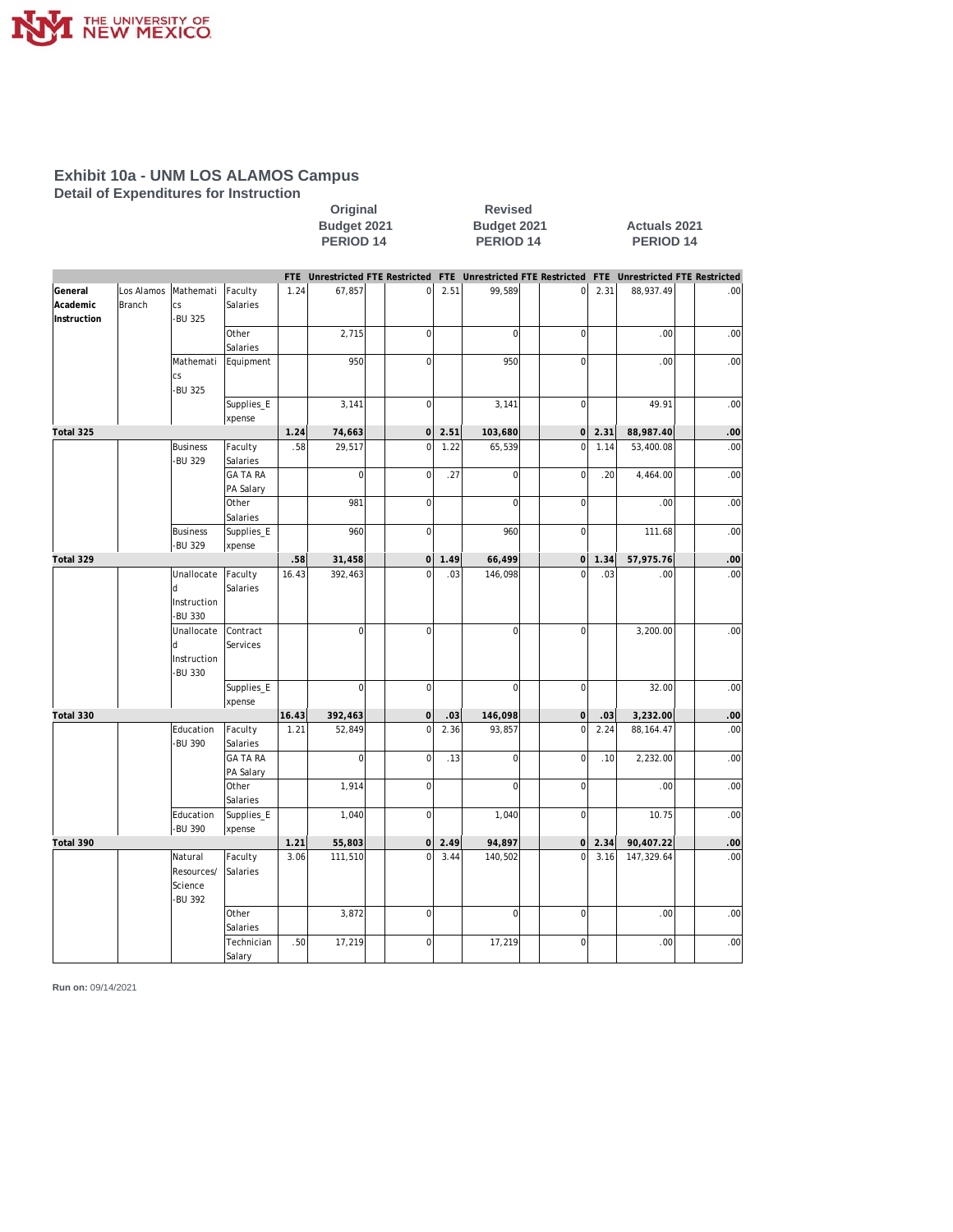

**Detail of Expenditures for Instruction**

|                                           |                      |                                             |                                      |       | Original<br><b>Revised</b><br>Budget 2021<br>Budget 2021<br>PERIOD <sub>14</sub><br>PERIOD <sub>14</sub> |                                 |         |                |                                 | <b>Actuals 2021</b><br>PERIOD <sub>14</sub> |            |                                 |  |
|-------------------------------------------|----------------------|---------------------------------------------|--------------------------------------|-------|----------------------------------------------------------------------------------------------------------|---------------------------------|---------|----------------|---------------------------------|---------------------------------------------|------------|---------------------------------|--|
|                                           |                      |                                             |                                      |       |                                                                                                          | FTE Unrestricted FTE Restricted |         |                | FTE Unrestricted FTE Restricted |                                             |            | FTE Unrestricted FTE Restricted |  |
| General<br>Academic<br>Instruction        | Los Alamos<br>Branch | Natural<br>Resources/<br>Science<br>-BU 392 | Contract<br>Services                 |       | 2,000                                                                                                    | $\overline{0}$                  |         | 2,000          | $\mathbf 0$                     |                                             | 310.65     | .00                             |  |
|                                           |                      |                                             | Supplies_E<br>xpense                 |       | 5,359                                                                                                    | $\mathbf 0$                     |         | 5,359          | $\mathbf 0$                     |                                             | 1,417.19   | .00                             |  |
| Total 392                                 |                      |                                             |                                      | 3.56  | 139,960                                                                                                  | $\overline{0}$                  | 3.44    | 165,080        | $\mathbf 0$                     | 3.16                                        | 149,057.48 | .00                             |  |
| <b>Total General Academic Instruction</b> |                      |                                             |                                      | 29.66 | 1,048,251                                                                                                |                                 | 0 18.28 | 954,035        |                                 | 0 16.92                                     | 753,300.28 | .00                             |  |
| Community<br>Education                    | Los Alamos<br>Branch | Specialize<br>d Training<br><b>BU 398</b>   | Faculty<br>Salaries                  | .32   | 7,500                                                                                                    | $\overline{0}$                  | .04     | 4,384          | $\overline{0}$                  | .03                                         | 5,000.00   | .00                             |  |
|                                           |                      |                                             | Technician<br>Salary                 | .50   | 10,177                                                                                                   | $\overline{0}$                  |         | 5,089          | $\mathbf 0$                     |                                             | .00        | .00                             |  |
|                                           |                      | Specialize<br>d Training<br>-BU 398         | Fica                                 |       | 4,875                                                                                                    | $\overline{0}$                  |         | 2,438          | $\overline{0}$                  |                                             | 240.98     | .00                             |  |
|                                           |                      |                                             | Retirement                           |       | $\overline{0}$                                                                                           | $\overline{0}$                  |         | 0              | $\boldsymbol{0}$                |                                             | 707.50     | .00                             |  |
|                                           |                      |                                             | Unemploy<br>ment<br>Compensati<br>on |       | $\overline{0}$                                                                                           | $\mathbf 0$                     |         | $\overline{0}$ | $\overline{0}$                  |                                             | 4.50       | .00                             |  |
|                                           |                      |                                             | Workers<br>Compensati<br>on          |       | $\overline{0}$                                                                                           | $\overline{0}$                  |         | $\Omega$       | $\mathbf 0$                     |                                             | 3.50       | .00                             |  |
|                                           |                      | Specialize<br>d Training<br><b>BU 398</b>   | Supplies_E<br>xpense                 |       | 3,896                                                                                                    | $\mathbf 0$                     |         | 9,463          | $\overline{0}$                  |                                             | 172.75     | .00                             |  |
|                                           |                      |                                             | Travel                               |       | 300                                                                                                      | $\overline{0}$                  |         | $\Omega$       | $\overline{0}$                  |                                             | .00        | .00                             |  |
| Total 398                                 |                      |                                             |                                      | .82   | 26,748                                                                                                   | $\overline{0}$                  | .04     | 21,374         | $\overline{0}$                  | .03                                         | 6,129.23   | .00                             |  |
|                                           |                      | Children's<br>College<br><b>BU 399</b>      | Faculty<br>Salaries                  | .34   | 8,000                                                                                                    | $\overline{0}$                  |         | 2,400          | $\Omega$                        |                                             | .00        | .00                             |  |
|                                           |                      |                                             | Technician<br>Salary                 | .25   | 5,089                                                                                                    | $\circ$                         |         | 5,000          | $\overline{0}$                  |                                             | .00        | .00                             |  |
|                                           |                      | Children's<br>College<br>-BU 399            | Fica                                 |       | 3,181                                                                                                    | $\mathbf 0$                     |         | 1,591          | $\mathbf 0$                     |                                             | .00        | .00                             |  |
|                                           |                      | Children's<br>College<br><b>BU 399</b>      | Supplies_E<br>xpense                 |       | 2,840                                                                                                    | $\mathbf 0$                     |         | 564            | $\overline{0}$                  |                                             | .00        | .00                             |  |
| Total 399                                 |                      |                                             |                                      | .59   | 19,110                                                                                                   | $\mathbf 0$                     |         | 9,555          | $\mathbf 0$                     |                                             | .00        | .00                             |  |
|                                           |                      | Communit<br>y<br>Education<br><b>BU 419</b> | Faculty<br>Salaries                  | .21   | 5,000                                                                                                    | $\overline{0}$                  |         | 2,000          | $\overline{0}$                  |                                             | .00        | .00                             |  |
|                                           |                      |                                             | Technician<br>Salary                 | .25   | 5,089                                                                                                    | $\mathbf 0$                     |         | 3,750          | $\mathbf 0$                     |                                             | .00        | .00                             |  |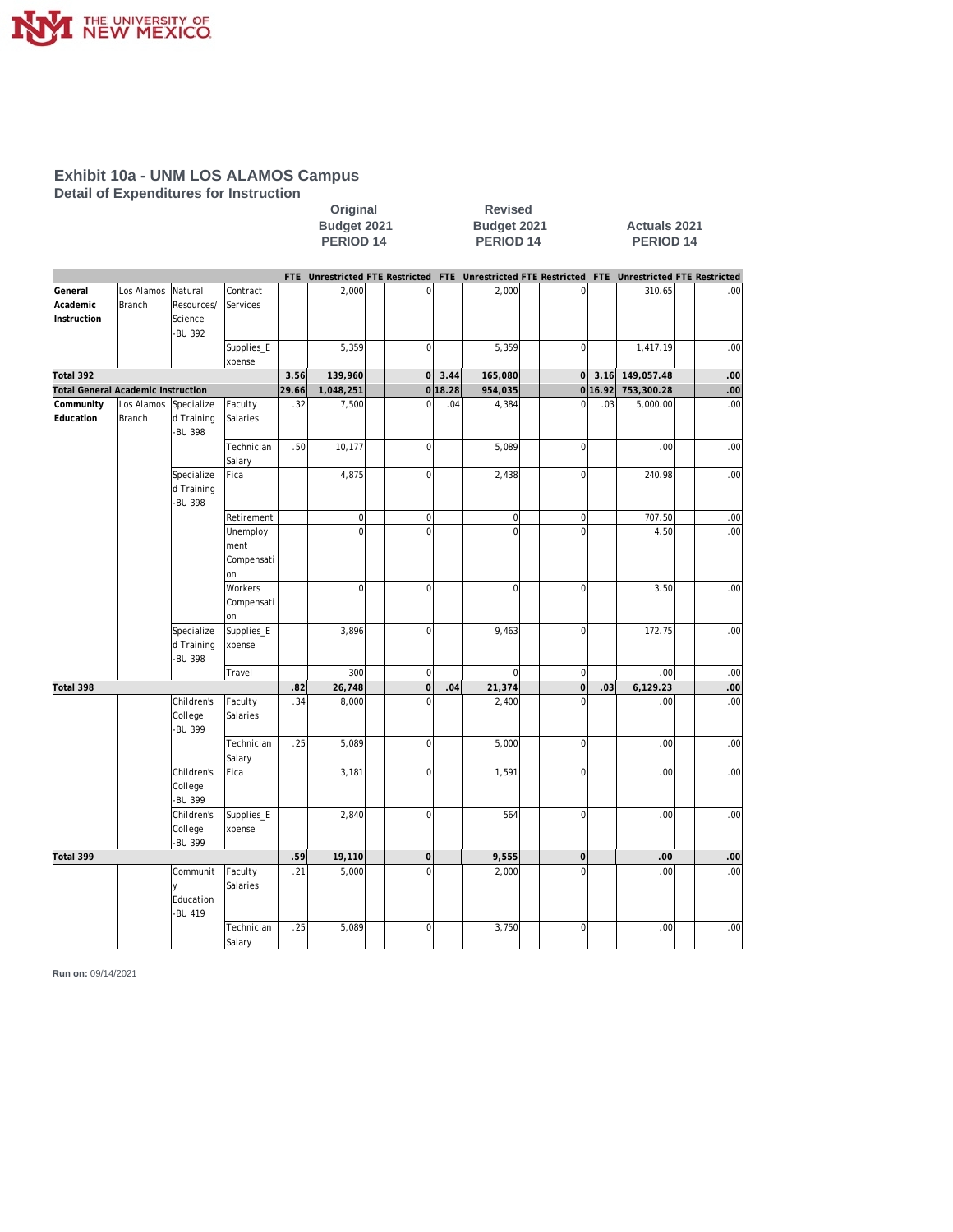

**Detail of Expenditures for Instruction**

|                                  |                             |                                                  |                                      |      | Original<br>Budget 2021<br>PERIOD <sub>14</sub> |                                       |      | <b>Revised</b><br>Budget 2021<br>PERIOD <sub>14</sub> |                                                                                                 |      | <b>Actuals 2021</b><br>PERIOD <sub>14</sub> |     |                       |  |
|----------------------------------|-----------------------------|--------------------------------------------------|--------------------------------------|------|-------------------------------------------------|---------------------------------------|------|-------------------------------------------------------|-------------------------------------------------------------------------------------------------|------|---------------------------------------------|-----|-----------------------|--|
|                                  |                             |                                                  |                                      |      |                                                 |                                       |      |                                                       | FTE Unrestricted FTE Restricted FTE Unrestricted FTE Restricted FTE Unrestricted FTE Restricted |      |                                             |     |                       |  |
| Community<br>Education           | Los Alamos<br><b>Branch</b> | Communit<br>y<br>Education<br>-BU 419            | Fica                                 |      | 2,656                                           | $\overline{0}$                        |      | 1,325                                                 | $\overline{0}$                                                                                  |      | .00.                                        |     | .00                   |  |
|                                  |                             | Communit<br>$\mathsf{v}$<br>Education<br>-BU 419 | Supplies_E<br>xpense                 |      | 3,757                                           | $\boldsymbol{0}$                      |      | 1,202                                                 | 0                                                                                               |      | 244.64                                      |     | .00                   |  |
|                                  |                             |                                                  | Travel                               |      | 53                                              | $\overline{0}$                        |      | $\overline{0}$                                        | $\mathsf{O}\xspace$                                                                             |      | .00                                         |     | .00                   |  |
| Total 419                        |                             |                                                  |                                      | .46  | 16,555                                          | $\circ$                               |      | 8,277                                                 | $\overline{O}$                                                                                  |      | 244.64                                      |     | .00                   |  |
| <b>Total Community Education</b> |                             |                                                  | Administra                           | 1.87 | 62,413                                          | $\mathsf{O}\xspace$<br>$\overline{0}$ | .04  | 39,206                                                | $\mathbf 0$<br>$\overline{0}$                                                                   | .03  | 6,373.87                                    |     | .00                   |  |
| Other                            | Los Alamos<br><b>Branch</b> | Miscellane<br>ous<br>-BU 437                     | tive<br>Professional                 | .56  | 16,496                                          |                                       | .49  | 15,861                                                |                                                                                                 | .50  | 15,967.67                                   |     | .00                   |  |
|                                  |                             |                                                  | Faculty<br>Salaries                  | 1.16 | 35,506                                          | $\overline{0}$                        | .44  | 13,758                                                | $\mathbf 0$                                                                                     | .59  | 16,536.10                                   |     | .00                   |  |
|                                  |                             |                                                  | Other<br>Salaries                    |      | 491                                             | $\mathbf 0$                           | .04  | $\overline{0}$                                        | $\mathbf 0$                                                                                     | .05  | 1,056.14                                    |     | .00                   |  |
|                                  |                             |                                                  | Student<br>Salaries                  | .61  | 12,000                                          | $\mathbf 0$                           | .22  | 36,316                                                | $\mathbf 0$                                                                                     | .30  | 6,514.38                                    |     | .00                   |  |
|                                  |                             | Miscellane<br>ous<br>-BU 437                     | Accrued<br>Annual<br>Leave           |      | $\overline{0}$                                  | $\mathbf 0$                           |      | $\overline{0}$                                        | 0                                                                                               |      | 995.27                                      |     | .00                   |  |
|                                  |                             |                                                  | Fica                                 |      | 350                                             | $\boldsymbol{0}$                      |      | 350                                                   | $\boldsymbol{0}$                                                                                |      | 2,536.35                                    |     | .00                   |  |
|                                  |                             |                                                  | Group<br>Insurance                   |      | $\overline{0}$                                  | $\mathbf 0$                           |      | $\overline{0}$                                        | $\mathbf 0$                                                                                     |      | 3,674.86                                    |     | .00                   |  |
|                                  |                             |                                                  | Other Staff<br>Benefits              |      | $\overline{0}$                                  | $\mathbf 0$                           |      | $\overline{0}$                                        | $\mathbf 0$                                                                                     |      | 1,344.00                                    |     | .00                   |  |
|                                  |                             |                                                  | Retirement                           |      | $\overline{0}$                                  | $\overline{0}$                        |      | $\overline{0}$                                        | $\mathbf 0$                                                                                     |      | 4,589.08                                    |     | .00                   |  |
|                                  |                             |                                                  | Unemploy<br>ment<br>Compensati<br>on |      | $\overline{0}$                                  | $\overline{0}$                        |      | $\overline{0}$                                        | $\overline{0}$                                                                                  |      | 30.18                                       |     | .00                   |  |
|                                  |                             |                                                  | Workers<br>Compensati<br>on          |      | $\overline{0}$                                  | $\overline{0}$                        |      | $\overline{0}$                                        | 0                                                                                               |      | 41.00                                       |     | .00                   |  |
|                                  |                             | Miscellane<br>ous<br>-BU 437                     | Contract<br>Services                 |      | $\overline{0}$                                  | $\circ$                               |      | $\overline{0}$                                        | $\mathsf{O}\xspace$                                                                             |      | 93.00                                       |     | .00                   |  |
|                                  |                             |                                                  | Equipment                            |      | $\overline{0}$                                  | $\boldsymbol{0}$                      |      | $\overline{0}$                                        | $\boldsymbol{0}$                                                                                |      | 259.98                                      |     | .00                   |  |
|                                  |                             |                                                  | Supplies_E<br>xpense                 |      | 84,282                                          | $\mathbf 0$                           |      | 83,831                                                | $\mathbf 0$                                                                                     |      | 15,825.75                                   |     | .00                   |  |
| Total 437                        |                             |                                                  |                                      | 2.33 | 149,125                                         | $\overline{0}$                        | 1.19 | 150,116                                               | $\overline{0}$                                                                                  | 1.44 | 69,463.76                                   |     | .00                   |  |
|                                  |                             | I&G<br>Programs<br>-BU 441                       | Faculty<br>Salaries                  |      | 0                                               | $\Omega$                              |      | $\Omega$                                              | $\Omega$                                                                                        |      | .00                                         | .47 | 40,212.00             |  |
|                                  |                             | <b>1&amp;G</b><br>Programs<br>-BU 441            | Supplies_E<br>xpense                 |      | $\overline{0}$                                  | 450,000                               |      | $\overline{0}$                                        | 450,000                                                                                         |      | .00                                         |     | 22.00                 |  |
| Total 441                        |                             |                                                  |                                      |      | $\Omega$                                        | 450,000                               |      | $\mathbf 0$                                           | 450,000                                                                                         |      |                                             |     | $.00$ . 47 40, 234.00 |  |
| <b>Total Other</b>               |                             |                                                  |                                      | 2.33 | 149,125                                         | 450,000                               | 1.19 | 150,116                                               | 450,000                                                                                         | 1.44 |                                             |     | 69,463.76.4740,234.00 |  |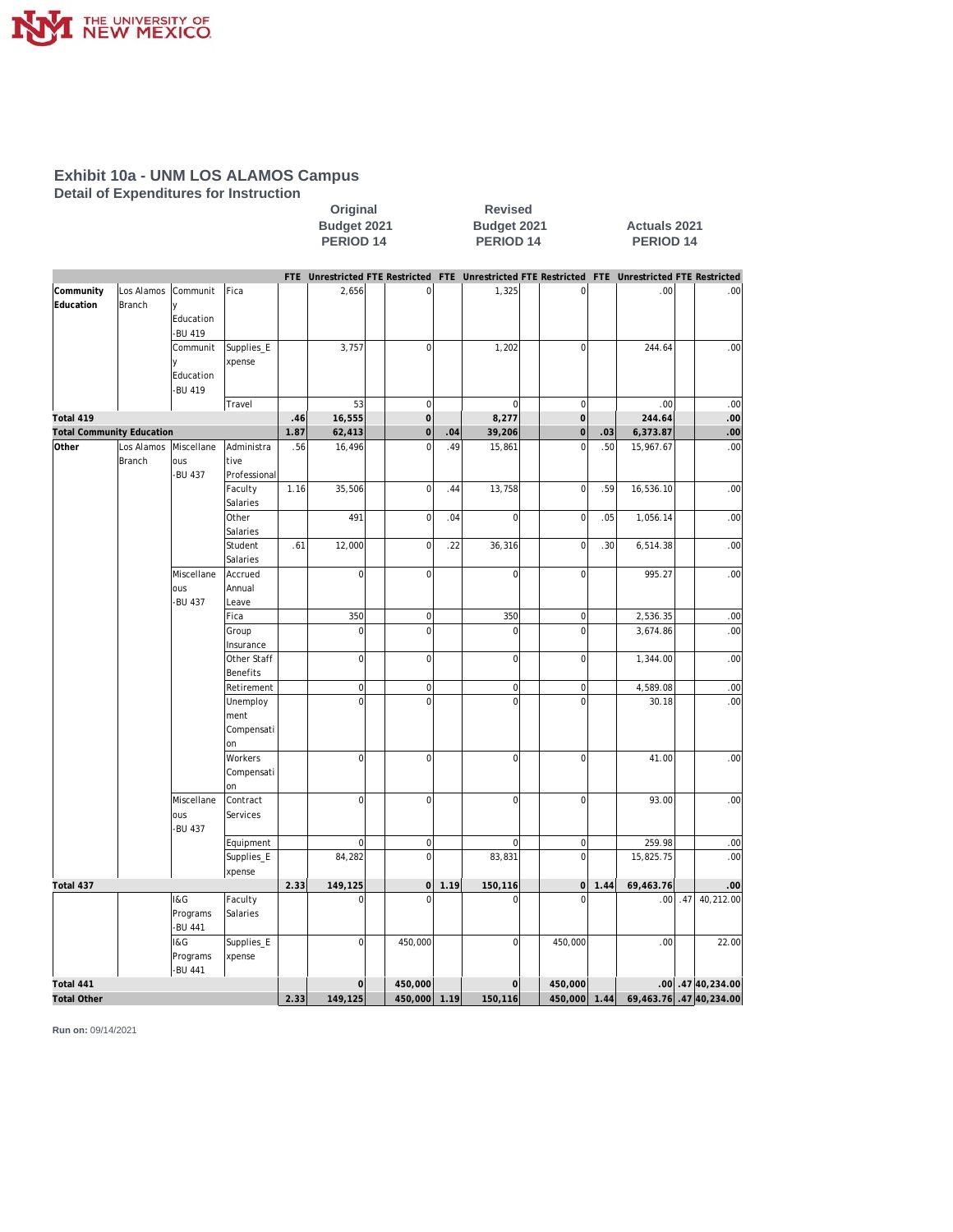

**Detail of Expenditures for Instruction**

|                                          |                         |                                          |                              |        | Original<br>Budget 2021<br>PERIOD <sub>14</sub> |                | <b>Revised</b><br>Budget 2021<br>PERIOD 14 |           |                |           | <b>Actuals 2021</b><br><b>PERIOD 14</b> |                                                                 |  |  |
|------------------------------------------|-------------------------|------------------------------------------|------------------------------|--------|-------------------------------------------------|----------------|--------------------------------------------|-----------|----------------|-----------|-----------------------------------------|-----------------------------------------------------------------|--|--|
|                                          |                         |                                          |                              |        | FTE Unrestricted FTE Restricted                 |                |                                            |           |                |           |                                         | FTE Unrestricted FTE Restricted FTE Unrestricted FTE Restricted |  |  |
| Occup/Voc<br>Instruction                 | Los Alamos IT<br>Branch | Technolog<br>y Programs<br>-BU 332       | Faculty<br>Salaries          |        | $\Omega$                                        | $\Omega$       | .39                                        | 12,268    | οI             | .42       | 12,267.94                               | .00                                                             |  |  |
|                                          |                         | IT<br>Technolog<br>y Programs<br>-BU 332 | Supplies_E<br>xpense         |        | 556                                             | $\Omega$       |                                            | 556       | $\Omega$       |           | .00                                     | .00                                                             |  |  |
| Total 332                                |                         |                                          |                              |        | 556                                             | $\Omega$       | .39                                        | 12,824    | $\overline{O}$ | .42       | 12,267.94                               | .00                                                             |  |  |
|                                          |                         | Applied<br>Technolog<br>-BU 410          | Faculty<br>Salaries          | 1.08   | 57,899                                          | $\Omega$       | 1.20                                       | 78,003    | $\Omega$       | 1.21      | 53,328.66                               | .00                                                             |  |  |
|                                          |                         |                                          | Other<br>Salaries            |        | 2,116                                           | $\mathbf 0$    |                                            | $\Omega$  | $\Omega$       |           | .00                                     | .00                                                             |  |  |
|                                          |                         |                                          | Technician<br>Salary         | .25    | 10,706                                          | $\mathbf 0$    |                                            | 10,706    | 0              |           | .00                                     | .00                                                             |  |  |
|                                          |                         | Applied<br>Technolog<br>-BU 410          | Contract<br>Services         |        | $\Omega$                                        | $\Omega$       |                                            | $\Omega$  | $\Omega$       |           | 760.55                                  | .00                                                             |  |  |
|                                          |                         |                                          | Supplies_E                   |        | 1,128                                           | $\Omega$       |                                            | 1,128     | 0              |           | 356.40                                  | .00                                                             |  |  |
|                                          |                         |                                          | xpense                       |        |                                                 |                |                                            |           |                |           |                                         |                                                                 |  |  |
| Total 410                                |                         |                                          |                              | 1.33   | 71,849                                          | $\Omega$       | 1.20                                       | 89,837    | $\Omega$       | 1.21      | 54,445.61                               | .00                                                             |  |  |
| <b>Total Occup/Voc Instruction</b>       |                         |                                          |                              | 1.33   | 72,405                                          | $\overline{0}$ | 1.59                                       | 102,661   | $\overline{0}$ | 1.63      | 66,713.55                               | .00<br>.00                                                      |  |  |
| Special<br>Session<br>Instruction        | Los Alamos<br>Branch    | ISummer<br>Session<br>-BU 422            | Faculty<br>Salaries          | 4.09   | 97,716                                          | $\Omega$       | .67                                        | 87,716    | $\Omega$       | 1.03      | 67,156.72                               |                                                                 |  |  |
|                                          |                         |                                          | <b>GA TA RA</b><br>PA Salary |        | $\Omega$                                        | $\mathbf 0$    | .03                                        | $\Omega$  | $\Omega$       | .04       | 1,116.00                                | .00                                                             |  |  |
| Total 422                                |                         |                                          |                              | 4.09   | 97,716                                          | $\Omega$       | .70                                        | 87,716    | <sup>o</sup>   | 1.07      | 68,272.72                               | .00                                                             |  |  |
| <b>Total Special Session Instruction</b> |                         |                                          | 4.09                         | 97,716 | $\overline{0}$                                  | .70            | 87,716                                     | 0         | 1.07           | 68,272.72 | .00                                     |                                                                 |  |  |
|                                          | Grand Total Exhibit 10a |                                          |                              | 39.28  | 1,429,910                                       | 450,000 21.80  |                                            | 1,333,734 |                |           |                                         | 450,000 21.09 964,124.18 .47 40,234.00                          |  |  |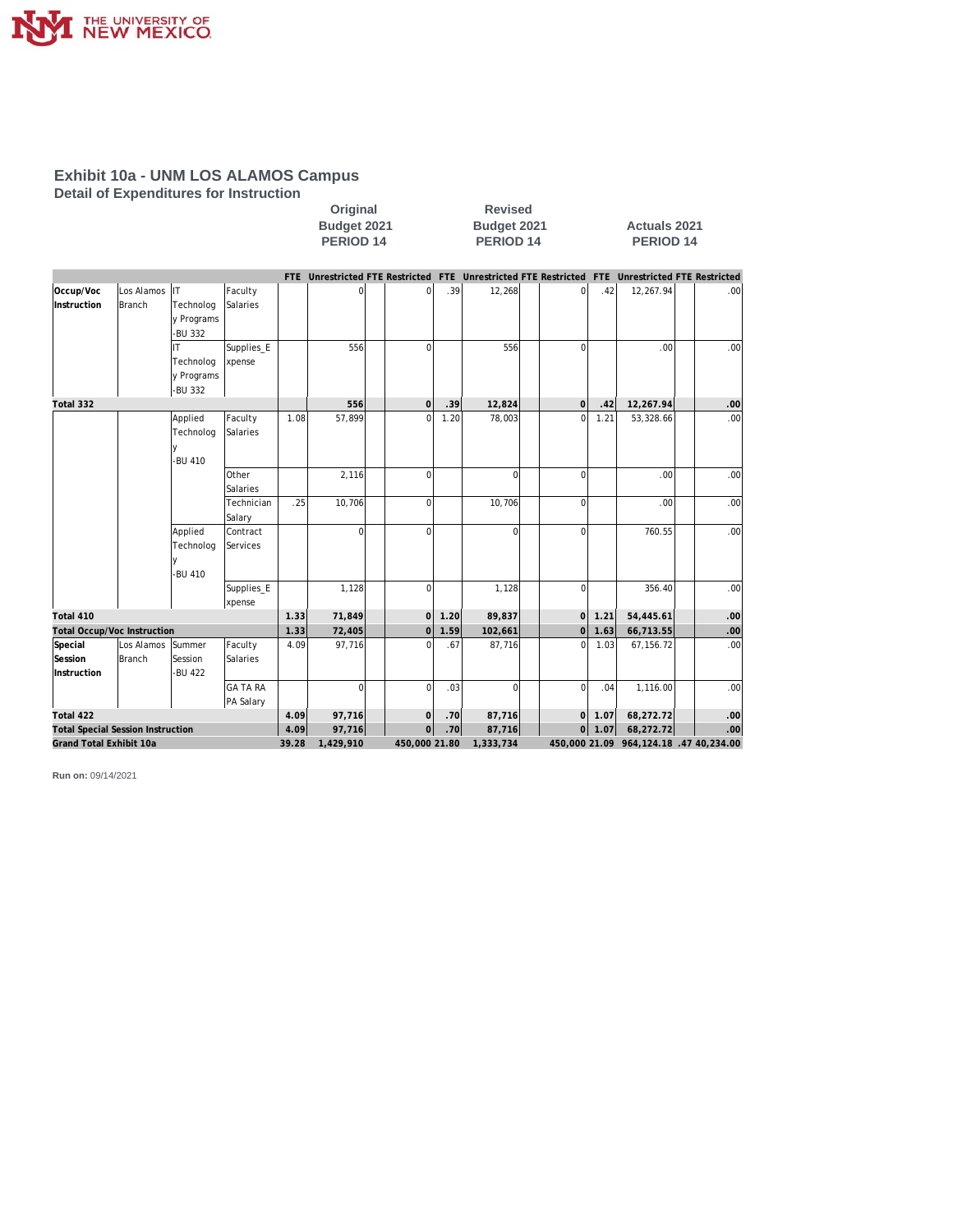

#### **Exhibit 11 - UNM LOS ALAMOS Campus Expenditures for Academic Support**

| Original         | <b>Revised</b>       |                     |
|------------------|----------------------|---------------------|
| Budget 2021      | Budget 2021          | <b>Actuals 2021</b> |
| <b>PERIOD 14</b> | PERIOD <sub>14</sub> | <b>PERIOD 14</b>    |

|                                      |                   |                            |             |              |              |                | Unrestricted Restricted Unrestricted Restricted Unrestricted Restricted |                  |
|--------------------------------------|-------------------|----------------------------|-------------|--------------|--------------|----------------|-------------------------------------------------------------------------|------------------|
| Academic Administration              | Los Alamos Branch | Computer Support           | 14,000      |              | 10,000       | 0l             | 5,876.18                                                                | .001             |
|                                      |                   | Dean of Instruction        | 269,189     |              | 257,762      | $\Omega$       | 218,377.76                                                              | .00              |
|                                      |                   | IT - Teleconferencing      | 148,989     |              | 137,204      | 0l             | 136,292.71                                                              | .00              |
| <b>Total Academic Administration</b> |                   |                            | 432,178     | $\mathbf{0}$ | 404,966      |                | 0 360,546.65                                                            | .00              |
| Libraries                            | Los Alamos Branch | Branch Main Library        | 151,776     |              | 141,059      | 01             | 136,606.61                                                              | .00              |
| <b>Total Libraries</b>               |                   |                            | 151,776     | $\Omega$     | 141,059      |                | 136,606.61                                                              | .00              |
| Items not in Exhibit                 | Fringe Benefits   | Accrued Annual Leave       |             |              | <sup>0</sup> | 01             | 643.51                                                                  | .00.             |
|                                      |                   | Fica                       | 32,100      |              | 30,800       | 0l             | 30,820.53                                                               | .00              |
|                                      |                   | Group Insurance            | 28,600      |              | 27,500       | 0l             | 36,414.49                                                               | .00              |
|                                      |                   | Other Staff Benefits       | 19,600      |              | 18,800       | ΩI             | 18,989.32                                                               | .00              |
|                                      |                   | <b>Retirement</b>          | 61,400      |              | 59,100       | ΩI             | 57,500.98                                                               | .00              |
|                                      |                   | Unemployment               | 300         |              | 300          | ΩI             | 381.13                                                                  | .00 <sub>1</sub> |
|                                      |                   | Compensation               |             |              |              |                |                                                                         |                  |
|                                      |                   | Workers Compensation       | 300         | $\Omega$     | 300          | 0l             | 365.25                                                                  | .00 <sub>1</sub> |
| Fringe Benefits<br>Sub-Total:        |                   |                            | 142,300     | $\mathbf{O}$ | 136,800      | $\overline{0}$ | 145, 115. 21                                                            | .00              |
|                                      | Workstudy         | Federal Workstudy Salaries | $\Omega$    | 7,000        | $\Omega$     | 7,000          | .00                                                                     | .00              |
|                                      |                   | State Workstudy Salaries   | 0           | 3,500        |              | 3,500          | .00                                                                     | .00 <sub>1</sub> |
| Sub-Total: Workstudy                 |                   |                            | $\mathbf 0$ | 10,500       | $\mathbf{0}$ | 10,500         | .00                                                                     | .00              |
| Total Items not in Exhibit           |                   |                            | 142,300     | 10,500       | 136,800      |                | 10,500 145,115.21                                                       | .00              |
| Total                                |                   |                            | 726,254     | 10,500       | 682,825      |                | 10,500 642,268.47                                                       | .00              |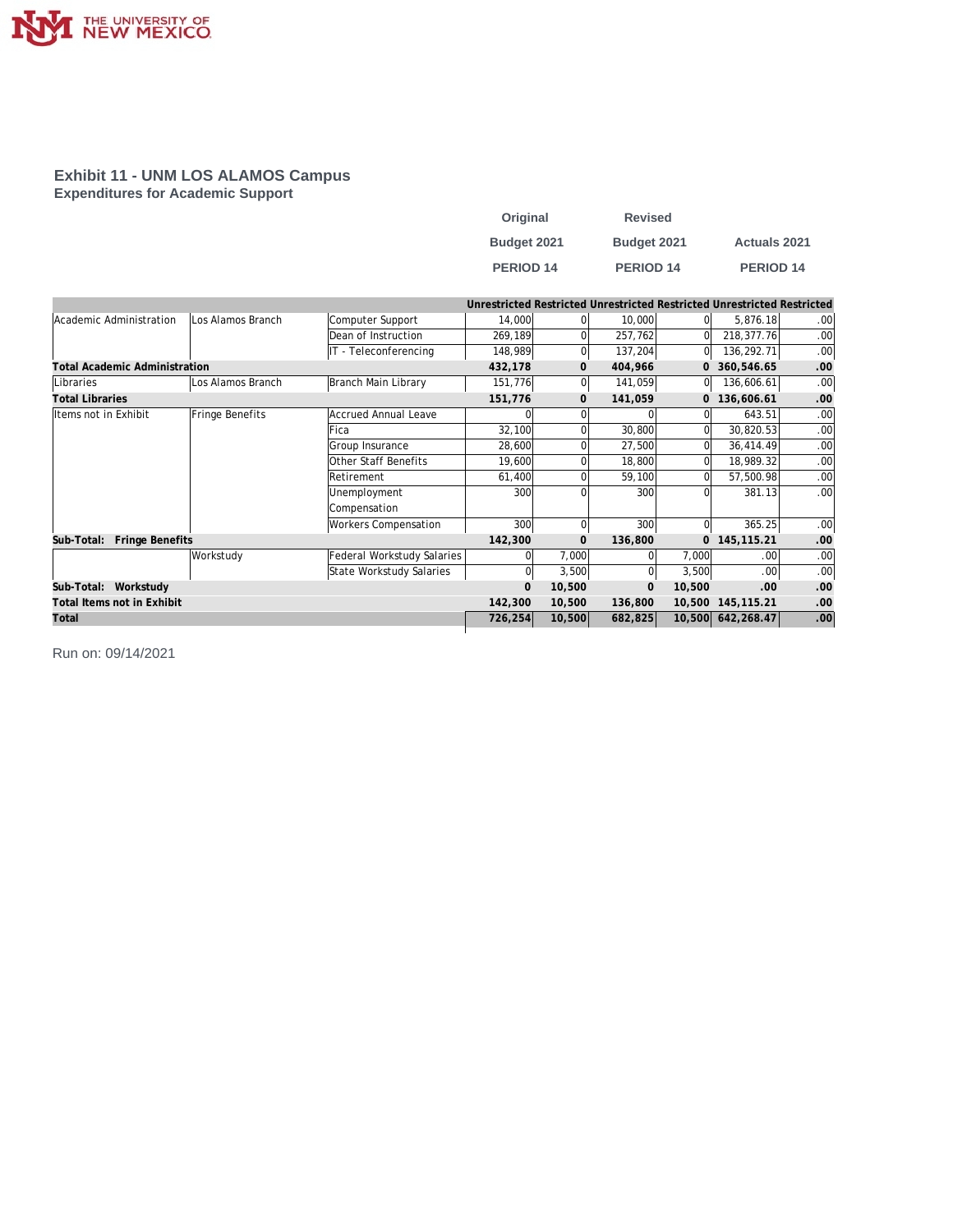

### **Exhibit 11a - UNM LOS ALAMOS Campus Detail of Expenditures for Academic Support**

**Calcular Coriginal**<br>Budget 2021 **Budget 2021** 

**Budget 2021 Budget 2021 Actuals 2021 PERIOD 14** 

|                                      |               |                        |                       |      |                |                     |               |             |                |        | FTE Unrestricted FTE Restricted FTE Unrestricted FTE Restricted FTE Unrestricted FTE Restricted |      |
|--------------------------------------|---------------|------------------------|-----------------------|------|----------------|---------------------|---------------|-------------|----------------|--------|-------------------------------------------------------------------------------------------------|------|
| Academic                             | Los Alamos    | Dean of                | Administra            | 1.00 | 47,342         | $\mathbf 0$         | .99           | 45,521      |                | 0 1.00 | 46,585.44                                                                                       | .00  |
| Administrati                         | Branch        | Instruction            | tive                  |      |                |                     |               |             |                |        |                                                                                                 |      |
| on                                   |               | -BU 508                | Professional          |      |                |                     |               |             |                |        |                                                                                                 |      |
|                                      |               |                        | Faculty               | 2.10 | 174,117        |                     | $0$ 1.71      | 174,117     |                | 0 2.08 | 146,146.51                                                                                      | .00  |
|                                      |               |                        | Salaries              |      |                |                     |               |             |                |        |                                                                                                 |      |
|                                      |               |                        | Other                 |      | 6,106          | $\mathbf{0}$        |               | $\mathbf 0$ | $\mathbf 0$    |        | .00                                                                                             | .00  |
|                                      |               |                        | Salaries              |      |                |                     |               |             |                |        |                                                                                                 |      |
|                                      |               |                        | Student               | .18  | 3,500          | $\mathbf 0$         |               | 0           | $\overline{0}$ |        | .00                                                                                             | .00  |
|                                      |               |                        | Salaries              |      |                |                     |               |             |                |        |                                                                                                 |      |
|                                      |               | Dean of                | Other Staff           |      | $\overline{0}$ | $\mathbf{0}$        |               | $\mathbf 0$ | $\mathbf 0$    |        | 5,192.54                                                                                        | .00  |
|                                      |               | Instruction            | <b>Benefits</b>       |      |                |                     |               |             |                |        |                                                                                                 |      |
|                                      |               | -BU 508                |                       |      |                |                     |               |             |                |        |                                                                                                 |      |
|                                      |               | Dean of                | Equipment             |      | $\mathbf 0$    | $\mathbf 0$         |               | $\mathbf 0$ | $\mathbf 0$    |        | 2,837.52                                                                                        | .00  |
|                                      |               | Instruction<br>-BU 508 |                       |      |                |                     |               |             |                |        |                                                                                                 |      |
|                                      |               |                        | Student               |      | $\mathbf{0}$   | $\mathbf 0$         |               | $\mathbf 0$ | $\overline{0}$ |        | 1,100.00                                                                                        | .00  |
|                                      |               |                        | Awards                |      |                |                     |               |             |                |        |                                                                                                 |      |
|                                      |               |                        | and Aid               |      |                |                     |               |             |                |        |                                                                                                 |      |
|                                      |               |                        | Supplies_E            |      | 33,124         | $\mathbf 0$         |               | 33,124      | $\mathbf 0$    |        | 16,323.56                                                                                       | .00  |
|                                      |               |                        | xpense                |      |                |                     |               |             |                |        |                                                                                                 |      |
|                                      |               |                        | Travel                |      | 5,000          | $\mathbf{0}$        |               | 5,000       | $\mathbf 0$    |        | 192.19                                                                                          | .00  |
| Total 508                            |               |                        |                       | 3.28 | 269,189        |                     | 0 2.70        | 257,762     | $\overline{0}$ | 3.08   | 218,377.76                                                                                      | .00  |
|                                      |               | Computer               | Supplies_E            |      | 14,000         | $\mathbf 0$         |               | 10,000      | $\Omega$       |        | 5,876.18                                                                                        | .00  |
|                                      |               | Support                | xpense                |      |                |                     |               |             |                |        |                                                                                                 |      |
|                                      |               | -BU 510                |                       |      |                |                     |               |             |                |        |                                                                                                 |      |
| Total 510                            |               |                        |                       |      | 14,000         | $\mathsf{O}\xspace$ |               | 10,000      | $\overline{0}$ |        | 5,876.18                                                                                        | .00  |
|                                      |               | IT-                    | Administra            | 1.00 | 65,893         |                     | 0 1.00        | 63,358      |                | 0 1.00 | 63,358.68                                                                                       | .00. |
|                                      |               | Teleconfer             | tive                  |      |                |                     |               |             |                |        |                                                                                                 |      |
|                                      |               | encing                 | Professional          |      |                |                     |               |             |                |        |                                                                                                 |      |
|                                      |               | -BU 513                |                       |      |                |                     |               |             |                |        |                                                                                                 |      |
|                                      |               |                        | Student               | .18  | 3,500          | $\mathbf 0$         |               | 3,500       | $\overline{0}$ |        | .00                                                                                             | .00  |
|                                      |               |                        | Salaries              |      |                |                     |               |             |                |        |                                                                                                 |      |
|                                      |               |                        | Technician            | 1.00 | 52,110         |                     | 0 1.00        | 46,360      |                | 0 1.00 | 46,359.72                                                                                       | .00  |
|                                      |               | IT-                    | Salary<br>Other Staff |      | $\mathbf 0$    | $\mathbf{0}$        |               |             | $\mathbf 0$    |        |                                                                                                 | .00  |
|                                      |               | Teleconfer             | <b>Benefits</b>       |      |                |                     |               | (3,500)     |                |        | .00                                                                                             |      |
|                                      |               | encing                 |                       |      |                |                     |               |             |                |        |                                                                                                 |      |
|                                      |               | -BU 513                |                       |      |                |                     |               |             |                |        |                                                                                                 |      |
|                                      |               | IT -                   | Equipment             |      | 500            | $\mathbf{0}$        |               | 500         | $\mathbf 0$    |        | .00                                                                                             | .00  |
|                                      |               | Teleconfer             |                       |      |                |                     |               |             |                |        |                                                                                                 |      |
|                                      |               | encing                 |                       |      |                |                     |               |             |                |        |                                                                                                 |      |
|                                      |               | -BU 513                |                       |      |                |                     |               |             |                |        |                                                                                                 |      |
|                                      |               |                        | Supplies_E            |      | 26,286         | $\mathbf{0}$        |               | 26,286      | $\overline{0}$ |        | 26,574.31                                                                                       | .00  |
|                                      |               |                        | xpense                |      |                |                     |               |             |                |        |                                                                                                 |      |
|                                      |               |                        | Travel                |      | 700            | $\mathbf 0$         |               | 700         | $\overline{0}$ |        | .00                                                                                             | .00  |
| Total 513                            |               |                        |                       | 2.18 | 148,989        |                     | 0 2.00        | 137,204     |                | 0 2.00 | 136,292.71                                                                                      | .00  |
| <b>Total Academic Administration</b> |               |                        |                       | 5.46 | 432,178        |                     | 0 4.70        | 404,966     | 0              | 5.08   | 360,546.65                                                                                      | .00  |
| Libraries                            | Los Alamos    | Branch                 | Administra            | 1.50 | 60,752         |                     | $0 \mid 1.49$ | 58,416      | $\overline{0}$ | 1.50   | 58,481.30                                                                                       | .00  |
|                                      | <b>Branch</b> | Main                   | tive                  |      |                |                     |               |             |                |        |                                                                                                 |      |
|                                      |               | Library                | Professional          |      |                |                     |               |             |                |        |                                                                                                 |      |
|                                      |               | -BU 424                |                       |      |                |                     |               |             |                |        |                                                                                                 |      |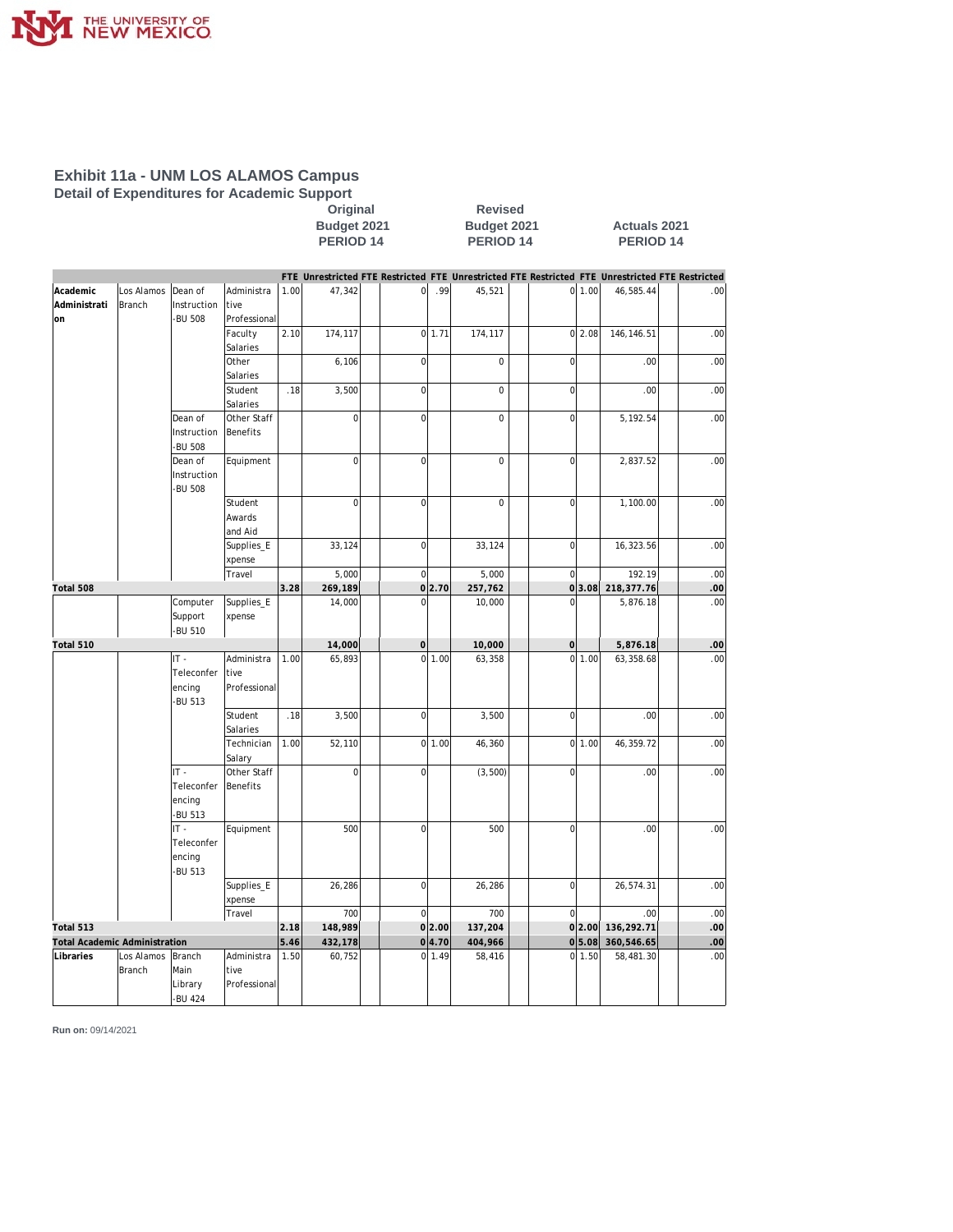

### **Exhibit 11a - UNM LOS ALAMOS Campus Detail of Expenditures for Academic Support**

| Original        |
|-----------------|
| Budget 2021     |
| <b>DEDIAD 4</b> |

**Revised Budget 2021 Actuals 2021**<br>**PERIOD 14 PERIOD 14 PERIOD 14 PERIOD 14 PERIOD 14**

|                         |            |         |                 |      |         |              |        | FTE Unrestricted FTE Restricted FTE Unrestricted FTE Restricted FTE Unrestricted FTE Restricted |          |        |                      |                  |
|-------------------------|------------|---------|-----------------|------|---------|--------------|--------|-------------------------------------------------------------------------------------------------|----------|--------|----------------------|------------------|
| Libraries               | Los Alamos | Branch  | Faculty         | 1.00 | 62,536  |              | 0 1.00 | 62,536                                                                                          |          | 0 1.00 | 62,535.72            | .00 <sub>1</sub> |
|                         | Branch     | lMain   | Salaries        |      |         |              |        |                                                                                                 |          |        |                      |                  |
|                         |            | Library |                 |      |         |              |        |                                                                                                 |          |        |                      |                  |
|                         |            | -BU 424 |                 |      |         |              |        |                                                                                                 |          |        |                      |                  |
|                         |            |         | <b>Other</b>    |      | 2,502   |              |        | $\Omega$                                                                                        | O        |        | .00 <sub>1</sub>     | .00 <sub>1</sub> |
|                         |            |         | <b>Salaries</b> |      |         |              |        |                                                                                                 |          |        |                      |                  |
|                         |            | Branch  | Library         |      | 9,492   | <sup>0</sup> |        | 4,468                                                                                           | $\Omega$ |        | 296.35               | .00 <sub>1</sub> |
|                         |            | lMain   | Acquisition     |      |         |              |        |                                                                                                 |          |        |                      |                  |
|                         |            | Library |                 |      |         |              |        |                                                                                                 |          |        |                      |                  |
|                         |            | -BU 424 |                 |      |         |              |        |                                                                                                 |          |        |                      |                  |
|                         |            |         | Services        |      |         |              |        | $\Omega$                                                                                        |          |        | 7,194.84             | .00              |
|                         |            |         | Supplies_E      |      | 16,494  | <sup>0</sup> |        | 15,639                                                                                          | 0        |        | 8.098.40             | .00 <sub>1</sub> |
|                         |            |         | xpense          |      |         |              |        |                                                                                                 |          |        |                      |                  |
| Total 424               |            |         |                 | 2.50 | 151,776 |              | 0 2.49 | 141,059                                                                                         |          | 0 2.50 | 136,606.61           | .00 <sub>1</sub> |
| <b>Total Libraries</b>  |            |         |                 | 2.50 | 151,776 |              | 0 2.49 | 141,059                                                                                         |          |        | $0 2.50 $ 136,606.61 | .00 <sub>1</sub> |
| Grand Total Exhibit 11a |            |         |                 | 7.96 | 583,954 |              | 07.19  | 546,025                                                                                         |          |        | 0 7.58 497, 153.26   | .00              |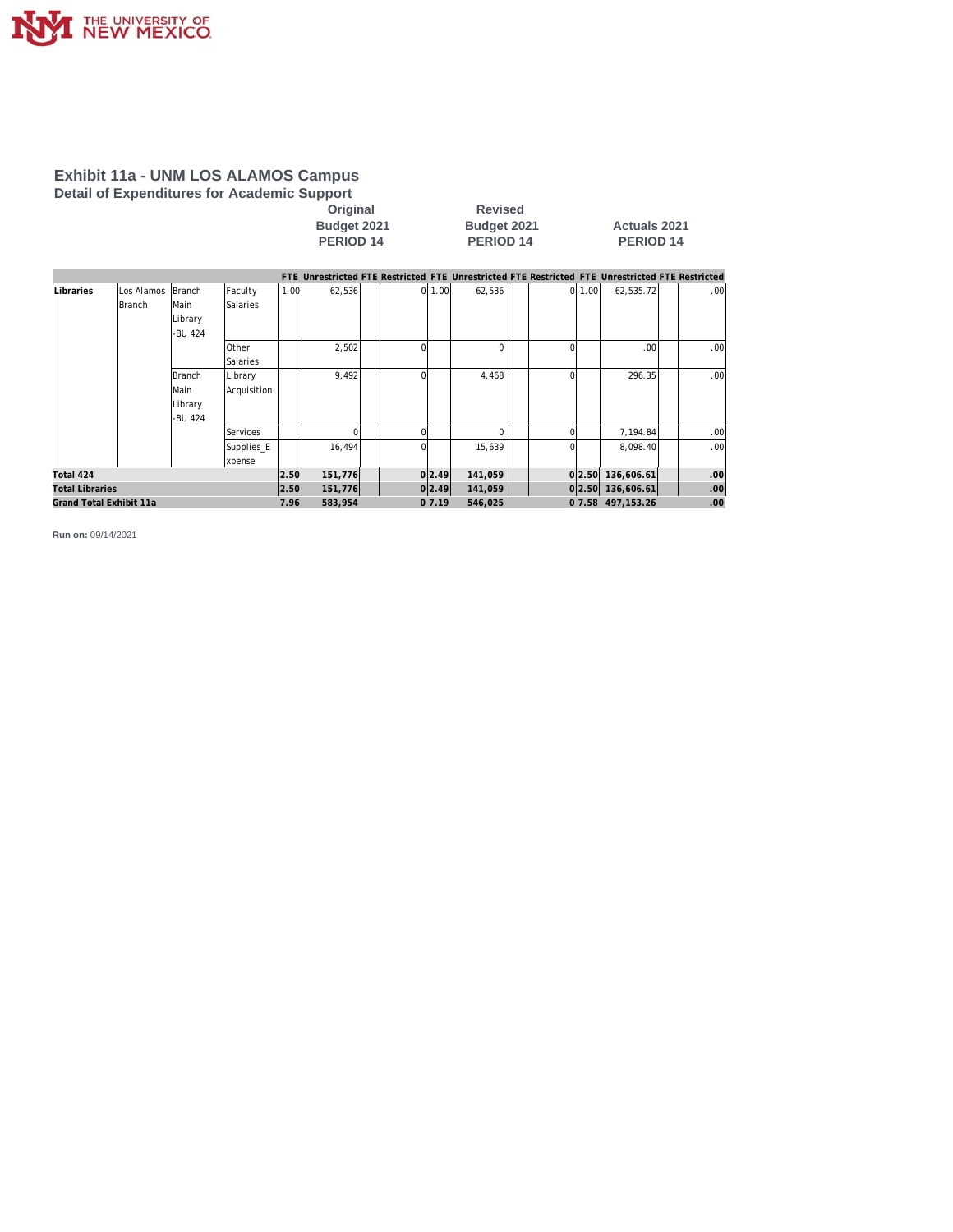

#### **Exhibit 12 - UNM LOS ALAMOS Campus Expenditures for Student Services**

| Original         | <b>Revised</b>   |                      |
|------------------|------------------|----------------------|
| Budget 2021      | Budget 2021      | <b>Actuals 2021</b>  |
| <b>PERIOD 14</b> | <b>PERIOD 14</b> | PERIOD <sub>14</sub> |

|                                           |                   |                                   | Unrestricted Restricted Unrestricted Restricted Unrestricted Restricted |                |                |                |                            |          |
|-------------------------------------------|-------------------|-----------------------------------|-------------------------------------------------------------------------|----------------|----------------|----------------|----------------------------|----------|
| <b>Financial Aid</b>                      | Los Alamos Branch | <b>Financial Aids</b>             | 39.050                                                                  | $\Omega$       | 37.619         | ΩI             | 37,812.74                  | .00      |
| Administration                            |                   | Office/Veterans Affairs           |                                                                         |                |                |                |                            |          |
| <b>Total Financial Aid Administration</b> |                   |                                   | 39,050                                                                  | $\mathbf{O}$   | 37,619         | $\overline{O}$ | 37,812.74                  | .00      |
| Other                                     | Los Alamos Branch | Miscellaneous                     | 5,050                                                                   | $\overline{0}$ | 5,050          | $\overline{0}$ | 245.60                     | .00      |
| <b>Total Other</b>                        |                   |                                   | 5,050                                                                   | $\mathbf{O}$   | 5,050          | $\mathbf{0}$   | 245.60                     | .00      |
| Student Admin & Records                   | Los Alamos Branch | Admissions/Registrar              | 128,270                                                                 | $\Omega$       | 123.830        | 0              | 120.596.50                 | .00      |
|                                           |                   | Recruitment-Marketing             | 44,783                                                                  | $\mathbf 0$    | 34,683         | 0l             | 21,190.42                  | .00      |
|                                           |                   | Recruitment-Retention             | 14.629                                                                  | $\mathbf 0$    | 14.629         | 0l             | 5.443.65                   | .00      |
| Total Student Admin & Records             |                   |                                   | 187,682                                                                 | $\mathbf{0}$   | 173,142        |                | 0 147,230.57               | .00      |
| Student Services Admin                    | Los Alamos Branch | Acad Support Center               | 52,681                                                                  | $\Omega$       | 32,683         | 0l             | 29,022.12                  | .00      |
|                                           |                   | Student Services Admin            | 197,699                                                                 | $\overline{0}$ | 190,805        | 0l             | 179,058.59                 | .00      |
| <b>Total Student Services Admin</b>       |                   | 250,380                           | $\mathbf{O}$                                                            | 223,488        | 0              | 208,080.71     | .00                        |          |
| Items not in Exhibit                      | Fringe Benefits   | <b>Accrued Annual Leave</b>       |                                                                         | $\Omega$       |                | ΩI             | 6.769.73                   | .00      |
|                                           |                   | Fica                              | 28,800                                                                  | $\Omega$       | 27,700         | ΩI             | 25,880.62                  | .00      |
|                                           |                   | Group Insurance                   | 17,100                                                                  | $\Omega$       | 17,000         | 0              | 19,344.00                  | .00      |
|                                           |                   | <b>Other Staff Benefits</b>       | 17.100                                                                  | $\mathbf 0$    | 16,500         | 0              | 15,905.62                  | .00      |
|                                           |                   | Retirement                        | 53,400                                                                  | $\Omega$       | 53,200         | 0              | 48,949.88                  | .00      |
|                                           |                   | Unemployment                      | 300                                                                     | $\Omega$       | 300            | ΩI             | 312.44                     | .00      |
|                                           |                   | Compensation                      |                                                                         |                |                |                |                            |          |
|                                           |                   | Workers Compensation              | 300                                                                     | $\Omega$       | 300            | <sup>0</sup>   | 325.96                     | .00      |
| Sub-Total: Fringe Benefits                |                   |                                   | 117,000                                                                 | $\mathbf{O}$   | 115,000        | $\overline{0}$ | 117,488.25                 | .00      |
|                                           | Workstudy         | <b>Federal Workstudy Salaries</b> | 0                                                                       | 8,500          | $\Omega$       | 8,500          | .00 <sub>1</sub>           | 5,119.00 |
|                                           |                   | State Workstudy Salaries          | $\Omega$                                                                | 4,000          | O              | 4,000          | .00 <sub>1</sub>           | 4,128.00 |
| Sub-Total: Workstudy                      |                   |                                   | $\mathbf{O}$                                                            | 12,500         | $\overline{0}$ | 12,500         | .00.                       | 9.247.00 |
| Total Items not in Exhibit                |                   |                                   | 117,000                                                                 | 12,500         | 115,000        | 12,500         | 117,488.25                 | 9.247.00 |
| Total                                     |                   |                                   | 599,162                                                                 | 12,500         | 554,299        |                | 12,500 510,857.87 9,247.00 |          |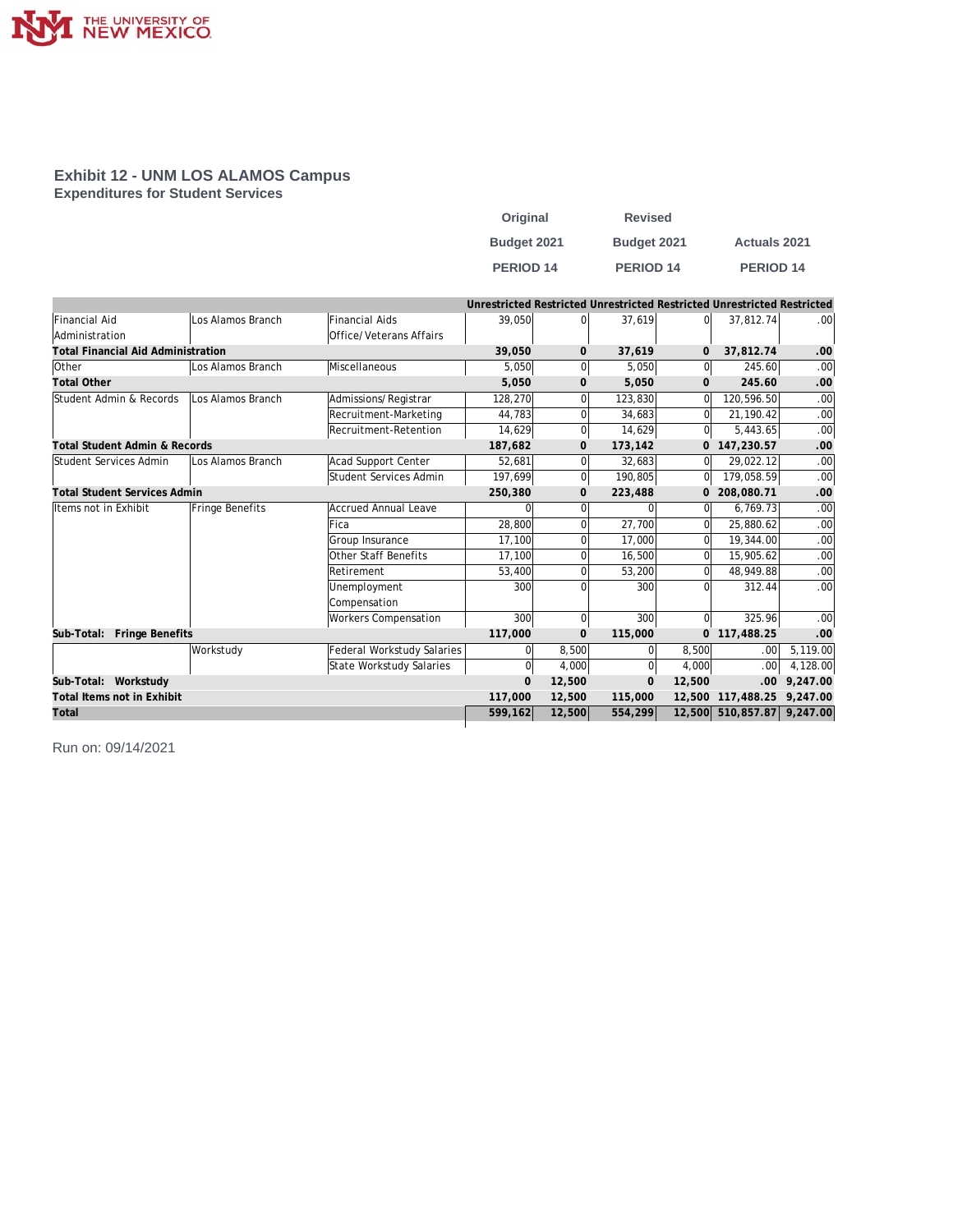

I

# **Exhibit 12a - UNM LOS ALAMOS Campus**

**Detail of Expenditures for Student Services**

|                                     |                      |                                                                | Budget 2021<br>PERIOD <sub>14</sub> |      |             |  |                     | Budget 2021<br><b>PERIOD 14</b> |             | <b>Actuals 2021</b><br><b>PERIOD 14</b> |                                                                                                 |  |     |
|-------------------------------------|----------------------|----------------------------------------------------------------|-------------------------------------|------|-------------|--|---------------------|---------------------------------|-------------|-----------------------------------------|-------------------------------------------------------------------------------------------------|--|-----|
|                                     |                      |                                                                |                                     |      |             |  |                     |                                 |             |                                         | FTE Unrestricted FTE Restricted FTE Unrestricted FTE Restricted FTE Unrestricted FTE Restricted |  |     |
| Other                               | Los Alamos<br>Branch | Miscellane<br>ous<br>-BU 437                                   | Supplies_E<br>xpense                |      | 5,050       |  | $\mathsf 0$         |                                 | 5,050       | $\Omega$                                | 245.60                                                                                          |  | .00 |
| Total 437                           |                      |                                                                |                                     |      | 5,050       |  | $\mathsf{O}\xspace$ |                                 | 5,050       | $\vert 0 \vert$                         | 245.60                                                                                          |  | .00 |
| <b>Total Other</b>                  |                      |                                                                |                                     |      | 5,050       |  | $\overline{0}$      |                                 | 5,050       | $\overline{0}$                          | 245.60                                                                                          |  | .00 |
| Financial Aid<br>Administrati<br>on | Los Alamos<br>Branch | Financial<br>Aids<br>Office/Vet<br>erans<br>Affairs<br>-BU 173 | Support<br>Staff Salary             | .75  | 37,202      |  | $\mathsf 0$         | .77                             | 35,771      | $\Omega$<br>.78                         | 37,479.39                                                                                       |  | .00 |
|                                     |                      | Financial<br>Aids<br>Office/Vet<br>erans<br>Affairs<br>-BU 173 | Supplies_E<br>xpense                |      | 1,448       |  | $\mathbf 0$         |                                 | 1,448       | $\mathbf 0$                             | 333.35                                                                                          |  | .00 |
|                                     |                      |                                                                | Travel                              |      | 400         |  | $\mathbf 0$         |                                 | 400         | $\overline{0}$                          | .00                                                                                             |  | .00 |
| Total 173                           |                      |                                                                |                                     | .75  | 39,050      |  | $\overline{0}$      | .77                             | 37,619      | 0 <br>.78                               | 37,812.74                                                                                       |  | .00 |
| Total Financial Aid Administration  |                      |                                                                |                                     | .75  | 39,050      |  | 0                   | .77                             | 37,619      | $\vert 0 \vert$<br>.78                  | 37,812.74                                                                                       |  | .00 |
| Student<br>Admin &<br>Records       | Los Alamos<br>Branch | Admissions<br>/Registrar<br><b>BU 435</b>                      | Administra<br>tive<br>Professional  | 1.00 | 75,198      |  | $\overline{0}$      | 1.00                            | 72,305      | $\overline{0}$<br>1.00                  | 80,000.04                                                                                       |  | .00 |
|                                     |                      |                                                                | Student<br>Salaries                 | .30  | 6,000       |  | $\mathsf 0$         |                                 | 6,000       | $\mathbf 0$                             | .00                                                                                             |  | .00 |
|                                     |                      |                                                                | Support<br>Staff Salary             | 1.00 | 40,192      |  | $\mathsf{O}\xspace$ | .99                             | 38,645      | 0 1.00                                  | 38,777.95                                                                                       |  | .00 |
|                                     |                      | Admissions<br>/Registrar<br>-BU 435                            | Supplies_E<br>xpense                |      | 6,480       |  | $\mathsf 0$         |                                 | 6,480       | $\mathbf 0$                             | 1,818.51                                                                                        |  | .00 |
|                                     |                      |                                                                | Travel                              |      | 400         |  | $\mathbf 0$         |                                 | 400         | $\overline{0}$                          | .00                                                                                             |  | .00 |
| Total 435                           |                      |                                                                |                                     | 2.30 | 128,270     |  |                     | 0 1.99                          | 123,830     | 0 2.00                                  | 120,596.50                                                                                      |  | .00 |
|                                     |                      | Recruitme<br>nt-Retenti<br>lon<br><b>BU 518</b>                | Supplies_E<br>xpense                |      | 11,629      |  | 0                   |                                 | 11,629      | $\mathbf 0$                             | 5,332.65                                                                                        |  | .00 |
|                                     |                      |                                                                | Travel                              |      | 3,000       |  | $\mathsf 0$         |                                 | 3,000       | 0                                       | 111.00                                                                                          |  | .00 |
| Total 518                           |                      |                                                                |                                     |      | 14,629      |  | $\mathbf 0$         |                                 | 14,629      | $\overline{0}$                          | 5,443.65                                                                                        |  | .00 |
|                                     |                      | Recruitme<br>nt-Marketi<br>ng<br>-BU 531                       | Supplies_E<br>xpense                |      | 44,783      |  | $\mathbf 0$         |                                 | 34,683      | $\mathbf 0$                             | 21,190.42                                                                                       |  | .00 |
| Total 531                           |                      |                                                                |                                     |      | 44,783      |  | $\mathbf{O}$        |                                 | 34,683      | $\Omega$                                | 21,190.42                                                                                       |  | .00 |
| Total Student Admin & Records       |                      |                                                                |                                     | 2.30 | 187,682     |  |                     | 0 1.99                          | 173,142     | 0 2.00                                  | 147,230.57                                                                                      |  | .00 |
| Student<br>Services<br>Admin        | Los Alamos<br>Branch | Student<br>Services<br>Admin                                   | Administra<br>tive<br>Professional  | 1.00 | 57,012      |  |                     | 0 1.00                          | 54,819      | 0 1.00                                  | 54,819.00                                                                                       |  | .00 |
|                                     |                      | -BU 430                                                        | Federal<br>Workstudy<br>Salaries    |      | $\mathbf 0$ |  | $\mathbf 0$         | .12                             | $\mathbf 0$ | $\circ$<br>.11                          | 2,193.88                                                                                        |  | .00 |

**Original Revised**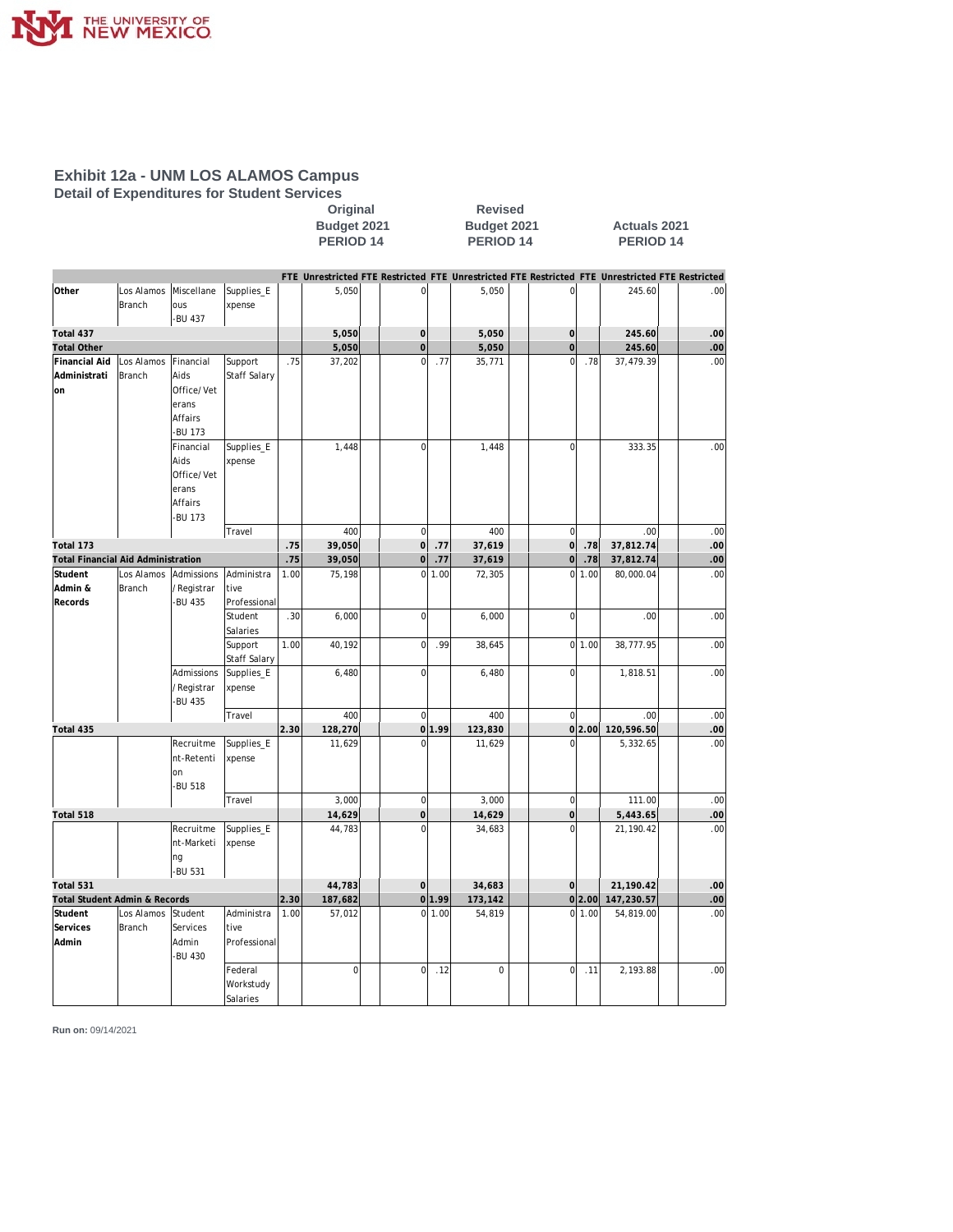

### **Exhibit 12a - UNM LOS ALAMOS Campus Detail of Expenditures for Student Services**

Original Revised<br>Budget 2021 Budget 202

**PERIOD 14 PERIOD 14 PERIOD 14**

**Budget 2021 Budget 2021 Actuals 2021**

|                                     |            |          |              |         |          |                |         |         |                   |            | FTE Unrestricted FTE Restricted FTE Unrestricted FTE Restricted FTE Unrestricted FTE Restricted |                  |
|-------------------------------------|------------|----------|--------------|---------|----------|----------------|---------|---------|-------------------|------------|-------------------------------------------------------------------------------------------------|------------------|
| Student                             | Los Alamos | Student  | State        |         |          | Οl             | .12     | 0       | 0                 | .09        | 1,768.98                                                                                        | .00 <sub>1</sub> |
| Services                            | Branch     | Services | Workstudy    |         |          |                |         |         |                   |            |                                                                                                 |                  |
| Admin                               |            | Admin    | Salaries     |         |          |                |         |         |                   |            |                                                                                                 |                  |
|                                     |            | -BU 430  |              |         |          |                |         |         |                   |            |                                                                                                 |                  |
|                                     |            |          | Student      | .15     | 3,000    | $\overline{0}$ | .09     | 3,000   | $\overline{0}$    | .28        | 5,933.59                                                                                        | .00              |
|                                     |            |          | Salaries     |         |          |                |         |         |                   |            |                                                                                                 |                  |
|                                     |            |          | Support      | 2.60    | 114,432  |                | 0 2.63  | 109,731 |                   | 0 2.68     | 107,068.16                                                                                      | .00              |
|                                     |            |          | Staff Salary |         |          |                |         |         |                   |            |                                                                                                 |                  |
|                                     |            | Student  | Supplies_E   |         | 22,455   | $\overline{0}$ |         | 22,455  | $\Omega$          |            | 7,274.98                                                                                        | .00 <sub>l</sub> |
|                                     |            | Services | xpense       |         |          |                |         |         |                   |            |                                                                                                 |                  |
|                                     |            | Admin    |              |         |          |                |         |         |                   |            |                                                                                                 |                  |
|                                     |            | -BU 430  |              |         |          |                |         |         |                   |            |                                                                                                 |                  |
|                                     |            |          | Travel       |         | 800      | $\Omega$       |         | 800     | $\Omega$          |            | .00                                                                                             | .00              |
| Total 430                           |            |          |              | 3.75    | 197,699  |                | 0 3.96  | 190,805 | οl                | 4.16       | 179,058.59                                                                                      | .00              |
|                                     |            | Acad     | Administra   | .19     | 8,247    | $\Omega$       | .25     | 8,247   | $\Omega$          | .25        | 7,982.66                                                                                        | .00              |
|                                     |            | Support  | tive         |         |          |                |         |         |                   |            |                                                                                                 |                  |
|                                     |            | Center   | Professional |         |          |                |         |         |                   |            |                                                                                                 |                  |
|                                     |            | -BU 519  |              |         |          |                |         |         |                   |            |                                                                                                 |                  |
|                                     |            |          | Faculty      | 1.85    | 44,180   | $\Omega$       | .50     | 24,500  | $\overline{0}$    | .53        | 21,039.46                                                                                       | .00              |
|                                     |            |          | Salaries     |         |          |                |         |         |                   |            |                                                                                                 |                  |
|                                     |            |          | Technician   |         | $\Omega$ | $\Omega$       |         | (318)   | $\Omega$          |            | .00                                                                                             | .00              |
|                                     |            |          | Salary       |         |          |                |         |         |                   |            |                                                                                                 |                  |
|                                     |            | Acad     | Supplies_E   |         | 254      | $\Omega$       |         | 254     | $\Omega$          |            | .00                                                                                             | .00 <sub>l</sub> |
|                                     |            | Support  | xpense       |         |          |                |         |         |                   |            |                                                                                                 |                  |
|                                     |            | Center   |              |         |          |                |         |         |                   |            |                                                                                                 |                  |
|                                     |            | -BU 519  |              |         |          |                |         |         |                   |            |                                                                                                 |                  |
| Total 519                           |            |          |              | 2.04    | 52,681   | 0              | .75     | 32,683  | 0                 | .78        | 29,022.12                                                                                       | .00              |
| <b>Total Student Services Admin</b> |            |          | 5.79         | 250,380 |          | 0 4.71         | 223,488 |         | 0 4.94            | 208,080.71 | .00 <sub>1</sub>                                                                                |                  |
| Grand Total Exhibit 12a             |            | 8.84     | 482.162      |         | 07.47    | 439.299        |         |         | 0 7.72 393,369.62 | .00        |                                                                                                 |                  |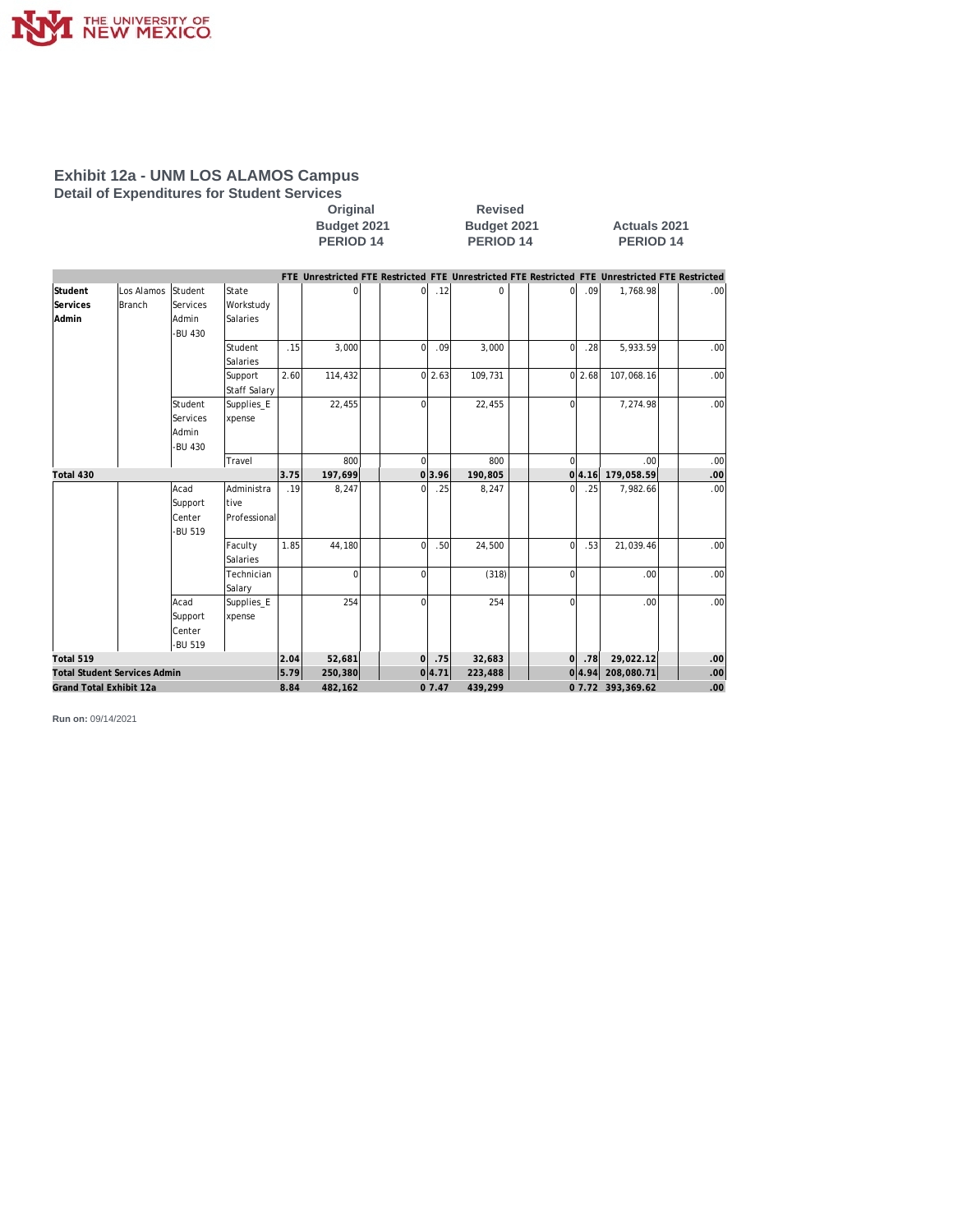

### **Exhibit 13 - UNM LOS ALAMOS Campus Expenditures for Institutional Support**

| Original         | <b>Revised</b>   |                     |
|------------------|------------------|---------------------|
| Budget 2021      | Budget 2021      | <b>Actuals 2021</b> |
| <b>PERIOD 14</b> | <b>PERIOD 14</b> | <b>PERIOD 14</b>    |

|                                   |                   |                               | Unrestricted Restricted Unrestricted Restricted Unrestricted Restricted |                |              |          |                              |            |
|-----------------------------------|-------------------|-------------------------------|-------------------------------------------------------------------------|----------------|--------------|----------|------------------------------|------------|
| Community Relations               | Los Alamos Branch | Faculty/Staff Senate          | 16.629                                                                  | $\Omega$       | 16,629       | 01       | 484.80                       | .00.       |
|                                   |                   | Public Relations              | 47,973                                                                  | $\mathbf 0$    | 46,214       | 0l       | 18.699.01                    | .00.       |
| <b>Total Community Relations</b>  |                   |                               | 64,602                                                                  | $\mathbf{0}$   | 62,843       | 0        | 19,183.81                    | .00        |
| <b>Executive Management</b>       | Los Alamos Branch | Advisory Board                | 3.939                                                                   | $\Omega$       | 3.939        | ΩI       | 31.36                        | .00.       |
|                                   |                   | Director's Office             | 271,897                                                                 | $\mathbf 0$    | 262,021      | ΩI       | 216,743.29                   | .00.       |
|                                   |                   | <b>Institutional Research</b> | 37,345                                                                  | $\mathbf 0$    | 35,922       | 0l       | 35,568.00                    | .00        |
| <b>Total Executive Management</b> |                   |                               | 313,181                                                                 | $\mathbf 0$    | 301,882      |          | 0 252,342.65                 | .00        |
| <b>Fiscal Operations</b>          | Los Alamos Branch | Business & Finance            | 316.066                                                                 | $\overline{0}$ | 300,573      |          | $0$ 288, 318.15              | .00.       |
| <b>Total Fiscal Operations</b>    |                   |                               | 316,066                                                                 | $\mathbf{O}$   | 300,573      |          | 0 288,318.15                 | .00        |
| Other                             | Los Alamos Branch | Institutional Payments        | 200,029                                                                 | 0              | 200,029      |          | $0$ 202,618.67               | 00.        |
| <b>Total Other</b>                |                   |                               | 200,029                                                                 | $\mathbf{0}$   | 200,029      |          | 0 202,618.67                 | .00        |
| Items not in Exhibit              | Fringe Benefits   | <b>Accrued Annual Leave</b>   | $\Omega$                                                                | $\Omega$       |              | $\Omega$ | (2,921.96)                   | .00.       |
|                                   |                   | Fica                          | 42,400                                                                  | $\Omega$       | 41,200       | 0l       | 37,842.57                    | .00.       |
|                                   |                   | Group Insurance               | 58,700                                                                  | $\Omega$       | 57,100       | ΩI       | 62,087.54                    | .00        |
|                                   |                   | Other Staff Benefits          | 29,200                                                                  | $\Omega$       | 28,500       | ΩI       | 25,818.02                    | .00        |
|                                   |                   | Retirement                    | 90,600                                                                  | $\Omega$       | 88,200       | 0l       | 76,748.93                    | .00        |
|                                   |                   | Unemployment                  | 400                                                                     | $\Omega$       | 400          | $\Omega$ | 488.14                       | .00        |
|                                   |                   | Compensation                  |                                                                         |                |              |          |                              |            |
|                                   |                   | Workers Compensation          | 500                                                                     | $\mathbf 0$    | 400          | 0l       | 457.67                       | .00.       |
| Sub-Total: Fringe Benefits        |                   |                               | 221,800                                                                 | $\Omega$       | 215,800      |          | 0 200,520.91                 | .00        |
|                                   | Workstudy         | Federal Workstudy Salaries    | 0                                                                       | 9,500          | $\Omega$     | 9,500    | .00                          | (1,486.00) |
|                                   |                   | State Workstudy Salaries      | $\Omega$                                                                | 4,000          | $\Omega$     | 4,000    | .00.                         | 00.        |
| Sub-Total: Workstudy              |                   |                               | $\Omega$                                                                | 13,500         | $\mathbf{O}$ | 13,500   | .00 <sub>1</sub>             | (1,486.00) |
| Total Items not in Exhibit        |                   |                               | 221.800                                                                 | 13,500         | 215,800      |          | 13.500 200.520.91            | (1.486.00) |
| Total                             |                   |                               | 1,115,678                                                               | 13,500         | 1,081,127    |          | 13,500 962,984.19 (1,486.00) |            |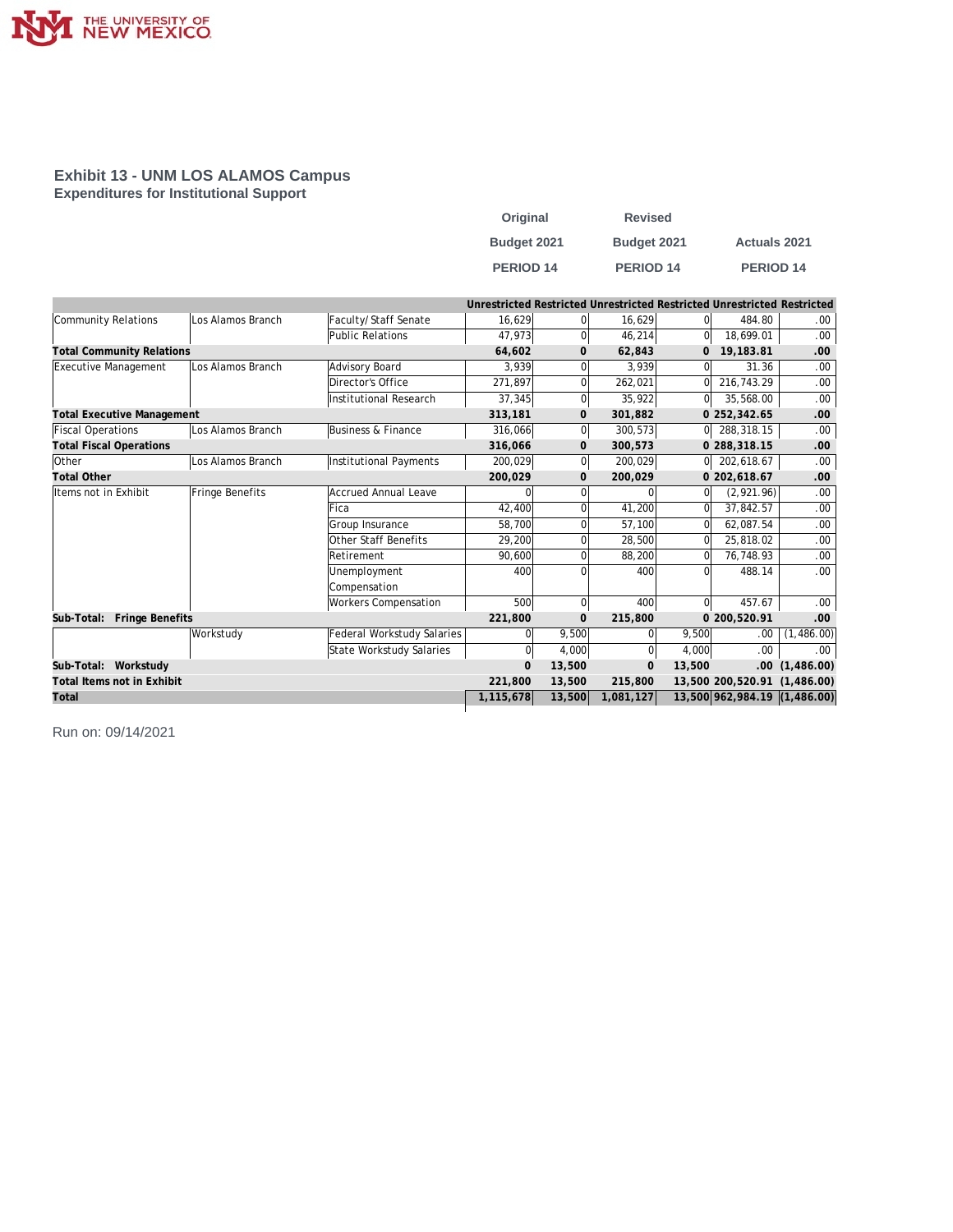

### **Exhibit 13a - UNM LOS ALAMOS Campus Detail of Expenditures for Institutional Support**

**Original** Revised<br>Budget 2021 Budget 202

**Budget 2021 Budget 2021 Actuals 2021 PERIOD 14 PERIOD 14 PERIOD 14**

|                                  |               |               |                  |      |          |                     |        | FTE Unrestricted FTE Restricted FTE Unrestricted FTE Restricted FTE Unrestricted FTE Restricted |                     |        |            |     |
|----------------------------------|---------------|---------------|------------------|------|----------|---------------------|--------|-------------------------------------------------------------------------------------------------|---------------------|--------|------------|-----|
| Other                            | Los Alamos    | Institution   | Charge Inst.     |      | 148,871  | $\mathbf 0$         |        | 148,871                                                                                         | $\overline{0}$      |        | 160,089.00 | .00 |
|                                  | <b>Branch</b> | al            | Support          |      |          |                     |        |                                                                                                 |                     |        |            |     |
|                                  |               | Payments      |                  |      |          |                     |        |                                                                                                 |                     |        |            |     |
|                                  |               | -BU 532       |                  |      |          |                     |        |                                                                                                 |                     |        |            |     |
|                                  |               |               | Contract         |      | $\Omega$ | $\mathbf 0$         |        | $\Omega$                                                                                        | $\mathbf 0$         |        | 5,971.86   | .00 |
|                                  |               |               | Services         |      |          |                     |        |                                                                                                 |                     |        |            |     |
|                                  |               |               | Supplies_E       |      | 76,158   | $\mathbf 0$         |        | 71,158                                                                                          | $\mathbf 0$         |        | 40,563.95  | .00 |
|                                  |               |               | xpense           |      |          |                     |        |                                                                                                 |                     |        |            |     |
|                                  |               | Institution   | Internal         |      | (25,000) | $\mathbf 0$         |        | (20,000)                                                                                        | $\overline{0}$      |        | (4,006.14) | .00 |
|                                  |               | al            | Service Ctr      |      |          |                     |        |                                                                                                 |                     |        |            |     |
|                                  |               | Payments      | Internal         |      |          |                     |        |                                                                                                 |                     |        |            |     |
|                                  |               | -BU 532       | Sales            |      |          |                     |        |                                                                                                 |                     |        |            |     |
| Total 532                        |               |               |                  |      | 200,029  | $\mathbf 0$         |        | 200,029                                                                                         | $\mathbf 0$         |        | 202,618.67 | .00 |
| <b>Total Other</b>               |               |               |                  |      | 200,029  | $\mathbf 0$         |        | 200,029                                                                                         | $\mathsf{O}\xspace$ |        | 202,618.67 | .00 |
| Community                        | Los Alamos    | Public        | Technician       | 1.00 | 45,722   | $\mathbf 0$         | .22    | 43,963                                                                                          | $\overline{0}$      | .25    | 11,160.53  | .00 |
| Relations                        | Branch        | Relations     | Salary           |      |          |                     |        |                                                                                                 |                     |        |            |     |
|                                  |               | -BU 407       |                  |      |          |                     |        |                                                                                                 |                     |        |            |     |
|                                  |               | Public        | Equipment        |      | 400      | $\mathbf 0$         |        | 400                                                                                             | $\Omega$            |        | 3,049.00   | .00 |
|                                  |               | Relations     |                  |      |          |                     |        |                                                                                                 |                     |        |            |     |
|                                  |               | <b>BU 407</b> |                  |      |          |                     |        |                                                                                                 |                     |        |            |     |
|                                  |               |               | Supplies_E       |      | 1,751    | $\mathsf{O}\xspace$ |        | 1,751                                                                                           | $\mathbf 0$         |        | 4,489.48   | .00 |
|                                  |               |               | xpense<br>Travel |      | 100      | $\mathbf 0$         |        | 100                                                                                             | $\mathbf{0}$        |        | .00        | .00 |
| Total 407                        |               |               |                  | 1.00 | 47,973   | $\mathsf O$         | .22    | 46,214                                                                                          | $\mathbf{0}$        | .25    | 18,699.01  | .00 |
|                                  |               | Faculty/St    | Supplies E       |      | 16,629   | $\Omega$            |        | 16,629                                                                                          | $\Omega$            |        | 484.80     | .00 |
|                                  |               | aff Senate    | xpense           |      |          |                     |        |                                                                                                 |                     |        |            |     |
|                                  |               | -BU 500       |                  |      |          |                     |        |                                                                                                 |                     |        |            |     |
| Total 500                        |               |               |                  |      | 16,629   | $\mathsf O$         |        | 16,629                                                                                          | $\mathbf{0}$        |        | 484.80     | .00 |
| <b>Total Community Relations</b> |               |               |                  | 1.00 | 64,602   | $\mathbf 0$         | .22    | 62,843                                                                                          | 0                   | .25    | 19,183.81  | .00 |
| Executive                        | Los Alamos    | Advisory      | Contract         |      | 3,000    | $\Omega$            |        | 3,000                                                                                           | $\Omega$            |        | .00        | .00 |
| Management                       | Branch        | Board         | Services         |      |          |                     |        |                                                                                                 |                     |        |            |     |
|                                  |               | <b>BU 401</b> |                  |      |          |                     |        |                                                                                                 |                     |        |            |     |
|                                  |               |               | Supplies_E       |      | 439      | $\mathbf 0$         |        | 439                                                                                             | $\mathbf 0$         |        | 31.36      | .00 |
|                                  |               |               | xpense           |      |          |                     |        |                                                                                                 |                     |        |            |     |
|                                  |               |               | Travel           |      | 500      | $\mathbf 0$         |        | 500                                                                                             | $\mathbf{0}$        |        | .00        | .00 |
| Total 401                        |               |               |                  |      | 3,939    | $\mathbf 0$         |        | 3,939                                                                                           | $\mathbf 0$         |        | 31.36      | .00 |
|                                  |               | Institution   | Administra       | .50  | 36,991   | $\Omega$            | .50    | 35,568                                                                                          | $\Omega$            | .50    | 35,568.00  | .00 |
|                                  |               | al            | tive             |      |          |                     |        |                                                                                                 |                     |        |            |     |
|                                  |               | Research      | Professional     |      |          |                     |        |                                                                                                 |                     |        |            |     |
|                                  |               | -BU 403       |                  |      |          |                     |        |                                                                                                 |                     |        |            |     |
|                                  |               | Institution   | Supplies_E       |      | 154      | $\mathbf 0$         |        | 154                                                                                             | $\mathbf 0$         |        | .00        | .00 |
|                                  |               | al            | xpense           |      |          |                     |        |                                                                                                 |                     |        |            |     |
|                                  |               | Research      |                  |      |          |                     |        |                                                                                                 |                     |        |            |     |
|                                  |               | -BU 403       |                  |      |          |                     |        |                                                                                                 |                     |        |            |     |
|                                  |               |               | Travel           |      | 200      | $\mathbf 0$         |        | 200                                                                                             | $\Omega$            |        | .00        | .00 |
| Total 403                        |               |               |                  | .50  | 37,345   | $\overline{0}$      | .50    | 35,922                                                                                          | 0                   | .50    | 35,568.00  | .00 |
|                                  |               | Director's    | Administra       | 1.60 | 94,477   | <sub>0</sub>        | 1.44   | 90,841                                                                                          |                     | 0 1.33 | 68,074.42  | .00 |
|                                  |               | Office        | tive             |      |          |                     |        |                                                                                                 |                     |        |            |     |
|                                  |               | -BU 484       | Professional     |      |          |                     |        |                                                                                                 |                     |        |            |     |
|                                  |               |               | Faculty          | 1.00 | 156,000  |                     | 011.00 | 156,000                                                                                         | $\Omega$            | .93    | 145,540.00 | .00 |
|                                  |               |               | Salaries         |      |          |                     |        |                                                                                                 |                     |        |            |     |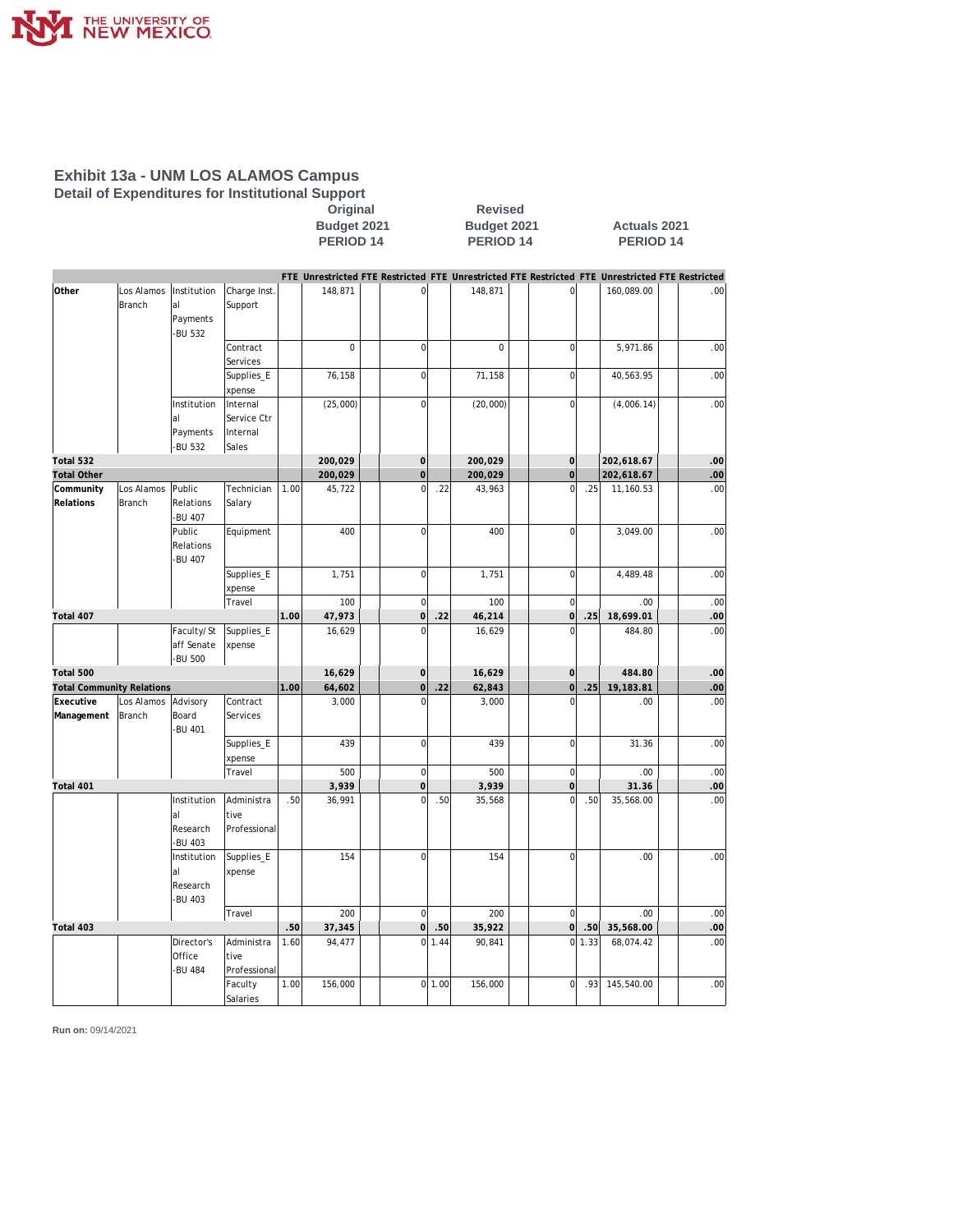

### **Exhibit 13a - UNM LOS ALAMOS Campus Detail of Expenditures for Institutional Support**

**Original** Revised<br>Budget 2021 Budget 202

**Budget 2021 Budget 2021 Actuals 2021 PERIOD 14** 

|                                   |                      |                       |                      |      |          |          |        | FTE Unrestricted FTE Restricted FTE Unrestricted FTE Restricted FTE Unrestricted FTE Restricted |                |      |                      |                  |
|-----------------------------------|----------------------|-----------------------|----------------------|------|----------|----------|--------|-------------------------------------------------------------------------------------------------|----------------|------|----------------------|------------------|
| Executive<br>Management           | Los Alamos<br>Branch | Director's<br>Office  | Other<br>Salaries    |      | 6,240    | $\Omega$ |        | $\Omega$                                                                                        |                |      | .00                  | .00              |
|                                   |                      | -BU 484               |                      |      | $\Omega$ | $\Omega$ |        | $\Omega$                                                                                        |                |      | 425.68               |                  |
|                                   |                      | Director's            | Equipment            |      |          |          |        |                                                                                                 | $\Omega$       |      |                      | .00 <sub>1</sub> |
|                                   |                      | Office<br>-BU 484     |                      |      |          |          |        |                                                                                                 |                |      |                      |                  |
|                                   |                      |                       |                      |      | 5.680    | $\Omega$ |        | 5.680                                                                                           | $\Omega$       |      | 2,555.07             | .00 <sub>1</sub> |
|                                   |                      |                       | Supplies_E<br>xpense |      |          |          |        |                                                                                                 |                |      |                      |                  |
|                                   |                      |                       | Travel               |      | 9,500    | $\Omega$ |        | 9,500                                                                                           | $\Omega$       |      | 148.12               | .00              |
| Total 484                         |                      |                       |                      | 2.60 | 271,897  |          | 0 2.44 | 262,021                                                                                         |                |      | 0 2.26 216, 743.29   | .00.             |
| <b>Total Executive Management</b> |                      |                       |                      | 3.10 | 313,181  |          | 0 2.94 | 301,882                                                                                         |                |      | 0 2.76 252,342.65    | .00.             |
| Fiscal                            | Los Alamos           | <b>Business &amp;</b> | Administra           | 2.00 | 165,125  |          | 0 2.00 | 158,774                                                                                         |                |      | $0 2.00 $ 158,773.32 | .00              |
| Operations                        | Branch               | Finance               | tive                 |      |          |          |        |                                                                                                 |                |      |                      |                  |
|                                   |                      | -BU 486               | Professional         |      |          |          |        |                                                                                                 |                |      |                      |                  |
|                                   |                      |                       | Federal              |      | $\Omega$ | $\Omega$ |        | $\Omega$                                                                                        | $\Omega$       |      | (636.98)             | .00 <sub>1</sub> |
|                                   |                      |                       | Workstudy            |      |          |          |        |                                                                                                 |                |      |                      |                  |
|                                   |                      |                       | Salaries             |      |          |          |        |                                                                                                 |                |      |                      |                  |
|                                   |                      |                       | Student              | .18  | 3,500    | $\Omega$ |        | $\Omega$                                                                                        | 0              |      | 2,123.25             | .00 <sub>1</sub> |
|                                   |                      |                       | Salaries             |      |          |          |        |                                                                                                 |                |      |                      |                  |
|                                   |                      |                       | Support              | 1.00 | 54,100   | $\Omega$ | .95    | 50,003                                                                                          | $\Omega$       | .96  | 48,635.34            | .00              |
|                                   |                      |                       | <b>Staff Salary</b>  |      |          |          |        |                                                                                                 |                |      |                      |                  |
|                                   |                      |                       | Technician           | 2.00 | 78,797   |          | 011.90 | 77,252                                                                                          | $\overline{0}$ | 1.92 | 74,644.54            | .00 <sub>1</sub> |
|                                   |                      |                       | Salary               |      |          |          |        |                                                                                                 |                |      |                      |                  |
|                                   |                      | <b>Business &amp;</b> | Equipment            |      | 1,500    | $\Omega$ |        | 1,500                                                                                           | $\Omega$       |      | 222.61               | .00              |
|                                   |                      | Finance               |                      |      |          |          |        |                                                                                                 |                |      |                      |                  |
|                                   |                      | -BU 486               |                      |      |          |          |        |                                                                                                 |                |      |                      |                  |
|                                   |                      |                       | Supplies_E           |      | 12,294   | $\Omega$ |        | 12,294                                                                                          | $\Omega$       |      | 4,556.07             | .00              |
|                                   |                      |                       | xpense               |      |          |          |        |                                                                                                 |                |      |                      |                  |
|                                   |                      |                       | Travel               | 5.18 | 750      | $\Omega$ |        | 750                                                                                             |                |      | .00                  | .00 <sub>1</sub> |
| Total 486                         |                      |                       |                      |      | 316,066  |          | 0 4.85 | 300,573                                                                                         |                |      | 0 4.88 288, 318.15   | $.00 \,$         |
| <b>Total Fiscal Operations</b>    |                      |                       |                      | 5.18 | 316,066  |          | 0 4.85 | 300,573                                                                                         |                |      | 04.88 288,318.15     | .00 <sub>1</sub> |
| Grand Total Exhibit 13a           |                      |                       |                      | 9.28 | 893,878  |          | 08.01  | 865,327                                                                                         |                |      | 0 7.89 762,463.28    | .00.             |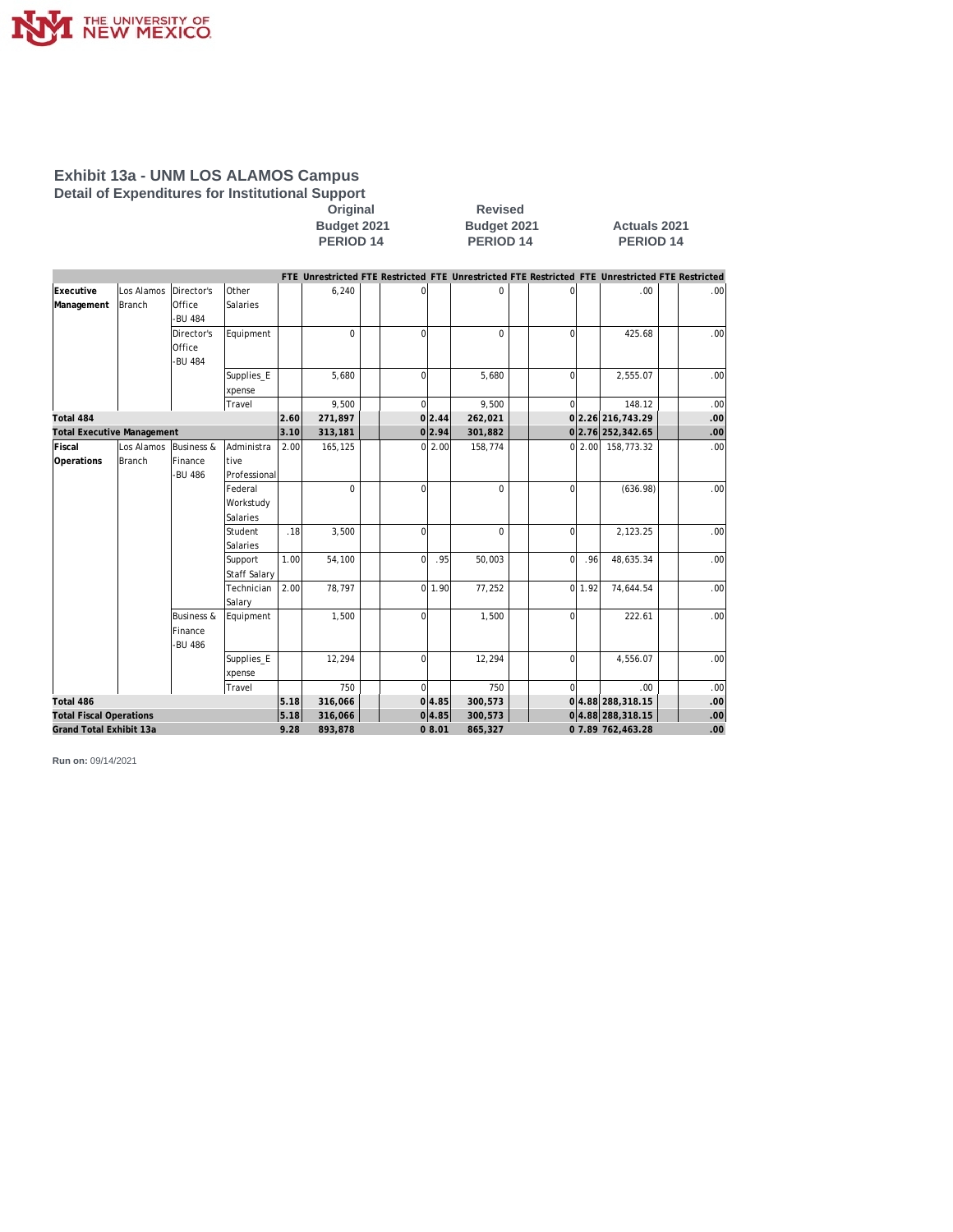

### **Exhibit 14 - UNM LOS ALAMOS Campus Expenditures for Operations and Maintenance of Plant**

| Original         | <b>Revised</b> |                      |
|------------------|----------------|----------------------|
| Budget 2021      | Budget 2021    | <b>Actuals 2021</b>  |
| <b>PERIOD 14</b> | PERIOD 14      | PERIOD <sub>14</sub> |

|                                                           |                  |                             | Unrestricted Restricted Unrestricted Restricted Unrestricted Restricted |                |         |                |              |          |
|-----------------------------------------------------------|------------------|-----------------------------|-------------------------------------------------------------------------|----------------|---------|----------------|--------------|----------|
| Operation & Maintenance<br>Los Alamos Branch<br>lof Plant |                  | Contracted Services         | 120,384                                                                 | ΩI             | 120,384 | 0l             | 112,471.96   | .00      |
|                                                           |                  | Custodial                   | 49,056                                                                  | $\Omega$       | 49,056  | $\Omega$       | 36,229.23    | .00      |
|                                                           |                  | Facility Management         | 88,926                                                                  | $\overline{0}$ | 84,306  | $\overline{0}$ | 85,434.99    | .00      |
| Total Operation & Maintenance of Plant                    |                  | 258,366                     | $\mathbf 0$                                                             | 253,746        |         | 0 234, 136.18  | .00          |          |
| Items not in Exhibit                                      | Fringe Benefits  | Accrued Annual Leave        | 0                                                                       | $\Omega$       |         | 0              | (101.73)     | .00      |
|                                                           |                  | <b>Fica</b>                 | 5.700                                                                   |                | 5,600   | $\Omega$       | 5,733.30     | .00      |
|                                                           |                  | Group Insurance             | 17,200                                                                  |                | 16,900  | 0              | 18,211.52    | .00      |
|                                                           |                  | Other Staff Benefits        | 3,800                                                                   |                | 3,700   | <sup>0</sup>   | 3,928.41     | .00      |
|                                                           |                  | Retirement                  | 11,700                                                                  | $\Omega$       | 11,500  | $\Omega$       | 11,677.87    | .00      |
|                                                           |                  | Unemployment                | 100                                                                     |                | 100     | $\Omega$       | 74.25        | .00      |
|                                                           |                  | Compensation                |                                                                         |                |         |                |              |          |
|                                                           |                  | <b>Workers Compensation</b> | 400                                                                     | $\overline{0}$ | 400     | $\Omega$       | 455.16       | .00      |
| Fringe Benefits<br>Sub-Total:                             |                  |                             | 38,900                                                                  | $\mathbf{O}$   | 38,200  | $\mathbf{O}$   | 39.978.78    | .00      |
|                                                           | Insurance        | Property Insurance          | 13,000                                                                  | ΩI             | 13,000  | $\mathbf 0$    | 11,122.99    | .00      |
|                                                           |                  | Supplies_Expense            | 9.010                                                                   | $\Omega$       | 9.010   | $\Omega$       | 4.297.61     | .00      |
| Sub-Total:<br>Insurance                                   |                  |                             | 22,010                                                                  | $\mathbf{0}$   | 22,010  | $\mathbf{0}$   | 15,420.60    | .00      |
|                                                           | <b>Utilities</b> | Electricity                 | 44.011                                                                  | ΩI             | 44,011  | $\Omega$       | 28.871.07    | .00      |
|                                                           |                  | Fuel_Heat_Cool              | 8,034                                                                   | ΩI             | 8.034   | $\Omega$       | 18,443.42    | .00      |
|                                                           |                  | Sewer_Other                 | 14,500                                                                  | $\Omega$       | 14,500  | $\mathbf 0$    | 12,228.61    | .00      |
|                                                           |                  | Supplies_Expense            | 1,000                                                                   | $\Omega$       | 1.000   | $\Omega$       | 1,044.72     | .00      |
|                                                           |                  | Water                       | 9.465                                                                   | $\overline{0}$ | 9,465   | $\overline{0}$ | 6,588.64     | .00      |
| Sub-Total: Utilities                                      |                  |                             | 77.010                                                                  | $\mathbf{0}$   | 77,010  | 0              | 67.176.46    | .00      |
| Total Items not in Exhibit                                |                  |                             | 137,920                                                                 | $\mathbf{0}$   | 137,220 |                | 0 122,575.84 | .00      |
| Total                                                     |                  |                             | 396,286                                                                 | 0              | 390,966 |                | 0356,712.02  | $.00 \,$ |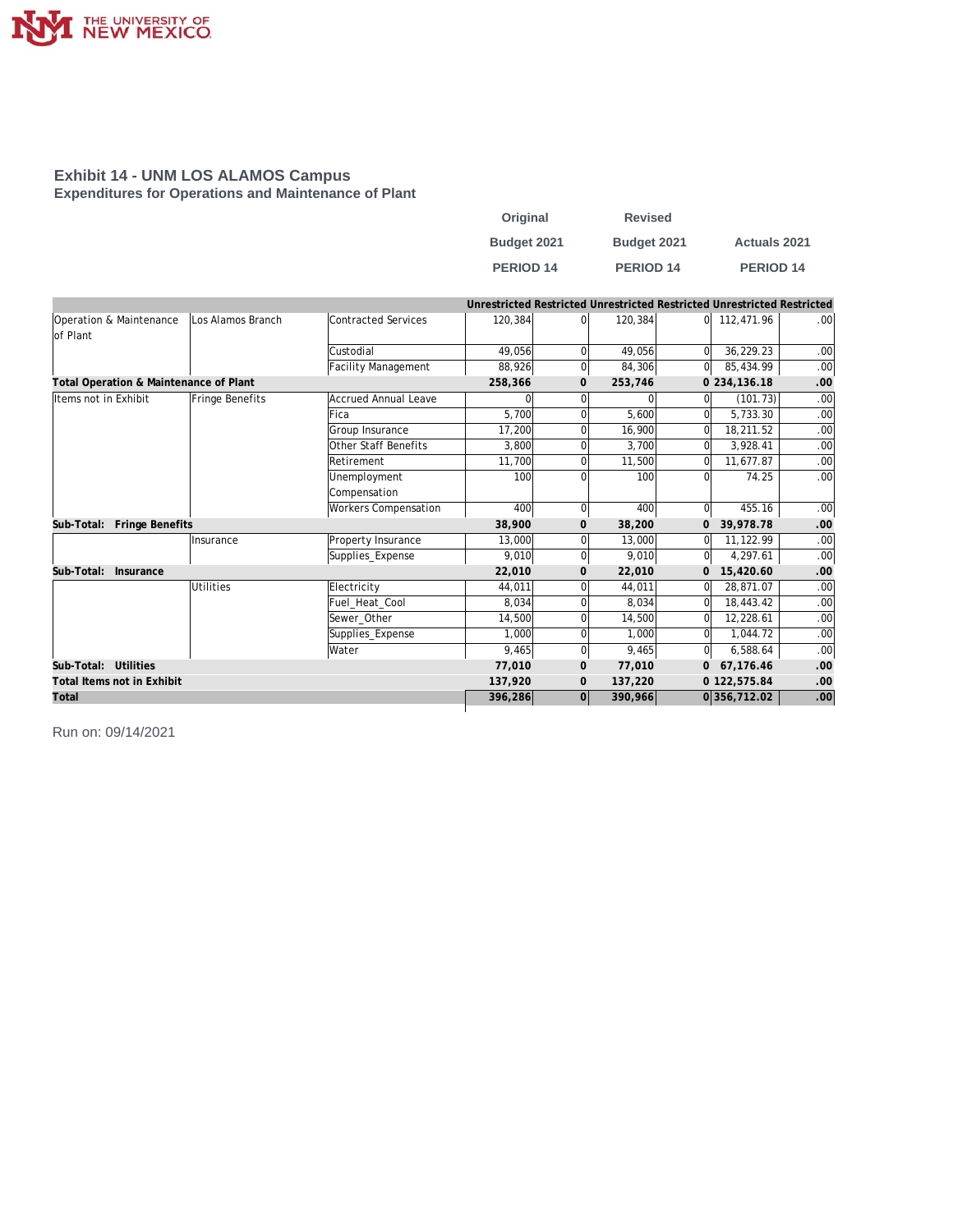

**Detail of Expenditures for Operations and Maintenance of Plant**

| Original         | <b>Revised</b>     |
|------------------|--------------------|
| Budget 2021      | <b>Budget 2021</b> |
| <b>PERIOD 14</b> | <b>PERIOD 14</b>   |

**Budget 2021 Budget 2021 Actuals 2021 PERIOD 14** 

|                                        |            |                                        |                             |      |          |                |        |          |             |        | FTE Unrestricted FTE Restricted FTE Unrestricted FTE Restricted FTE Unrestricted FTE Restricted |                  |
|----------------------------------------|------------|----------------------------------------|-----------------------------|------|----------|----------------|--------|----------|-------------|--------|-------------------------------------------------------------------------------------------------|------------------|
| Operation &                            | Los Alamos | Custodial                              | Contract                    |      | 9,120    | $\Omega$       |        | 9,120    |             |        | 9,120.00                                                                                        | .00 <sub>l</sub> |
| Maintenance<br>of Plant                | Branch     | -BU 213                                | Services                    |      |          |                |        |          |             |        |                                                                                                 |                  |
|                                        |            |                                        | Equipment                   |      | 250      | $\mathbf 0$    |        | 250      | $\Omega$    |        | 1,233.88                                                                                        | .00              |
|                                        |            |                                        | Supplies_E                  |      | 39,286   | $\Omega$       |        | 39,286   |             |        | 25,694.48                                                                                       | .00              |
|                                        |            |                                        | xpense                      |      |          |                |        |          |             |        |                                                                                                 |                  |
|                                        |            |                                        | Travel                      |      | 400      | $\Omega$       |        | 400      | 0           |        | 180.87                                                                                          | .00              |
| Total 213                              |            |                                        |                             |      | 49,056   | $\overline{0}$ |        | 49,056   | $\Omega$    |        | 36,229.23                                                                                       | $.00 \,$         |
|                                        |            | Facility<br>Manageme<br>Int<br>-BU 533 | Support<br>Staff Salary     | 1.00 | 37,931   | $\Omega$       | .99    | 36,472   | ΩI          | 1.00   | 36,679.73                                                                                       | .00 <sub>1</sub> |
|                                        |            |                                        | Technician<br>Salary        | 1.00 | 47,684   |                | 0 1.00 | 45,850   |             | 0 1.00 | 45,849.72                                                                                       | .00              |
|                                        |            | Facility<br>Manageme<br>nt<br>-BU 533  | Equipment                   |      | 250      | $\Omega$       |        | 250      | $\Omega$    |        | .00 <sub>1</sub>                                                                                | .001             |
|                                        |            |                                        | Supplies_E<br>xpense        |      | 3,061    | $\Omega$       |        | 1,734    | $\Omega$    |        | 2,905.54                                                                                        | .00              |
| Total 533                              |            |                                        |                             | 2.00 | 88,926   |                | 0 1.99 | 84,306   |             | 0 2.00 | 85,434.99                                                                                       | .00              |
|                                        |            | Contracted<br>Services<br>-BU 534      | Contract<br><b>Services</b> |      | 24,084   | $\Omega$       |        | 24,084   |             |        | 4,483.32                                                                                        | .00              |
|                                        |            |                                        | Equipment                   |      | $\Omega$ | $\mathbf 0$    |        | $\Omega$ | $\mathbf 0$ |        | 95.00                                                                                           | .00              |
|                                        |            |                                        | Supplies_E<br>xpense        |      | 96,300   | $\Omega$       |        | 96,300   |             |        | 107,893.64                                                                                      | .00 <sub>1</sub> |
| Total 534                              |            |                                        |                             |      | 120,384  | $\overline{O}$ |        | 120,384  | $\Omega$    |        | 112,471.96                                                                                      | .00              |
| Total Operation & Maintenance of Plant |            |                                        |                             | 2.00 | 258,366  |                | 0 1.99 | 253,746  |             | 0 2.00 | 234, 136. 18                                                                                    | .00 <sub>1</sub> |
| Grand Total Exhibit 14a                |            |                                        |                             | 2.00 | 258,366  |                | 01.99  | 253,746  |             |        | 0 2.00 234,136.18                                                                               | .00.             |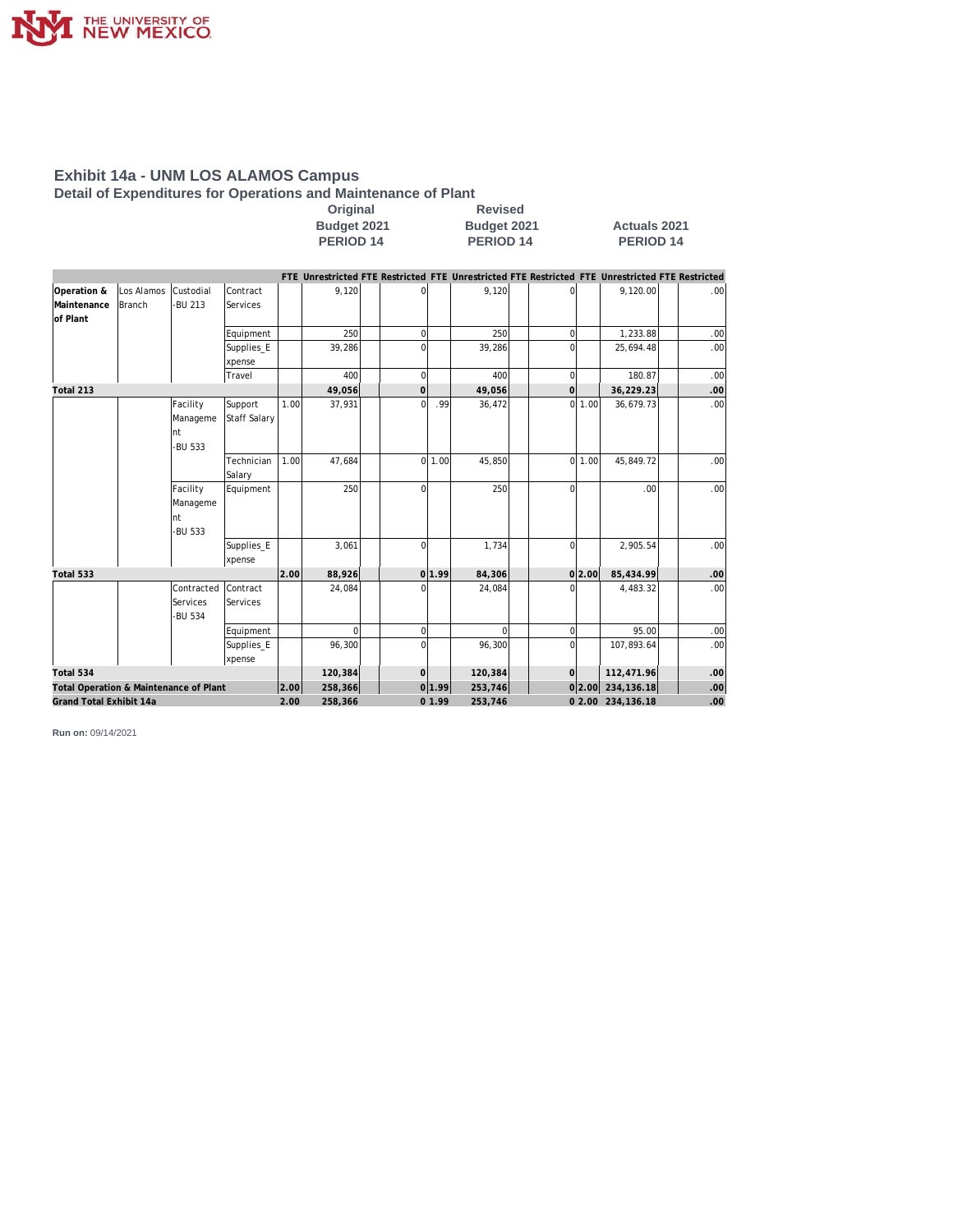

**Summary of Student Social and Cultural Development Activities**

Original Revised<br>Budget 2021 **Budget 2021 PERIOD 14** 

# **Budget 2021 Budget 2021 Actuals 2021**

|                           |                        |           |     |           |     | FTE Unrestricted FTE Restricted FTE Unrestricted FTE Restricted FTE Unrestricted FTE Restricted |                  |
|---------------------------|------------------------|-----------|-----|-----------|-----|-------------------------------------------------------------------------------------------------|------------------|
| Revenues                  | Tuition and Fees       | 50.250    |     | 50.250    |     | 55.261.10                                                                                       | .00 <sub>1</sub> |
| Beginning Balance         |                        | 16.292    |     | 18.526    |     | 18,525.65                                                                                       | .00 <sub>1</sub> |
| <b>Total Available</b>    |                        | 66.542.00 | .00 | 68.776.00 | .00 | 73.786.75                                                                                       | .00.             |
| Expenditures              | Equipment              |           |     |           |     | 2,443.80                                                                                        | .00 <sub>1</sub> |
|                           | Services               |           |     |           |     | 2,500.00                                                                                        | .00 <sub>1</sub> |
|                           | Student Awards and Aid |           |     |           |     | 1.100.00                                                                                        | .00 <sub>1</sub> |
|                           | Supplies_Expense       | 10.250    |     | 10.250    |     | 2.111.18                                                                                        | .00 <sub>1</sub> |
| <b>Total Expenditures</b> |                        | 10.250    |     | 10.250    |     | 8,154.98                                                                                        | .00              |
| Transfers (IN) or OUT     |                        | 40.000    |     | 40.000    |     | 40,000.00                                                                                       | .00 <sub>1</sub> |
| <b>Ending Balance</b>     |                        | 16.292.00 | .00 | 18.526.00 | .00 | 25.631.77                                                                                       | .00              |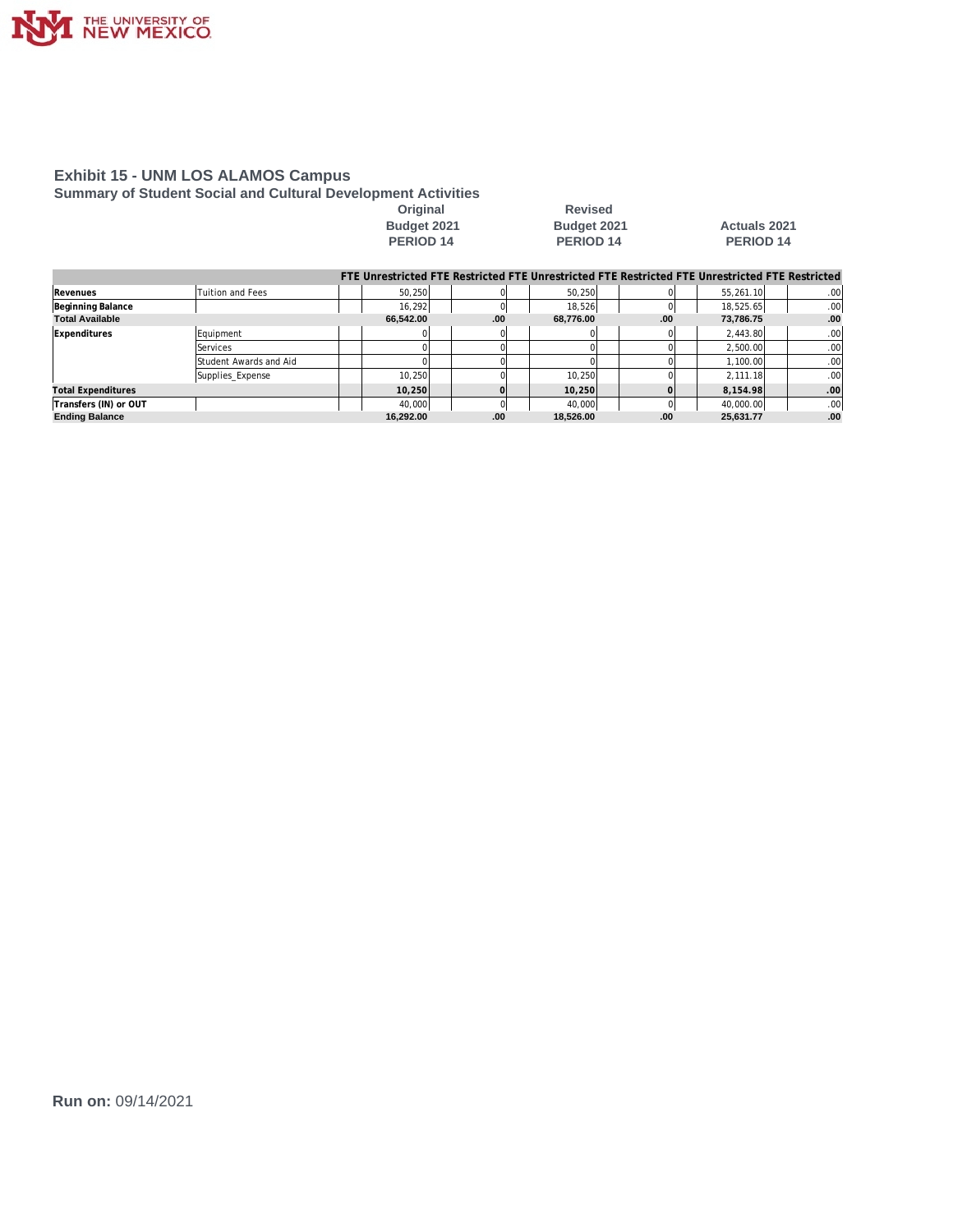

**Summary of Research**

| Original           |
|--------------------|
| <b>Budget 2021</b> |
| <b>PERIOD 14</b>   |

**Revised PERIOD 14** 

**Budget 2021 Actuals 2021**<br>**PERIOD 14 PERIOD 14** 

|                        |                                     |      |     |     |     |     | FTE Unrestricted FTE Restricted FTE Unrestricted FTE Restricted FTE Unrestricted FTE Restricted |
|------------------------|-------------------------------------|------|-----|-----|-----|-----|-------------------------------------------------------------------------------------------------|
| Revenues               | <b>Federal Grants and Contracts</b> |      |     |     |     | .00 | 7.238.00                                                                                        |
| Beginning Balance      |                                     |      |     |     |     | .00 | 00 <sub>1</sub>                                                                                 |
| <b>Total Available</b> |                                     | .00. | .00 | .00 | .00 | .00 | 7.238.00                                                                                        |
| Expenditures           | Supplies Expense                    |      |     |     |     |     | 7.238.00                                                                                        |
| Transfers (IN) or OUT  |                                     |      |     |     |     | .00 | .00.                                                                                            |
| <b>Ending Balance</b>  |                                     | .00  | .00 | .00 | .00 | .00 | .00                                                                                             |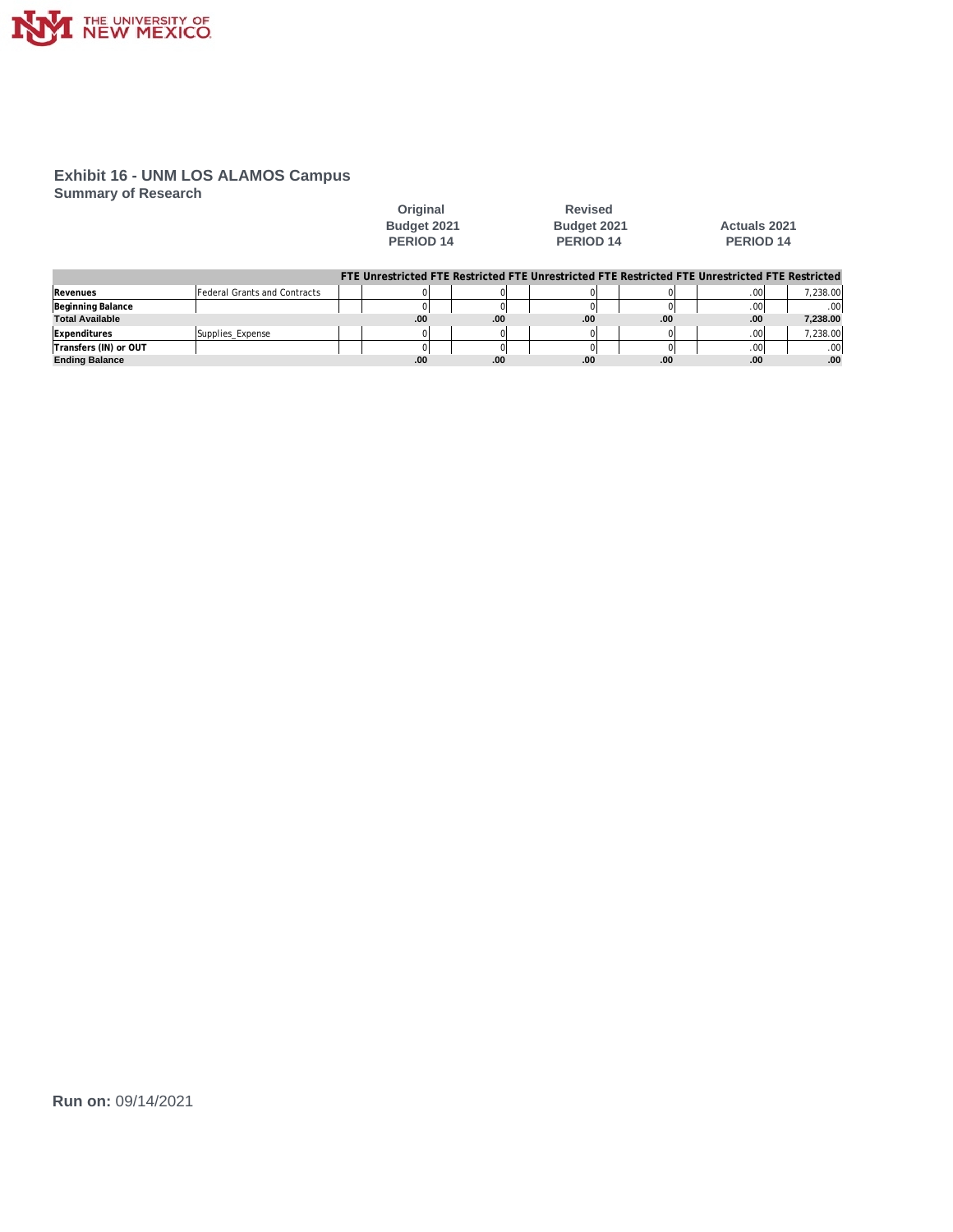

# **Exhibit 16a - UNM LOS ALAMOS Campus - Detail of Research Activities**

**Budget Unit 437 - Miscellaneous**

| Original    | <b>Revised</b>       |                     |
|-------------|----------------------|---------------------|
| Budget 2021 | Budget 2021          | <b>Actuals 2021</b> |
| PERIOD 14   | PERIOD <sub>14</sub> | PERIOD 14           |

|                  |                                      |  | $\Omega$                                           |
|------------------|--------------------------------------|--|----------------------------------------------------|
|                  |                                      |  | $\Omega$                                           |
|                  |                                      |  |                                                    |
| Supplies_Expense |                                      |  | $\Omega$                                           |
|                  |                                      |  | $\Omega$                                           |
|                  |                                      |  |                                                    |
|                  | <b>Federal Grants and ContractsI</b> |  | FTE Unrestricted FTE Unrestricted FTE Unrestricted |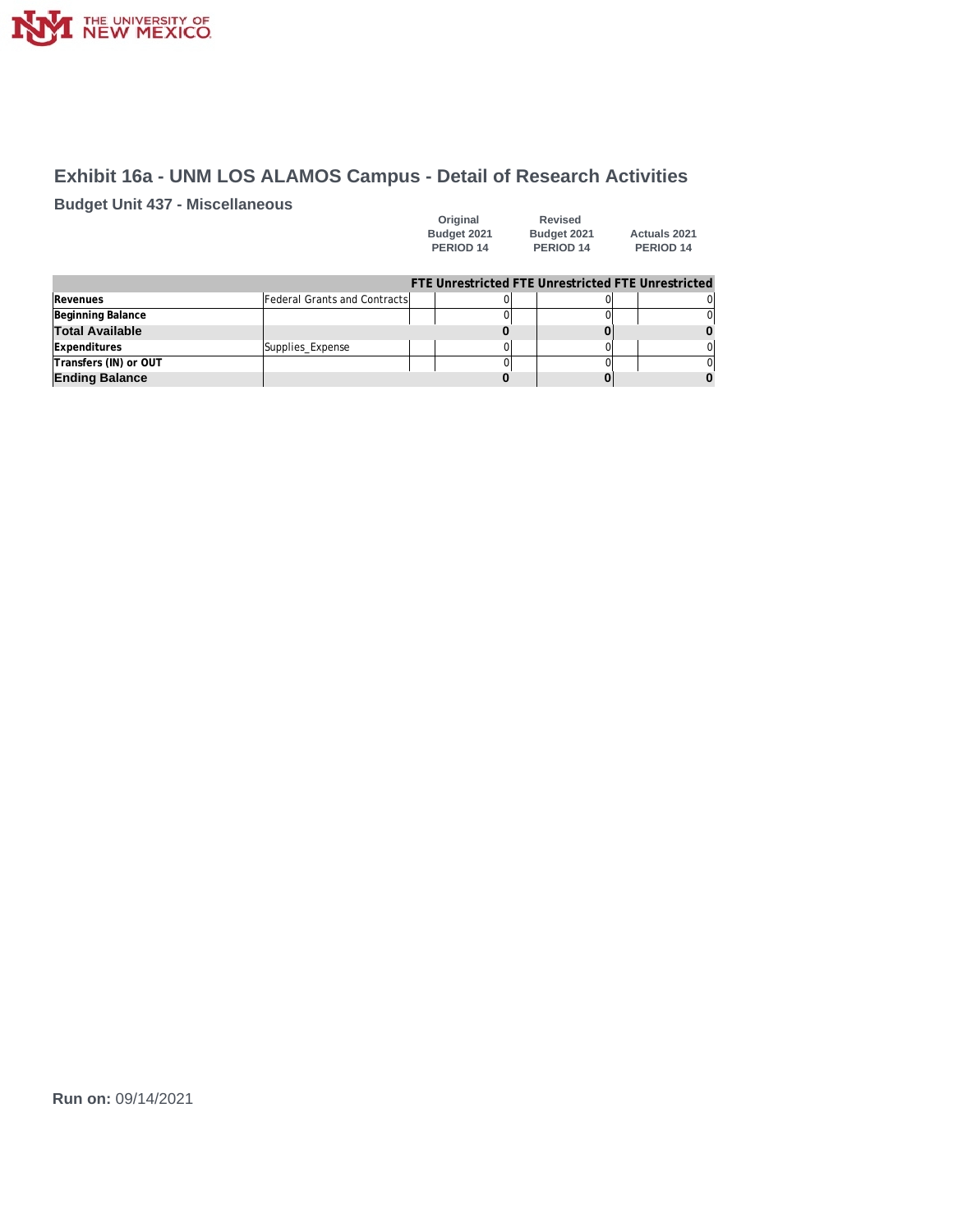

# **Exhibit 16a - UNM LOS ALAMOS Campus - Detail of Research Activities**

**Summary for Exhibit 16a**

| Original    | Revised     |                      |
|-------------|-------------|----------------------|
| Budget 2021 | Budget 2021 | <b>Actuals 2021</b>  |
| PERIOD 14   | PERIOD 14   | PERIOD <sub>14</sub> |

| Supplies_Expense |                               |  | ΩI                                                 |
|------------------|-------------------------------|--|----------------------------------------------------|
|                  |                               |  |                                                    |
|                  |                               |  |                                                    |
|                  | Federal Grants and Contractsl |  | FTE Unrestricted FTE Unrestricted FTE Unrestricted |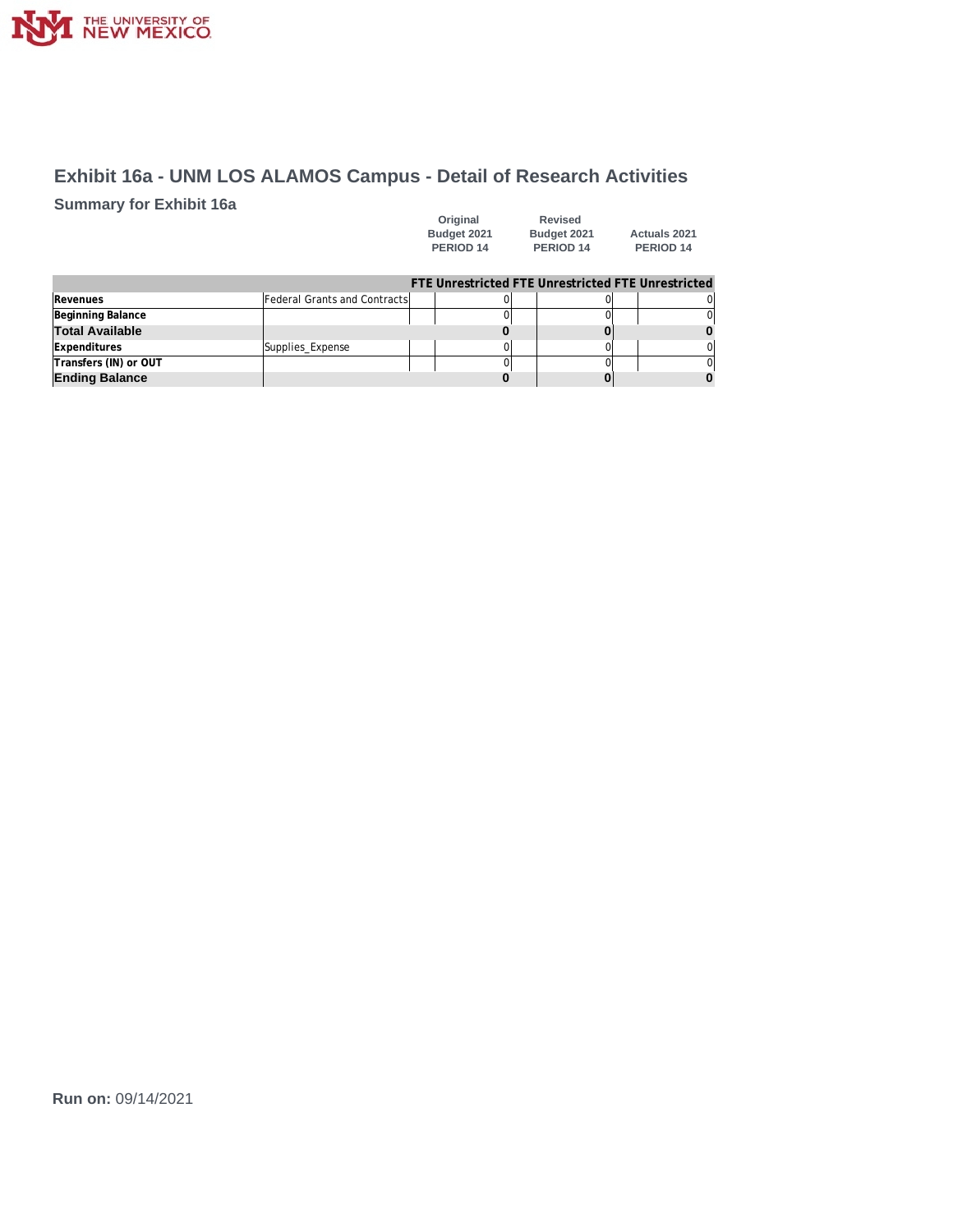

**Summary of Public Service**

|                           |                                     | Budget 2021 |                  |              | Budget 2021 |  |                      | <b>Actuals 2021</b> |            |  |                                                                                                 |          |                           |
|---------------------------|-------------------------------------|-------------|------------------|--------------|-------------|--|----------------------|---------------------|------------|--|-------------------------------------------------------------------------------------------------|----------|---------------------------|
|                           |                                     |             | <b>PERIOD 14</b> |              |             |  | PERIOD <sub>14</sub> |                     |            |  | <b>PERIOD 14</b>                                                                                |          |                           |
|                           |                                     |             |                  |              |             |  |                      |                     |            |  |                                                                                                 |          |                           |
|                           |                                     |             |                  |              |             |  |                      |                     |            |  | FTE Unrestricted FTE Restricted FTE Unrestricted FTE Restricted FTE Unrestricted FTE Restricted |          |                           |
| Revenues                  | <b>Federal Grants and Contracts</b> |             |                  |              | 356,157     |  |                      |                     | 356,157    |  | .00                                                                                             |          | 125,347.00                |
|                           | <b>State Grants and Contracts</b>   |             |                  |              | 185,000     |  |                      |                     | 185,000    |  | .00 <sub>l</sub>                                                                                |          | 116,873.00                |
|                           | Private Gifts Grants and            |             | 15,000           |              |             |  | 15,000               |                     |            |  | 12,575.00                                                                                       |          | 68,930.00                 |
|                           | Contracts                           |             |                  |              |             |  |                      |                     |            |  |                                                                                                 |          |                           |
| <b>Total Revenues</b>     |                                     |             | 15,000           |              | 541,157     |  | 15,000               |                     | 541,157    |  | 12,575.00                                                                                       |          | 311,150.00                |
| Beginning Balance         |                                     |             | 95,800           |              |             |  | 144,041              |                     |            |  | 144,040.87                                                                                      |          | .00                       |
| <b>Total Available</b>    |                                     |             | 110,800.00       |              | 541,157.00  |  | 159,041.00           |                     | 541,157.00 |  | 156,615.87                                                                                      |          | 311,150.00                |
| Expenditures              | Administrative Professional         |             |                  |              | 147,837     |  |                      |                     | 147,837    |  | .00                                                                                             | .84      | 52.005.00                 |
|                           | <b>Faculty Salaries</b>             |             |                  |              | 100,000     |  |                      |                     | 100,000    |  |                                                                                                 | .0011.61 | 121,289.00                |
|                           | Support Staff Salary                |             |                  |              | 114,485     |  |                      |                     | 114,485    |  | .001                                                                                            |          | .00                       |
|                           | Technician Salary                   |             |                  |              |             |  |                      |                     |            |  |                                                                                                 | .0011.24 | 60,845.00                 |
|                           | Other Staff Benefits                |             |                  |              | 87,180      |  |                      |                     | 87,180     |  | .001                                                                                            |          | 54,724.00                 |
|                           | <b>Contract Services</b>            |             |                  |              |             |  |                      |                     |            |  | 470.00                                                                                          |          | .00                       |
|                           | Equipment                           |             |                  |              | C           |  |                      |                     |            |  | .00 <sub>l</sub>                                                                                |          | 6,252.00                  |
|                           | Student Awards and Aid              |             | 6,498            |              | $\cap$      |  | 6,498                |                     |            |  | 1,000.00                                                                                        |          | .00                       |
|                           | Supplies_Expense                    |             | 44,809           |              | 78,945      |  | 44,809               |                     | 78,945     |  | 15,572.28                                                                                       |          | 15,953.00                 |
|                           | Travel                              |             |                  |              | 12,710      |  |                      |                     | 12,710     |  | .001                                                                                            |          | 82.00                     |
| <b>Total Expenditures</b> |                                     |             | 51,307           | $\mathsf{Q}$ | 541,157     |  | 51,307               | 9                   | 541,157    |  |                                                                                                 |          | 17,042.28 3.69 311,150.00 |
| Transfers (IN) or OUT     |                                     |             |                  |              | $\Omega$    |  |                      |                     | $\Omega$   |  | .001                                                                                            |          | .00                       |
| <b>Ending Balance</b>     |                                     |             | 59.493.00        |              | .00         |  | 107,734.00           |                     | .00        |  | 139,573.59                                                                                      |          | .00                       |

**Original Revised**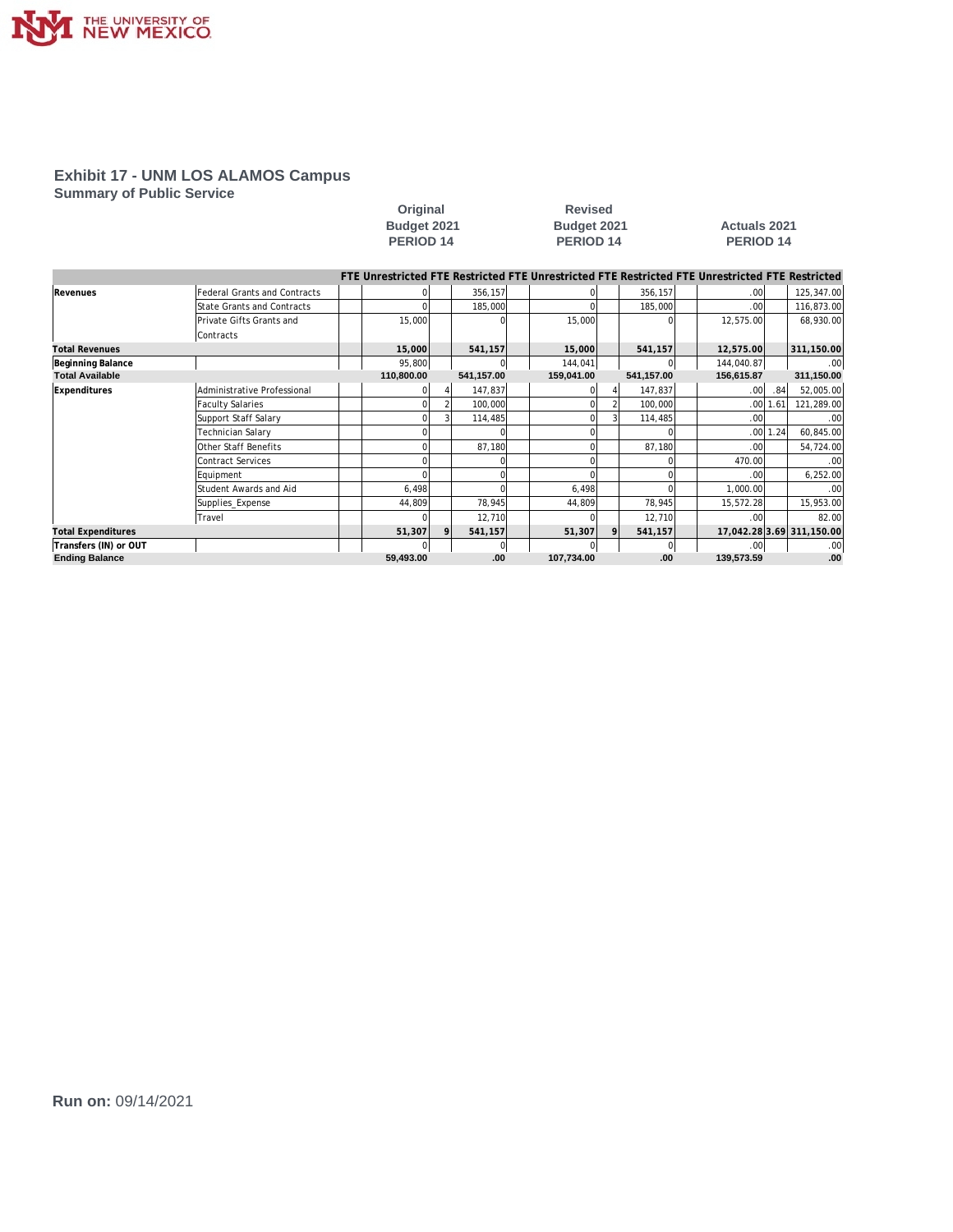

# **Exhibit 17a - UNM LOS ALAMOS Campus - Detail of Public Service Activities**

## **Budget Unit 437 - Miscellaneous**

| Original             | <b>Revised</b>       |                      |
|----------------------|----------------------|----------------------|
| Budget 2021          | Budget 2021          | <b>Actuals 2021</b>  |
| PERIOD <sub>14</sub> | PERIOD <sub>14</sub> | PERIOD <sub>14</sub> |

|                             |                                     |          | FTE Unrestricted FTE Unrestricted FTE Unrestricted |          |
|-----------------------------|-------------------------------------|----------|----------------------------------------------------|----------|
| Revenues                    | <b>Federal Grants and Contracts</b> |          |                                                    |          |
|                             | <b>State Grants and Contracts</b>   |          |                                                    |          |
|                             | <b>Local Grants and Contracts</b>   |          |                                                    | 0        |
|                             | Private Gifts Grants and Contracts  | 15,000   | 15,000                                             | 12,575   |
| <b>Total Revenues</b>       |                                     | 15,000   | 15,000                                             | 12,575   |
| Beginning Balance           |                                     | 95,800   | 144,041                                            | 144,041  |
| <b>Total Available</b>      |                                     | 110,800  | 159,041                                            | 156,616  |
| Expenditures                | Administrative Professional         |          |                                                    |          |
|                             | <b>Faculty Salaries</b>             |          |                                                    | 0        |
|                             | Other Salaries                      |          |                                                    | 0        |
|                             | Support Staff Salary                |          |                                                    | 0        |
|                             | Technician Salary                   |          |                                                    | 0        |
|                             | <b>Other Staff Benefits</b>         | O        |                                                    | $\Omega$ |
|                             | Contract Services                   |          |                                                    | 470      |
|                             | Equipment                           |          |                                                    | $\Omega$ |
|                             | Student Awards and Aid              | 6,498    | 6,498                                              | 1,000    |
|                             | Supplies_Expense                    | 44,809   | 44.809                                             | 15,572   |
|                             | Travel                              |          |                                                    | O        |
| <b>Total Expenditures</b>   |                                     | 51,307   | 51,307                                             | 17,042   |
| Transfers (IN) or OUT       | Trsfr From I G                      |          |                                                    |          |
|                             | <b>Trsfr From Student Aid</b>       | $\Omega$ |                                                    | 0        |
|                             | <b>Trsfr To Public Service</b>      | O        |                                                    | 0        |
| Total Transfers (IN) or OUT |                                     |          |                                                    | $\Omega$ |
| <b>Ending Balance</b>       |                                     | 59,493   | 107,734                                            | 139,574  |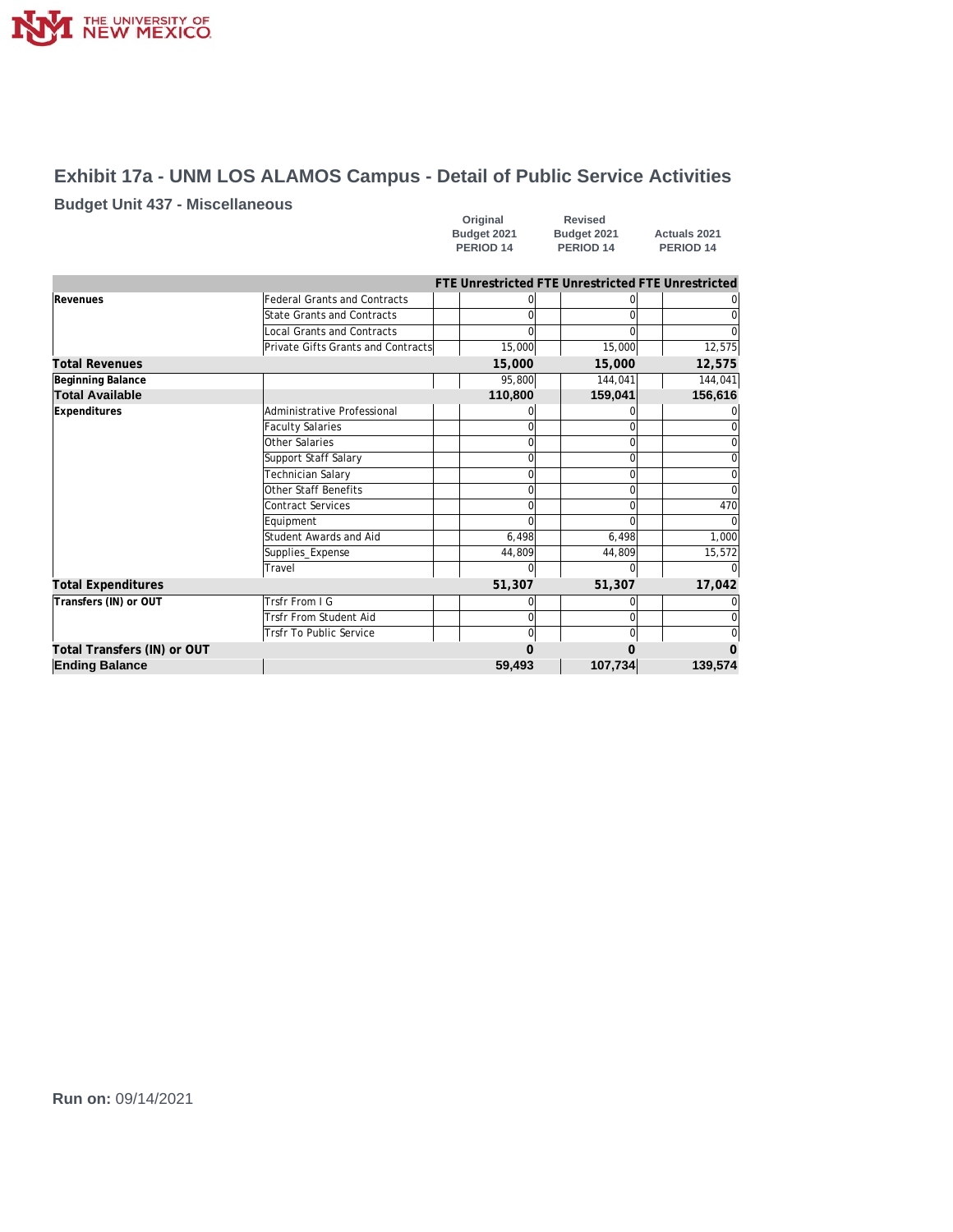

# **Exhibit 17a - UNM LOS ALAMOS Campus - Detail of Public Service Activities**

## **Summary for Exhibit 17a**

| Original             | Revised              |                      |
|----------------------|----------------------|----------------------|
| Budget 2021          | Budget 2021          | <b>Actuals 2021</b>  |
| PERIOD <sub>14</sub> | PERIOD <sub>14</sub> | PERIOD <sub>14</sub> |

|                             |                                     |  | FTE Unrestricted FTE Unrestricted FTE Unrestricted |          |                                                                              |             |  |  |
|-----------------------------|-------------------------------------|--|----------------------------------------------------|----------|------------------------------------------------------------------------------|-------------|--|--|
| Revenues                    | <b>Federal Grants and Contracts</b> |  |                                                    |          |                                                                              |             |  |  |
|                             | <b>State Grants and Contracts</b>   |  |                                                    |          |                                                                              | 0           |  |  |
|                             | Local Grants and Contracts          |  |                                                    |          |                                                                              | $\Omega$    |  |  |
|                             | Private Gifts Grants and Contracts  |  | 15,000                                             | 15,000   |                                                                              | 12,575      |  |  |
| <b>Total Revenues</b>       |                                     |  | 15,000                                             | 15,000   | 12,575<br>U<br>$\Omega$<br>$\Omega$<br>$\Omega$<br>$\Omega$<br>$\Omega$<br>U |             |  |  |
| Beginning Balance           |                                     |  | 95,800                                             | 144,041  |                                                                              | 144,041     |  |  |
| <b>Total Available</b>      |                                     |  | 110,800                                            | 159,041  |                                                                              | 156,616     |  |  |
| Expenditures                | Administrative Professional         |  |                                                    |          |                                                                              |             |  |  |
|                             | <b>Faculty Salaries</b>             |  | U                                                  |          |                                                                              | 0           |  |  |
|                             | Other Salaries                      |  | $\Omega$                                           |          |                                                                              | 0           |  |  |
|                             | Support Staff Salary                |  | $\Omega$                                           |          |                                                                              | $\mathbf 0$ |  |  |
|                             | Technician Salary                   |  | $\Omega$                                           |          |                                                                              | $\Omega$    |  |  |
|                             | Other Staff Benefits                |  | $\Omega$                                           |          |                                                                              | $\Omega$    |  |  |
|                             | Contract Services                   |  |                                                    |          |                                                                              | 470         |  |  |
|                             | Equipment                           |  |                                                    |          |                                                                              | $\Omega$    |  |  |
|                             | Student Awards and Aid              |  | 6,498                                              | 6,498    |                                                                              | 1,000       |  |  |
|                             | Supplies_Expense                    |  | 44,809                                             | 44,809   |                                                                              | 15,572      |  |  |
|                             | Travel                              |  | O                                                  | $\Omega$ |                                                                              | $\Omega$    |  |  |
| <b>Total Expenditures</b>   |                                     |  | 51,307                                             | 51,307   |                                                                              | 17,042      |  |  |
| Transfers (IN) or OUT       | Trsfr From I G                      |  |                                                    | 0        |                                                                              | 0           |  |  |
|                             | Trsfr From Student Aid              |  | $\Omega$                                           | $\Omega$ |                                                                              | $\Omega$    |  |  |
|                             | <b>Trsfr To Public Service</b>      |  | $\Omega$                                           | $\Omega$ |                                                                              | $\mathbf 0$ |  |  |
| Total Transfers (IN) or OUT |                                     |  |                                                    |          |                                                                              | $\Omega$    |  |  |
| <b>Ending Balance</b>       |                                     |  | 59,493                                             | 107,734  |                                                                              | 139,574     |  |  |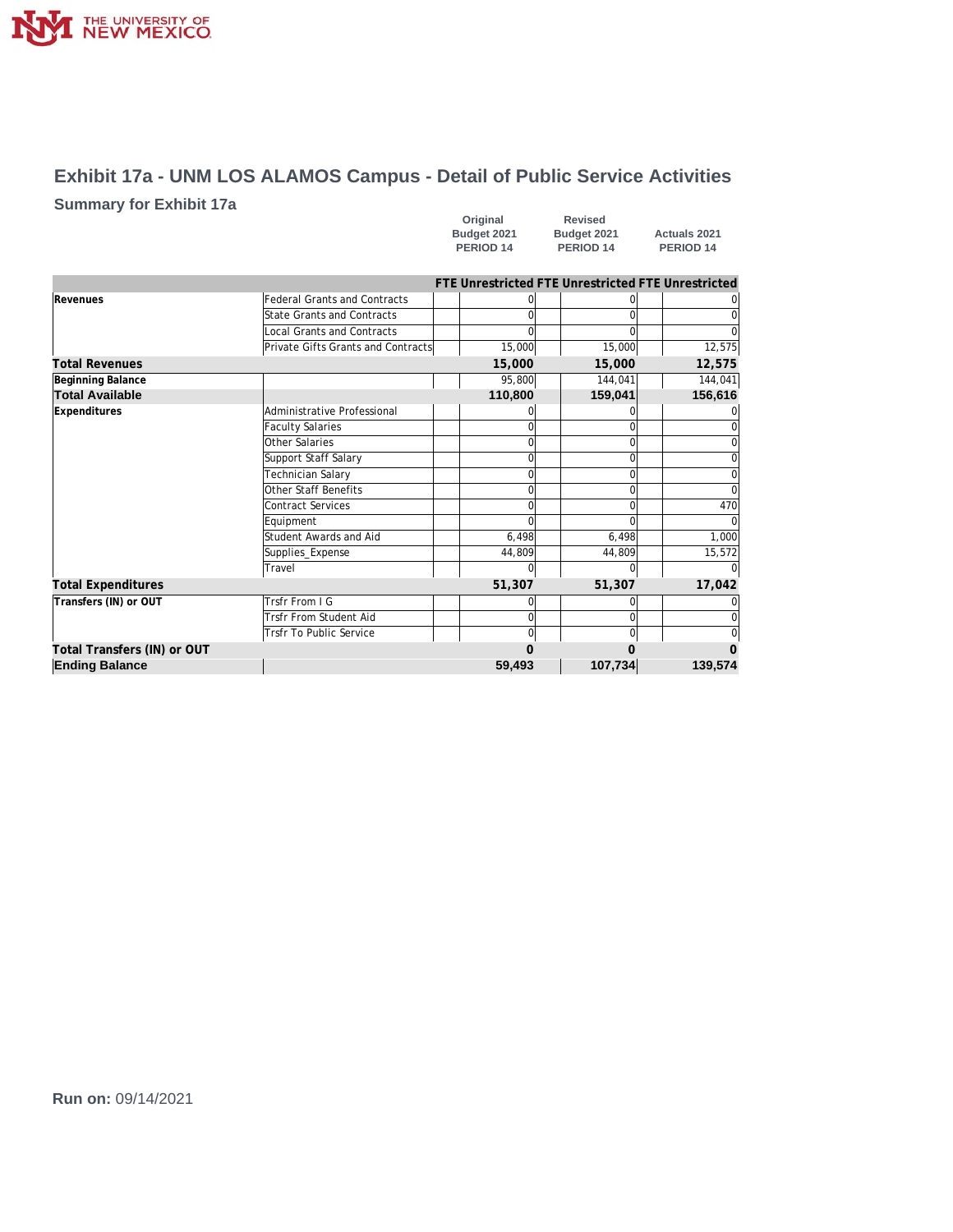

### **Exhibit 19 - UNM LOS ALAMOS Campus Summary of Student Aid Grants and Stipends**

| Original         | <b>Revised</b>       |                      |
|------------------|----------------------|----------------------|
| Budget 2021      | Budget 2021          | <b>Actuals 2021</b>  |
| <b>PERIOD 14</b> | PERIOD <sub>14</sub> | PERIOD <sub>14</sub> |

|                        |              |                                                              |           |   | Unrestricted Restricted Unrestricted Restricted Unrestricted Restricted |    |              |      |
|------------------------|--------------|--------------------------------------------------------------|-----------|---|-------------------------------------------------------------------------|----|--------------|------|
| Revenues               |              | Private and Other Sources Gifts Scholarships and Fellowships | 6.650     |   | 6.650                                                                   | ΩI | 11.856.61    | .00  |
|                        | <b>Other</b> | Miscellaneous                                                |           |   |                                                                         |    | 974.00       | .00  |
| Total Revenues         |              |                                                              | 6.650     |   | 6.650                                                                   | ΩI | 12.830.61    | .00  |
| Beginning Balance      |              |                                                              | 115.407   |   | 119.527                                                                 | 0l | 119,526.76   | .00  |
| <b>Total Available</b> |              |                                                              | 122,057   |   | 126,177                                                                 |    | 132,357.37   | .00  |
| Expenditures           |              | Private and Other Sources Gifts Scholarships and Fellowships | 32.100    |   | 32,100                                                                  | ΩI | 14.557.50    | .00  |
|                        |              | Gifts for Schools and Fellowships                            | 30.819    |   | 38.448                                                                  |    | 29.079.50    | .00  |
|                        | Other        | Miscellaneous                                                |           |   |                                                                         |    | 974.00       | .00  |
| Total Expenditures     |              |                                                              |           |   | 70.548                                                                  | ΩI | 44.611.00    | .00  |
| Transfers (IN) or OUT  |              |                                                              | (51, 219) |   | (58, 848)                                                               | 0  | (58, 745.98) | .00  |
| <b>Ending Balance</b>  |              |                                                              | 110.357   | 0 | 114,477                                                                 | 0  | 146.492.35   | .00. |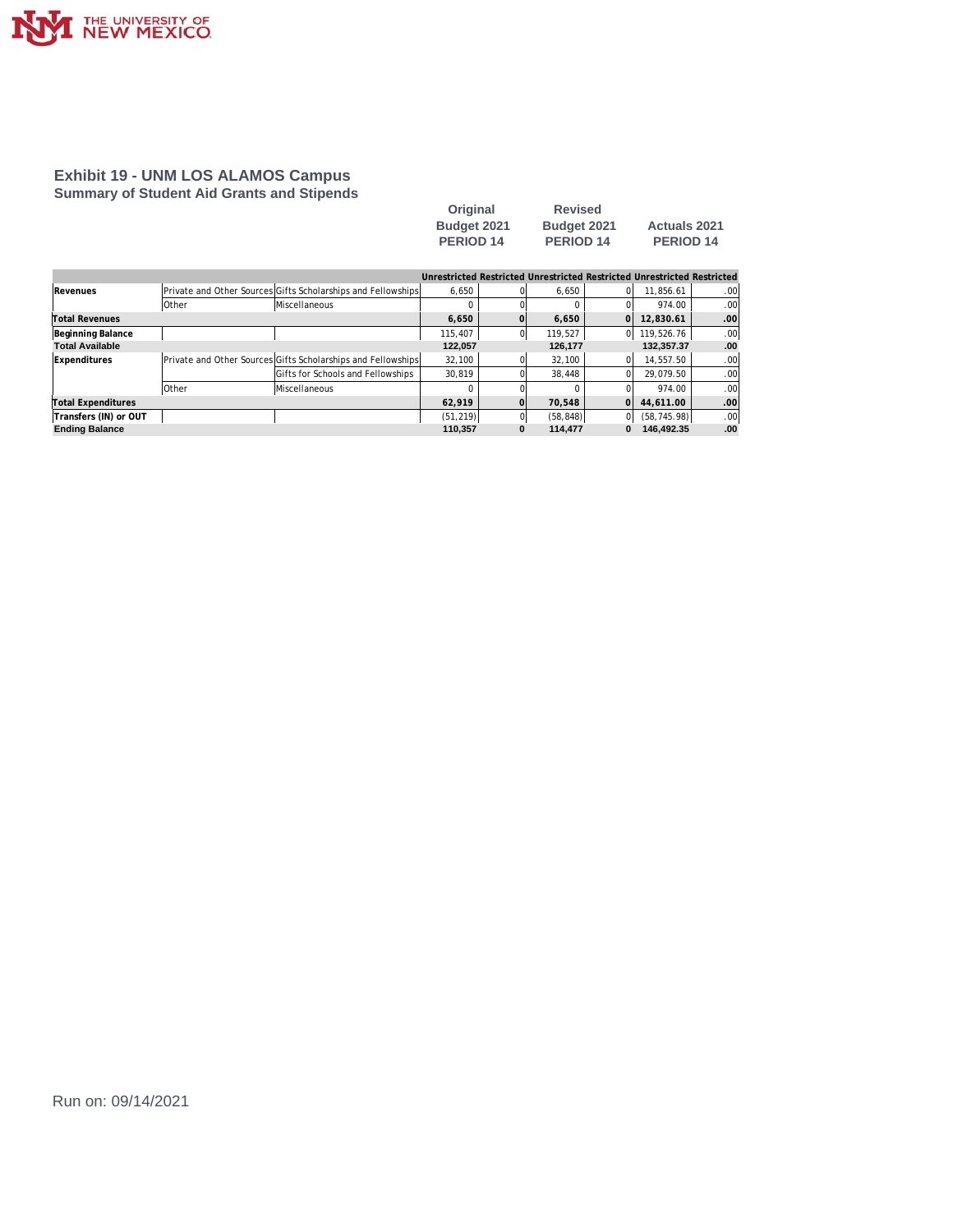

### **Exhibit 20 - UNM LOS ALAMOS Campus Summary of Auxiliary Enterprises**

| Original             |
|----------------------|
| <b>Budget 2021</b>   |
| PERIOD <sub>14</sub> |
|                      |

**Revised PERIOD 14** 

# **Budget 2021 Actuals 2021**<br>**PERIOD 14 PERIOD 14**

|                        |                      |            |     |            |     | FTE Unrestricted FTE Restricted FTE Unrestricted FTE Restricted FTE Unrestricted FTE Restricted |                  |
|------------------------|----------------------|------------|-----|------------|-----|-------------------------------------------------------------------------------------------------|------------------|
| Revenues               | Sales and Services   | 76.000     |     | 76,000     |     | 32.918.36                                                                                       | .00 <sub>1</sub> |
|                        | <b>Other Sources</b> | 25,000     |     | 25,000     |     | 27.302.44                                                                                       | .00 <sub>1</sub> |
| <b>Total Revenues</b>  |                      | 101,000    |     | 101,000    |     | 60.220.80                                                                                       | .00 <sub>1</sub> |
| Beginning Balance      |                      | 526.734    |     | 695.241    |     | 695.240.74                                                                                      | .00 <sub>1</sub> |
| <b>Total Available</b> |                      | 627.734.00 | .00 | 796.241.00 | .00 | 755.461.54                                                                                      | .00              |
| Expenditures           | Supplies Expense     | 401.000    |     | 338,500    |     | 53.314.90                                                                                       | .00 <sub>1</sub> |
| Transfers (IN) or OUT  |                      |            |     | 62.500     |     | 62,500.00                                                                                       | .00.             |
| <b>Ending Balance</b>  |                      | 226.734.00 | .00 | 395.241.00 | .00 | 639.646.64                                                                                      | .00              |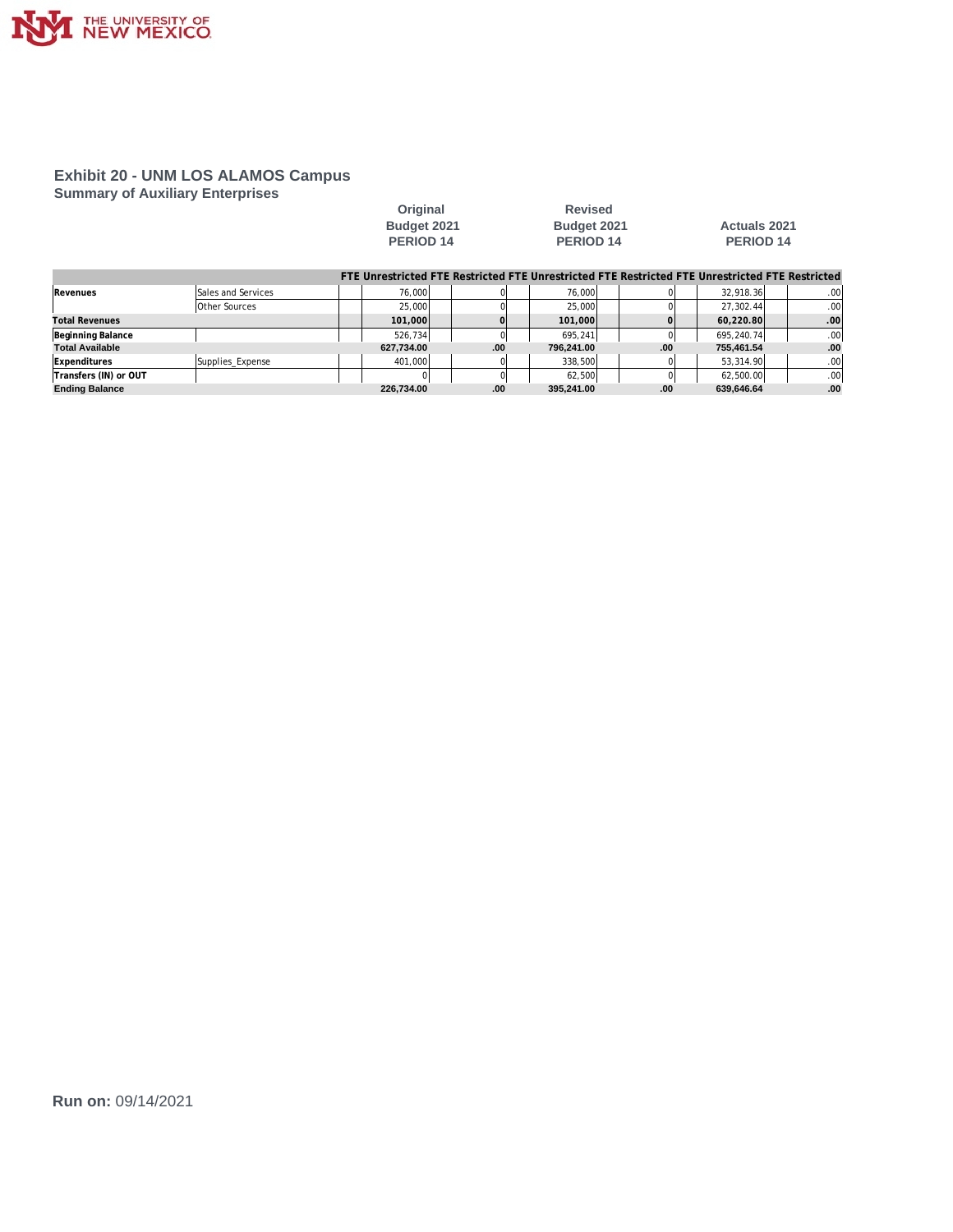

**Summary of Current Fund Revenues By Source**

| Budget 2021<br>Budget 2021<br><b>Actuals 2021</b><br>PERIOD <sub>14</sub><br>PERIOD <sub>14</sub><br><b>PERIOD 14</b><br>Unrestricted<br>Unrestricted<br><b>Unrestricted Restricted</b><br>Restricted<br>Restricted<br>TUITION AND FEES<br>Instruction and General Ex 2<br>1,038,648<br>$\Omega$<br>859.552<br>$\Omega$<br>976,940<br>$\Omega$<br>55,261<br>Student Social and Cultural<br>50,250<br>$\mathbf 0$<br>50,250<br>$\Omega$<br>Ex 15<br><b>TOTAL TUITION AND FEES</b><br>1,088,898<br>$\overline{0}$<br>909.802<br>0 1,032,201<br>0<br><b>STATE APPROPRIATIONS</b><br>Instruction and General Ex 2<br>2,027,200<br>1,824,372<br>1,824,372<br>$\Omega$<br>$\Omega$<br>TOTAL STATE APPROPRIATIONS<br>0 1,824,372<br>2,027,200<br> 0 <br>1,824,372<br>0<br><b>LOCAL APPROPRIATIONS</b><br>Instruction and General Ex 2<br>1,475,000<br>1,475,000<br>1,560,196<br>$\Omega$<br>$\Omega$<br>$\overline{0}$<br>0 1,560,196<br>TOTAL LOCAL APPROPRIATIONS<br>1,475,000<br>0 1,475,000<br>0<br>FEDERAL GRANTS AND<br>Instruction and General Ex 2<br>475,000<br>87,040<br>475,000<br>55,274<br>88,339<br><b>CONTRACTS</b><br>Research Ex 16<br>$\Omega$<br>$\mathbf 0$<br>$\mathbf 0$<br>$\Omega$<br>7,238<br>$\mathbf 0$<br>Public Service Ex 17<br>356,157<br>$\mathbf 0$<br>356,157<br>$\bf 0$<br>$\pmb{0}$<br>125,347<br>$\Omega$<br>$\Omega$<br>Student Aid Ex 19<br>$\Omega$<br>$\Omega$<br>$\Omega$<br>$\Omega$<br>TOTAL FEDERAL GRANTS AND CONTRACTS<br>88,339 187,859<br>831,157<br>831,157<br>87,040<br>O<br><b>STATE GRANTS AND</b><br>Instruction and General Ex 2<br>2,000<br>11,500<br>10,383<br>1,000<br>11,500<br>4,128<br>CONTRACTS<br>$\Omega$<br>$\Omega$<br>Student Social and Cultural<br>$\Omega$<br>$\Omega$<br>$\Omega$<br>$\Omega$<br>Ex 15<br>Public Service Ex 17<br>185,000<br>$\mathbf 0$<br>185,000<br>$\Omega$<br>$\Omega$<br>116,873<br>Student Aid Ex 19<br>974<br>$\Omega$<br>$\Omega$<br>TOTAL STATE GRANTS AND CONTRACTS<br>2,000<br>196,500<br>1,000<br>196,500<br>11,357 121,001<br><b>LOCAL GRANTS AND</b><br>Public Service Ex 17<br>$\Omega$<br>$\Omega$<br>$\Omega$<br>$\Omega$<br>$\Omega$<br>$\Omega$<br><b>CONTRACTS</b><br>TOTAL LOCAL GRANTS AND CONTRACTS<br>$\Omega$<br>$\Omega$<br>0<br>$\Omega$<br>$\Omega$<br>O<br>PRIVATE GIFTS GRANTS AND<br>Public Service Ex 17<br>15,000<br>$\mathbf 0$<br>12,575<br>68,930<br>15,000<br>$\Omega$<br><b>CONTRACTS</b><br>Student Aid Ex 19<br>$\overline{0}$<br>$\mathbf{0}$<br>6.650<br>6,650<br>11.857<br>$\Omega$<br>TOTAL PRIVATE GIFTS GRANTS AND CONTRACTS<br>68,930<br>$\Omega$<br>21,650<br>$\Omega$<br>24,432<br>21,650<br>SALES AND SERVICES<br>Instruction and General Ex 2<br>$\mathbf 0$<br>10,000<br>50,000<br>$\Omega$<br>$\Omega$<br>Auxiliaries Ex 20<br>76,000<br>$\mathbf 0$<br>76,000<br>32,918<br>$\vert$<br>$\overline{0}$<br><b>TOTAL SALES AND SERVICES</b><br>126,000<br>$\Omega$<br>32,918<br>$\Omega$<br>86,000<br>0<br><b>OTHER SOURCES</b><br>Instruction and General Ex 2<br>35,120<br>28,850<br>83,521<br>$\mathbf 0$<br>$\mathbf 0$<br>$\mathbf 0$<br>25,000<br>$\mathbf 0$<br>25,000<br>27,302<br>Auxiliaries Ex 20<br>$\mathbf 0$<br>$\overline{0}$<br><b>TOTAL OTHER SOURCES</b><br>60,120<br>53,850<br>110,823<br>$\Omega$<br>$\Omega$<br>O<br> 4,800,868 1,027,657 4,458,714 1,027,657 4,684,638 377,790 |                    |  | Original | <b>Revised</b> |  |  |  |  |  |
|------------------------------------------------------------------------------------------------------------------------------------------------------------------------------------------------------------------------------------------------------------------------------------------------------------------------------------------------------------------------------------------------------------------------------------------------------------------------------------------------------------------------------------------------------------------------------------------------------------------------------------------------------------------------------------------------------------------------------------------------------------------------------------------------------------------------------------------------------------------------------------------------------------------------------------------------------------------------------------------------------------------------------------------------------------------------------------------------------------------------------------------------------------------------------------------------------------------------------------------------------------------------------------------------------------------------------------------------------------------------------------------------------------------------------------------------------------------------------------------------------------------------------------------------------------------------------------------------------------------------------------------------------------------------------------------------------------------------------------------------------------------------------------------------------------------------------------------------------------------------------------------------------------------------------------------------------------------------------------------------------------------------------------------------------------------------------------------------------------------------------------------------------------------------------------------------------------------------------------------------------------------------------------------------------------------------------------------------------------------------------------------------------------------------------------------------------------------------------------------------------------------------------------------------------------------------------------------------------------------------------------------------------------------------------------------------------------------------------------------------------------------------------------------------------------------------------------------------------------------------------------------------------------------------------------------------------------------------------------------------------------------------------------------------------------------------------------------------------------------------------------------------------------------------------------------------------------------------------------------------------------------------------------------------------------------------------------------|--------------------|--|----------|----------------|--|--|--|--|--|
|                                                                                                                                                                                                                                                                                                                                                                                                                                                                                                                                                                                                                                                                                                                                                                                                                                                                                                                                                                                                                                                                                                                                                                                                                                                                                                                                                                                                                                                                                                                                                                                                                                                                                                                                                                                                                                                                                                                                                                                                                                                                                                                                                                                                                                                                                                                                                                                                                                                                                                                                                                                                                                                                                                                                                                                                                                                                                                                                                                                                                                                                                                                                                                                                                                                                                                                                          |                    |  |          |                |  |  |  |  |  |
|                                                                                                                                                                                                                                                                                                                                                                                                                                                                                                                                                                                                                                                                                                                                                                                                                                                                                                                                                                                                                                                                                                                                                                                                                                                                                                                                                                                                                                                                                                                                                                                                                                                                                                                                                                                                                                                                                                                                                                                                                                                                                                                                                                                                                                                                                                                                                                                                                                                                                                                                                                                                                                                                                                                                                                                                                                                                                                                                                                                                                                                                                                                                                                                                                                                                                                                                          |                    |  |          |                |  |  |  |  |  |
|                                                                                                                                                                                                                                                                                                                                                                                                                                                                                                                                                                                                                                                                                                                                                                                                                                                                                                                                                                                                                                                                                                                                                                                                                                                                                                                                                                                                                                                                                                                                                                                                                                                                                                                                                                                                                                                                                                                                                                                                                                                                                                                                                                                                                                                                                                                                                                                                                                                                                                                                                                                                                                                                                                                                                                                                                                                                                                                                                                                                                                                                                                                                                                                                                                                                                                                                          |                    |  |          |                |  |  |  |  |  |
|                                                                                                                                                                                                                                                                                                                                                                                                                                                                                                                                                                                                                                                                                                                                                                                                                                                                                                                                                                                                                                                                                                                                                                                                                                                                                                                                                                                                                                                                                                                                                                                                                                                                                                                                                                                                                                                                                                                                                                                                                                                                                                                                                                                                                                                                                                                                                                                                                                                                                                                                                                                                                                                                                                                                                                                                                                                                                                                                                                                                                                                                                                                                                                                                                                                                                                                                          |                    |  |          |                |  |  |  |  |  |
|                                                                                                                                                                                                                                                                                                                                                                                                                                                                                                                                                                                                                                                                                                                                                                                                                                                                                                                                                                                                                                                                                                                                                                                                                                                                                                                                                                                                                                                                                                                                                                                                                                                                                                                                                                                                                                                                                                                                                                                                                                                                                                                                                                                                                                                                                                                                                                                                                                                                                                                                                                                                                                                                                                                                                                                                                                                                                                                                                                                                                                                                                                                                                                                                                                                                                                                                          |                    |  |          |                |  |  |  |  |  |
|                                                                                                                                                                                                                                                                                                                                                                                                                                                                                                                                                                                                                                                                                                                                                                                                                                                                                                                                                                                                                                                                                                                                                                                                                                                                                                                                                                                                                                                                                                                                                                                                                                                                                                                                                                                                                                                                                                                                                                                                                                                                                                                                                                                                                                                                                                                                                                                                                                                                                                                                                                                                                                                                                                                                                                                                                                                                                                                                                                                                                                                                                                                                                                                                                                                                                                                                          |                    |  |          |                |  |  |  |  |  |
|                                                                                                                                                                                                                                                                                                                                                                                                                                                                                                                                                                                                                                                                                                                                                                                                                                                                                                                                                                                                                                                                                                                                                                                                                                                                                                                                                                                                                                                                                                                                                                                                                                                                                                                                                                                                                                                                                                                                                                                                                                                                                                                                                                                                                                                                                                                                                                                                                                                                                                                                                                                                                                                                                                                                                                                                                                                                                                                                                                                                                                                                                                                                                                                                                                                                                                                                          |                    |  |          |                |  |  |  |  |  |
|                                                                                                                                                                                                                                                                                                                                                                                                                                                                                                                                                                                                                                                                                                                                                                                                                                                                                                                                                                                                                                                                                                                                                                                                                                                                                                                                                                                                                                                                                                                                                                                                                                                                                                                                                                                                                                                                                                                                                                                                                                                                                                                                                                                                                                                                                                                                                                                                                                                                                                                                                                                                                                                                                                                                                                                                                                                                                                                                                                                                                                                                                                                                                                                                                                                                                                                                          |                    |  |          |                |  |  |  |  |  |
|                                                                                                                                                                                                                                                                                                                                                                                                                                                                                                                                                                                                                                                                                                                                                                                                                                                                                                                                                                                                                                                                                                                                                                                                                                                                                                                                                                                                                                                                                                                                                                                                                                                                                                                                                                                                                                                                                                                                                                                                                                                                                                                                                                                                                                                                                                                                                                                                                                                                                                                                                                                                                                                                                                                                                                                                                                                                                                                                                                                                                                                                                                                                                                                                                                                                                                                                          |                    |  |          |                |  |  |  |  |  |
|                                                                                                                                                                                                                                                                                                                                                                                                                                                                                                                                                                                                                                                                                                                                                                                                                                                                                                                                                                                                                                                                                                                                                                                                                                                                                                                                                                                                                                                                                                                                                                                                                                                                                                                                                                                                                                                                                                                                                                                                                                                                                                                                                                                                                                                                                                                                                                                                                                                                                                                                                                                                                                                                                                                                                                                                                                                                                                                                                                                                                                                                                                                                                                                                                                                                                                                                          |                    |  |          |                |  |  |  |  |  |
|                                                                                                                                                                                                                                                                                                                                                                                                                                                                                                                                                                                                                                                                                                                                                                                                                                                                                                                                                                                                                                                                                                                                                                                                                                                                                                                                                                                                                                                                                                                                                                                                                                                                                                                                                                                                                                                                                                                                                                                                                                                                                                                                                                                                                                                                                                                                                                                                                                                                                                                                                                                                                                                                                                                                                                                                                                                                                                                                                                                                                                                                                                                                                                                                                                                                                                                                          |                    |  |          |                |  |  |  |  |  |
|                                                                                                                                                                                                                                                                                                                                                                                                                                                                                                                                                                                                                                                                                                                                                                                                                                                                                                                                                                                                                                                                                                                                                                                                                                                                                                                                                                                                                                                                                                                                                                                                                                                                                                                                                                                                                                                                                                                                                                                                                                                                                                                                                                                                                                                                                                                                                                                                                                                                                                                                                                                                                                                                                                                                                                                                                                                                                                                                                                                                                                                                                                                                                                                                                                                                                                                                          |                    |  |          |                |  |  |  |  |  |
|                                                                                                                                                                                                                                                                                                                                                                                                                                                                                                                                                                                                                                                                                                                                                                                                                                                                                                                                                                                                                                                                                                                                                                                                                                                                                                                                                                                                                                                                                                                                                                                                                                                                                                                                                                                                                                                                                                                                                                                                                                                                                                                                                                                                                                                                                                                                                                                                                                                                                                                                                                                                                                                                                                                                                                                                                                                                                                                                                                                                                                                                                                                                                                                                                                                                                                                                          |                    |  |          |                |  |  |  |  |  |
|                                                                                                                                                                                                                                                                                                                                                                                                                                                                                                                                                                                                                                                                                                                                                                                                                                                                                                                                                                                                                                                                                                                                                                                                                                                                                                                                                                                                                                                                                                                                                                                                                                                                                                                                                                                                                                                                                                                                                                                                                                                                                                                                                                                                                                                                                                                                                                                                                                                                                                                                                                                                                                                                                                                                                                                                                                                                                                                                                                                                                                                                                                                                                                                                                                                                                                                                          |                    |  |          |                |  |  |  |  |  |
|                                                                                                                                                                                                                                                                                                                                                                                                                                                                                                                                                                                                                                                                                                                                                                                                                                                                                                                                                                                                                                                                                                                                                                                                                                                                                                                                                                                                                                                                                                                                                                                                                                                                                                                                                                                                                                                                                                                                                                                                                                                                                                                                                                                                                                                                                                                                                                                                                                                                                                                                                                                                                                                                                                                                                                                                                                                                                                                                                                                                                                                                                                                                                                                                                                                                                                                                          |                    |  |          |                |  |  |  |  |  |
|                                                                                                                                                                                                                                                                                                                                                                                                                                                                                                                                                                                                                                                                                                                                                                                                                                                                                                                                                                                                                                                                                                                                                                                                                                                                                                                                                                                                                                                                                                                                                                                                                                                                                                                                                                                                                                                                                                                                                                                                                                                                                                                                                                                                                                                                                                                                                                                                                                                                                                                                                                                                                                                                                                                                                                                                                                                                                                                                                                                                                                                                                                                                                                                                                                                                                                                                          |                    |  |          |                |  |  |  |  |  |
|                                                                                                                                                                                                                                                                                                                                                                                                                                                                                                                                                                                                                                                                                                                                                                                                                                                                                                                                                                                                                                                                                                                                                                                                                                                                                                                                                                                                                                                                                                                                                                                                                                                                                                                                                                                                                                                                                                                                                                                                                                                                                                                                                                                                                                                                                                                                                                                                                                                                                                                                                                                                                                                                                                                                                                                                                                                                                                                                                                                                                                                                                                                                                                                                                                                                                                                                          |                    |  |          |                |  |  |  |  |  |
|                                                                                                                                                                                                                                                                                                                                                                                                                                                                                                                                                                                                                                                                                                                                                                                                                                                                                                                                                                                                                                                                                                                                                                                                                                                                                                                                                                                                                                                                                                                                                                                                                                                                                                                                                                                                                                                                                                                                                                                                                                                                                                                                                                                                                                                                                                                                                                                                                                                                                                                                                                                                                                                                                                                                                                                                                                                                                                                                                                                                                                                                                                                                                                                                                                                                                                                                          |                    |  |          |                |  |  |  |  |  |
|                                                                                                                                                                                                                                                                                                                                                                                                                                                                                                                                                                                                                                                                                                                                                                                                                                                                                                                                                                                                                                                                                                                                                                                                                                                                                                                                                                                                                                                                                                                                                                                                                                                                                                                                                                                                                                                                                                                                                                                                                                                                                                                                                                                                                                                                                                                                                                                                                                                                                                                                                                                                                                                                                                                                                                                                                                                                                                                                                                                                                                                                                                                                                                                                                                                                                                                                          |                    |  |          |                |  |  |  |  |  |
|                                                                                                                                                                                                                                                                                                                                                                                                                                                                                                                                                                                                                                                                                                                                                                                                                                                                                                                                                                                                                                                                                                                                                                                                                                                                                                                                                                                                                                                                                                                                                                                                                                                                                                                                                                                                                                                                                                                                                                                                                                                                                                                                                                                                                                                                                                                                                                                                                                                                                                                                                                                                                                                                                                                                                                                                                                                                                                                                                                                                                                                                                                                                                                                                                                                                                                                                          |                    |  |          |                |  |  |  |  |  |
|                                                                                                                                                                                                                                                                                                                                                                                                                                                                                                                                                                                                                                                                                                                                                                                                                                                                                                                                                                                                                                                                                                                                                                                                                                                                                                                                                                                                                                                                                                                                                                                                                                                                                                                                                                                                                                                                                                                                                                                                                                                                                                                                                                                                                                                                                                                                                                                                                                                                                                                                                                                                                                                                                                                                                                                                                                                                                                                                                                                                                                                                                                                                                                                                                                                                                                                                          |                    |  |          |                |  |  |  |  |  |
|                                                                                                                                                                                                                                                                                                                                                                                                                                                                                                                                                                                                                                                                                                                                                                                                                                                                                                                                                                                                                                                                                                                                                                                                                                                                                                                                                                                                                                                                                                                                                                                                                                                                                                                                                                                                                                                                                                                                                                                                                                                                                                                                                                                                                                                                                                                                                                                                                                                                                                                                                                                                                                                                                                                                                                                                                                                                                                                                                                                                                                                                                                                                                                                                                                                                                                                                          |                    |  |          |                |  |  |  |  |  |
|                                                                                                                                                                                                                                                                                                                                                                                                                                                                                                                                                                                                                                                                                                                                                                                                                                                                                                                                                                                                                                                                                                                                                                                                                                                                                                                                                                                                                                                                                                                                                                                                                                                                                                                                                                                                                                                                                                                                                                                                                                                                                                                                                                                                                                                                                                                                                                                                                                                                                                                                                                                                                                                                                                                                                                                                                                                                                                                                                                                                                                                                                                                                                                                                                                                                                                                                          |                    |  |          |                |  |  |  |  |  |
|                                                                                                                                                                                                                                                                                                                                                                                                                                                                                                                                                                                                                                                                                                                                                                                                                                                                                                                                                                                                                                                                                                                                                                                                                                                                                                                                                                                                                                                                                                                                                                                                                                                                                                                                                                                                                                                                                                                                                                                                                                                                                                                                                                                                                                                                                                                                                                                                                                                                                                                                                                                                                                                                                                                                                                                                                                                                                                                                                                                                                                                                                                                                                                                                                                                                                                                                          |                    |  |          |                |  |  |  |  |  |
|                                                                                                                                                                                                                                                                                                                                                                                                                                                                                                                                                                                                                                                                                                                                                                                                                                                                                                                                                                                                                                                                                                                                                                                                                                                                                                                                                                                                                                                                                                                                                                                                                                                                                                                                                                                                                                                                                                                                                                                                                                                                                                                                                                                                                                                                                                                                                                                                                                                                                                                                                                                                                                                                                                                                                                                                                                                                                                                                                                                                                                                                                                                                                                                                                                                                                                                                          |                    |  |          |                |  |  |  |  |  |
|                                                                                                                                                                                                                                                                                                                                                                                                                                                                                                                                                                                                                                                                                                                                                                                                                                                                                                                                                                                                                                                                                                                                                                                                                                                                                                                                                                                                                                                                                                                                                                                                                                                                                                                                                                                                                                                                                                                                                                                                                                                                                                                                                                                                                                                                                                                                                                                                                                                                                                                                                                                                                                                                                                                                                                                                                                                                                                                                                                                                                                                                                                                                                                                                                                                                                                                                          |                    |  |          |                |  |  |  |  |  |
|                                                                                                                                                                                                                                                                                                                                                                                                                                                                                                                                                                                                                                                                                                                                                                                                                                                                                                                                                                                                                                                                                                                                                                                                                                                                                                                                                                                                                                                                                                                                                                                                                                                                                                                                                                                                                                                                                                                                                                                                                                                                                                                                                                                                                                                                                                                                                                                                                                                                                                                                                                                                                                                                                                                                                                                                                                                                                                                                                                                                                                                                                                                                                                                                                                                                                                                                          |                    |  |          |                |  |  |  |  |  |
|                                                                                                                                                                                                                                                                                                                                                                                                                                                                                                                                                                                                                                                                                                                                                                                                                                                                                                                                                                                                                                                                                                                                                                                                                                                                                                                                                                                                                                                                                                                                                                                                                                                                                                                                                                                                                                                                                                                                                                                                                                                                                                                                                                                                                                                                                                                                                                                                                                                                                                                                                                                                                                                                                                                                                                                                                                                                                                                                                                                                                                                                                                                                                                                                                                                                                                                                          |                    |  |          |                |  |  |  |  |  |
|                                                                                                                                                                                                                                                                                                                                                                                                                                                                                                                                                                                                                                                                                                                                                                                                                                                                                                                                                                                                                                                                                                                                                                                                                                                                                                                                                                                                                                                                                                                                                                                                                                                                                                                                                                                                                                                                                                                                                                                                                                                                                                                                                                                                                                                                                                                                                                                                                                                                                                                                                                                                                                                                                                                                                                                                                                                                                                                                                                                                                                                                                                                                                                                                                                                                                                                                          |                    |  |          |                |  |  |  |  |  |
|                                                                                                                                                                                                                                                                                                                                                                                                                                                                                                                                                                                                                                                                                                                                                                                                                                                                                                                                                                                                                                                                                                                                                                                                                                                                                                                                                                                                                                                                                                                                                                                                                                                                                                                                                                                                                                                                                                                                                                                                                                                                                                                                                                                                                                                                                                                                                                                                                                                                                                                                                                                                                                                                                                                                                                                                                                                                                                                                                                                                                                                                                                                                                                                                                                                                                                                                          |                    |  |          |                |  |  |  |  |  |
|                                                                                                                                                                                                                                                                                                                                                                                                                                                                                                                                                                                                                                                                                                                                                                                                                                                                                                                                                                                                                                                                                                                                                                                                                                                                                                                                                                                                                                                                                                                                                                                                                                                                                                                                                                                                                                                                                                                                                                                                                                                                                                                                                                                                                                                                                                                                                                                                                                                                                                                                                                                                                                                                                                                                                                                                                                                                                                                                                                                                                                                                                                                                                                                                                                                                                                                                          |                    |  |          |                |  |  |  |  |  |
|                                                                                                                                                                                                                                                                                                                                                                                                                                                                                                                                                                                                                                                                                                                                                                                                                                                                                                                                                                                                                                                                                                                                                                                                                                                                                                                                                                                                                                                                                                                                                                                                                                                                                                                                                                                                                                                                                                                                                                                                                                                                                                                                                                                                                                                                                                                                                                                                                                                                                                                                                                                                                                                                                                                                                                                                                                                                                                                                                                                                                                                                                                                                                                                                                                                                                                                                          |                    |  |          |                |  |  |  |  |  |
|                                                                                                                                                                                                                                                                                                                                                                                                                                                                                                                                                                                                                                                                                                                                                                                                                                                                                                                                                                                                                                                                                                                                                                                                                                                                                                                                                                                                                                                                                                                                                                                                                                                                                                                                                                                                                                                                                                                                                                                                                                                                                                                                                                                                                                                                                                                                                                                                                                                                                                                                                                                                                                                                                                                                                                                                                                                                                                                                                                                                                                                                                                                                                                                                                                                                                                                                          |                    |  |          |                |  |  |  |  |  |
|                                                                                                                                                                                                                                                                                                                                                                                                                                                                                                                                                                                                                                                                                                                                                                                                                                                                                                                                                                                                                                                                                                                                                                                                                                                                                                                                                                                                                                                                                                                                                                                                                                                                                                                                                                                                                                                                                                                                                                                                                                                                                                                                                                                                                                                                                                                                                                                                                                                                                                                                                                                                                                                                                                                                                                                                                                                                                                                                                                                                                                                                                                                                                                                                                                                                                                                                          |                    |  |          |                |  |  |  |  |  |
|                                                                                                                                                                                                                                                                                                                                                                                                                                                                                                                                                                                                                                                                                                                                                                                                                                                                                                                                                                                                                                                                                                                                                                                                                                                                                                                                                                                                                                                                                                                                                                                                                                                                                                                                                                                                                                                                                                                                                                                                                                                                                                                                                                                                                                                                                                                                                                                                                                                                                                                                                                                                                                                                                                                                                                                                                                                                                                                                                                                                                                                                                                                                                                                                                                                                                                                                          |                    |  |          |                |  |  |  |  |  |
|                                                                                                                                                                                                                                                                                                                                                                                                                                                                                                                                                                                                                                                                                                                                                                                                                                                                                                                                                                                                                                                                                                                                                                                                                                                                                                                                                                                                                                                                                                                                                                                                                                                                                                                                                                                                                                                                                                                                                                                                                                                                                                                                                                                                                                                                                                                                                                                                                                                                                                                                                                                                                                                                                                                                                                                                                                                                                                                                                                                                                                                                                                                                                                                                                                                                                                                                          |                    |  |          |                |  |  |  |  |  |
|                                                                                                                                                                                                                                                                                                                                                                                                                                                                                                                                                                                                                                                                                                                                                                                                                                                                                                                                                                                                                                                                                                                                                                                                                                                                                                                                                                                                                                                                                                                                                                                                                                                                                                                                                                                                                                                                                                                                                                                                                                                                                                                                                                                                                                                                                                                                                                                                                                                                                                                                                                                                                                                                                                                                                                                                                                                                                                                                                                                                                                                                                                                                                                                                                                                                                                                                          | <b>Grand Total</b> |  |          |                |  |  |  |  |  |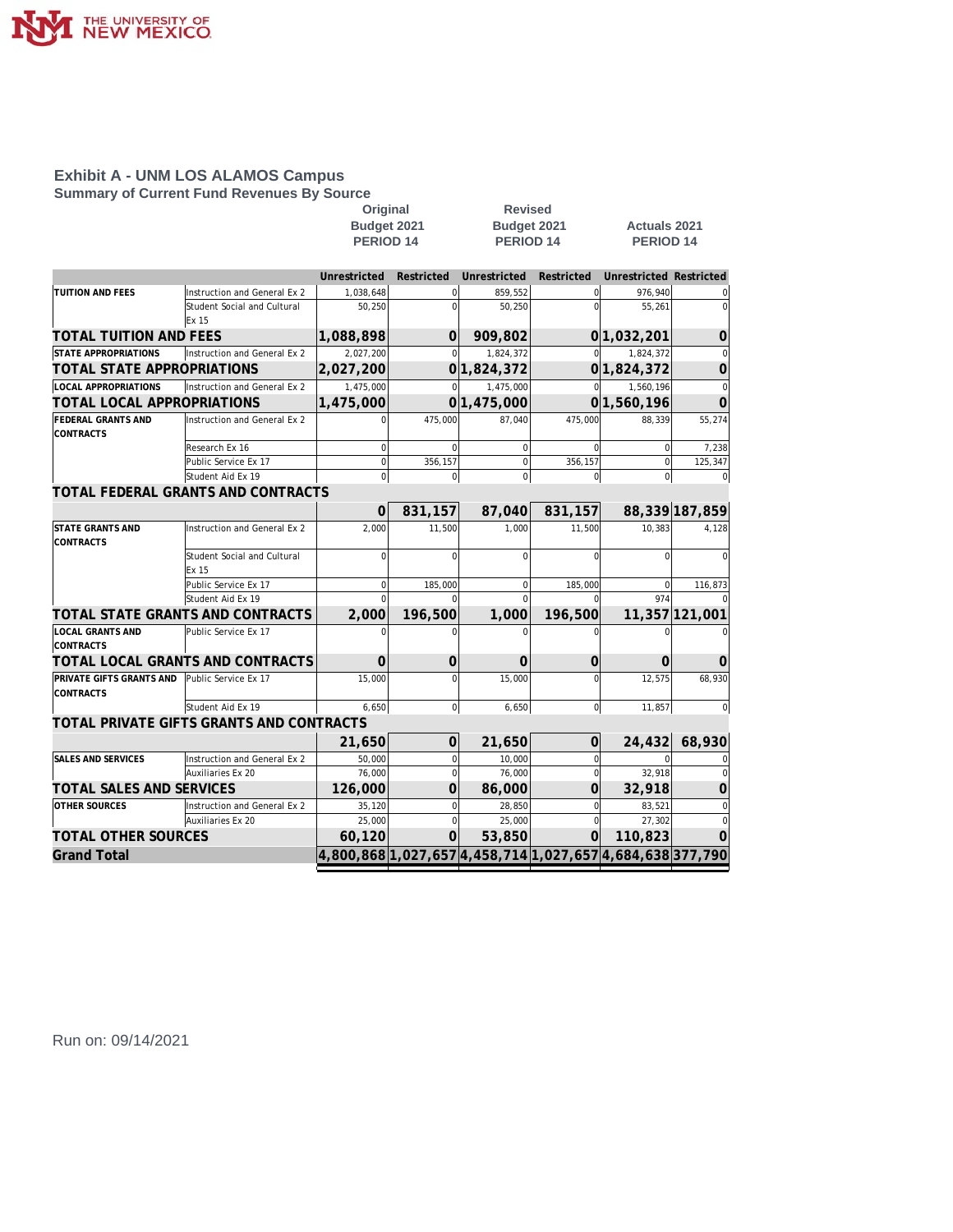

**Summary of Current Fund Salaries**

**Original Revised PERIOD 14 PERIOD 14 PERIOD 14**

**Budget 2021 Actuals 2021**<br>**PERIOD 14 PERIOD 14** 

|                                        |                                   |                         | Unrestricted          | FTE                    | Restricted                | FTE       | Unrestricted               | FTE                    | Restricted        | FTE        | Unrestricted FTE Restricted  |                  |                |
|----------------------------------------|-----------------------------------|-------------------------|-----------------------|------------------------|---------------------------|-----------|----------------------------|------------------------|-------------------|------------|------------------------------|------------------|----------------|
|                                        | SALARIES BY CATEGORY AND EXHIBIT  |                         |                       |                        |                           |           |                            |                        |                   |            |                              |                  |                |
| <b>Faculty Salaries</b>                | Instruction Ex 10                 | 36.44                   | 1,200,268             | .00                    | $\overline{0}$            | 20.64     | 1,116,219                  | .00                    | $\Omega$          | 19.89      | 894,182                      | .47              | 40,212         |
|                                        | Academic Support                  | 3.10                    | 236,653               | .00                    | $\mathbf 0$               | 2.71      | 236,653                    | .00                    | $\overline{0}$    | 3.08       | 208,682                      | .00 <sub>1</sub> | $\mathbf 0$    |
|                                        | Ex 11                             |                         |                       |                        |                           |           |                            |                        |                   |            |                              |                  |                |
|                                        | <b>Student Services</b>           | 1.85                    | 44.180                | .00                    | $\Omega$                  | .50       | 24,500                     | .00                    | $\mathbf 0$       | .53        | 21,039                       | .00              | $\overline{0}$ |
|                                        | Ex 12                             |                         |                       |                        |                           |           |                            |                        |                   |            |                              |                  |                |
|                                        | Institutional                     | 1.00                    | 156,000               | .00                    | $\Omega$                  | 1.00      | 156,000                    | .00                    | $\mathbf 0$       | .93        | 145,540                      | .00              | $\Omega$       |
|                                        | Support Ex 13                     |                         |                       |                        |                           |           |                            |                        |                   |            |                              |                  |                |
|                                        | Public Service Ex 17              | .00                     | $\mathbf 0$           | 1.50                   | 100,000                   | .00       | $\mathbf 0$                | 1.50                   | 100,000           | .00        | $\mathbf{0}$                 | 1.61             | 121,289        |
| <b>Total Faculty Salaries</b>          |                                   | 42.39                   | 1,637,101             | 1.50                   | 100,000 24.85             |           | 1,533,372                  | 1.50                   |                   |            | 100,000 24.43 1,269,444 2.08 |                  | 161,501        |
| Administrative<br>Professional         | Instruction Ex 10                 | .56                     | 16,496                | .00                    | $\Omega$                  | .49       | 15.861                     | .00                    | 0                 | .50        | 15.968                       | .00.             | $\mathbf 0$    |
|                                        | Academic Support<br>Ex 11         | 3.50                    | 173,987               | .00                    | $\mathbf{O}$              | 3.48      | 167,295                    | .00                    | $\mathbf 0$       | 3.50       | 168,425                      | .00              | $\mathbf 0$    |
|                                        | <b>Student Services</b><br>Ex 12  | 2.19                    | 140,457               | .00                    | $\Omega$                  | 2.25      | 135,371                    | .00                    | $\overline{0}$    | 2.25       | 142,802                      | .00              | 0              |
|                                        | Institutional<br>Support Ex 13    | 4.10                    | 296,593               | .00                    | $\mathbf 0$               | 3.94      | 285,183                    | .00                    | $\overline{0}$    | 3.83       | 262,416                      | .00 <sub>1</sub> | $\overline{0}$ |
|                                        | Public Service Ex 17              | .00                     | $\Omega$              | 4.00                   | 147,837                   | .00       | $\Omega$                   | 4.00                   | 147,837           | .00        | $\Omega$                     | .84              | 52,005         |
|                                        | Total Administrative Professional | 10.35                   | 627,533               | 4.00                   | 147,837 10.16             |           | 603,710                    | 4.00                   | 147,837 10.08     |            | 589,611                      | .84              | 52,005         |
| GA TA RA PA Salary Instruction Ex 10   |                                   | .00                     | $\mathbf 0$           | .00                    | $\mathbf{O}$              | .43       | $\mathbf 0$                | .00                    | $\mathbf 0$       | .34        | 7,812                        | .00.             | $\mathbf 0$    |
| Total GA TA RA PA Salary               |                                   | .00.                    | $\overline{0}$        | .00                    | $\overline{O}$            | .43       | $\mathbf 0$                | .00                    | $\overline{O}$    | .34        | 7,812                        | .00              | $\overline{0}$ |
| Support Staff Salary Instruction Ex 10 |                                   | .00                     | $\mathbf 0$           | .00                    | $\mathsf{O}\xspace$       | .00       | $\mathbf 0$                | .00                    | $\mathbf 0$       | .00        | $\bf 0$                      | .00              | $\mathbf 0$    |
|                                        | Academic Support<br>Ex 11         | .00                     | $\overline{0}$        | .00                    | $\overline{0}$            | .00       | $\Omega$                   | .00                    | $\overline{0}$    | .00        | $\mathbf 0$                  | .00.             | $\mathbf 0$    |
|                                        | <b>Student Services</b><br>Ex 12  | 4.35                    | 191,826               | .00                    | $\mathbf 0$               | 4.39      | 184,147                    | .00                    | $\mathbf 0$       | 4.46       | 183,326                      | .00.             | $\mathbf 0$    |
|                                        | Institutional<br>Support Ex 13    | 1.00                    | 54,100                | .00                    | $\Omega$                  | .95       | 50,003                     | .00                    | $\mathbf 0$       | .96        | 48,635                       | .00.             | $\mathbf 0$    |
|                                        | Operations and                    | 1.00                    | 37,931                | .00                    | $\mathbf 0$               | .99       | 36,472                     | .00                    | $\overline{0}$    | 1.00       | 36,680                       | .00.             | $\overline{0}$ |
|                                        | Maintenance of                    |                         |                       |                        |                           |           |                            |                        |                   |            |                              |                  |                |
|                                        | Plant Ex 14                       |                         |                       |                        |                           |           |                            |                        |                   |            |                              |                  |                |
|                                        | Public Service Ex 17              | .00                     | $\overline{0}$        | 2.75                   | 114,485                   | .00       | $\Omega$                   | 2.75                   | 114,485           | .00        | $\overline{0}$               | .00              | $\overline{0}$ |
| Total Support Staff Salary             |                                   | 6.35                    | 283,857               | 2.75                   | 114,485                   | 6.33      | 270,622                    | 2.75                   | 114,485           | 6.42       | 268,641                      | .00              | 0              |
| <b>Technician Salary</b>               | Instruction Ex 10                 | 1.75                    | 48,280                | .00                    | $\mathbf 0$               | .00       | 41,764                     | .00                    | $\mathbf 0$       | .00        | $\Omega$                     | .00              | 0              |
|                                        | Academic Support<br>Ex 11         | 1.00                    | 52,110                | .00                    | $\mathbf 0$               | 1.00      | 46,360                     | .00                    | $\overline{0}$    | 1.00       | 46,360                       | .00              | $\mathbf 0$    |
|                                        | <b>Student Services</b>           | .00                     | $\overline{0}$        | .00                    | $\mathbf 0$               | .00.      | $-318$                     | .00                    | $\mathbf 0$       | .00        | $\overline{0}$               | .00              | $\mathbf 0$    |
|                                        | Ex 12                             |                         |                       |                        |                           |           |                            |                        |                   |            |                              |                  |                |
|                                        | Institutional                     | 3.00                    | 124,519               | .00                    | $\mathbf 0$               | 2.13      | 121,215                    | .00                    | $\mathbf 0$       | 2.17       | 85,805                       | .00              | $\mathbf 0$    |
|                                        | Support Ex 13<br>Operations and   | 1.00                    | 47,684                | .00                    | $\Omega$                  | 1.00      | 45,850                     | .00                    | $\overline{0}$    | 1.00       | 45,850                       | .00.             | $\overline{0}$ |
|                                        | Maintenance of                    |                         |                       |                        |                           |           |                            |                        |                   |            |                              |                  |                |
|                                        | Plant Ex 14                       |                         |                       |                        |                           |           |                            |                        |                   |            |                              |                  |                |
|                                        | Public Service Ex 17              | .00                     | $\overline{0}$        | .00                    | $\mathbf 0$               | .00       | $\Omega$                   | .00                    | $\bf 0$           | .00        | 0                            | 1.24             | 60,845         |
| Total Technician Salary                |                                   | 6.75                    | 272,593               | .00                    | $\overline{O}$            | 4.13      | 254,871                    | .00                    | $\overline{0}$    | 4.17       | 178,015 1.24                 |                  | 60,845         |
| Other Salaries                         | Instruction Ex 10                 | .00                     | 23,866                | .00                    | $\mathbf 0$               | .04       | $\mathbf 0$                | .00                    | $\mathbf 0$       | .05        | 1,056                        | .00              | $\mathbf 0$    |
|                                        | Academic Support                  | .00                     | 8,608                 | .00                    | $\mathbf 0$               | .00       | $\mathbf 0$                | .00                    | $\mathbf 0$       | .00        | $\Omega$                     | .00              | $\mathbf 0$    |
|                                        | Ex 11                             |                         |                       |                        |                           |           |                            |                        |                   |            |                              |                  |                |
|                                        | Institutional                     | .00                     | 6,240                 | .00                    | $\mathbf 0$               | .00       | $\mathbf 0$                | .00                    | $\mathbf 0$       | .00        | $\overline{0}$               | .00.             | $\mathbf 0$    |
|                                        | Support Ex 13                     |                         |                       |                        |                           |           |                            |                        |                   |            |                              |                  |                |
|                                        | Public Service Ex 17              | .00<br>.00 <sub>l</sub> | $\mathbf 0$<br>38,714 | .00<br>00 <sup>1</sup> | $\mathsf{O}\xspace$<br>οl | .00<br>04 | $\Omega$<br>$\overline{O}$ | .00<br>00 <sub>1</sub> | $\mathbf 0$<br>ol | .00<br>.05 | $\overline{0}$<br>1,056      | .00<br>.00       | $\Omega$<br>0  |
| <b>Total Other Salaries</b>            |                                   |                         |                       |                        |                           |           |                            |                        |                   |            |                              |                  |                |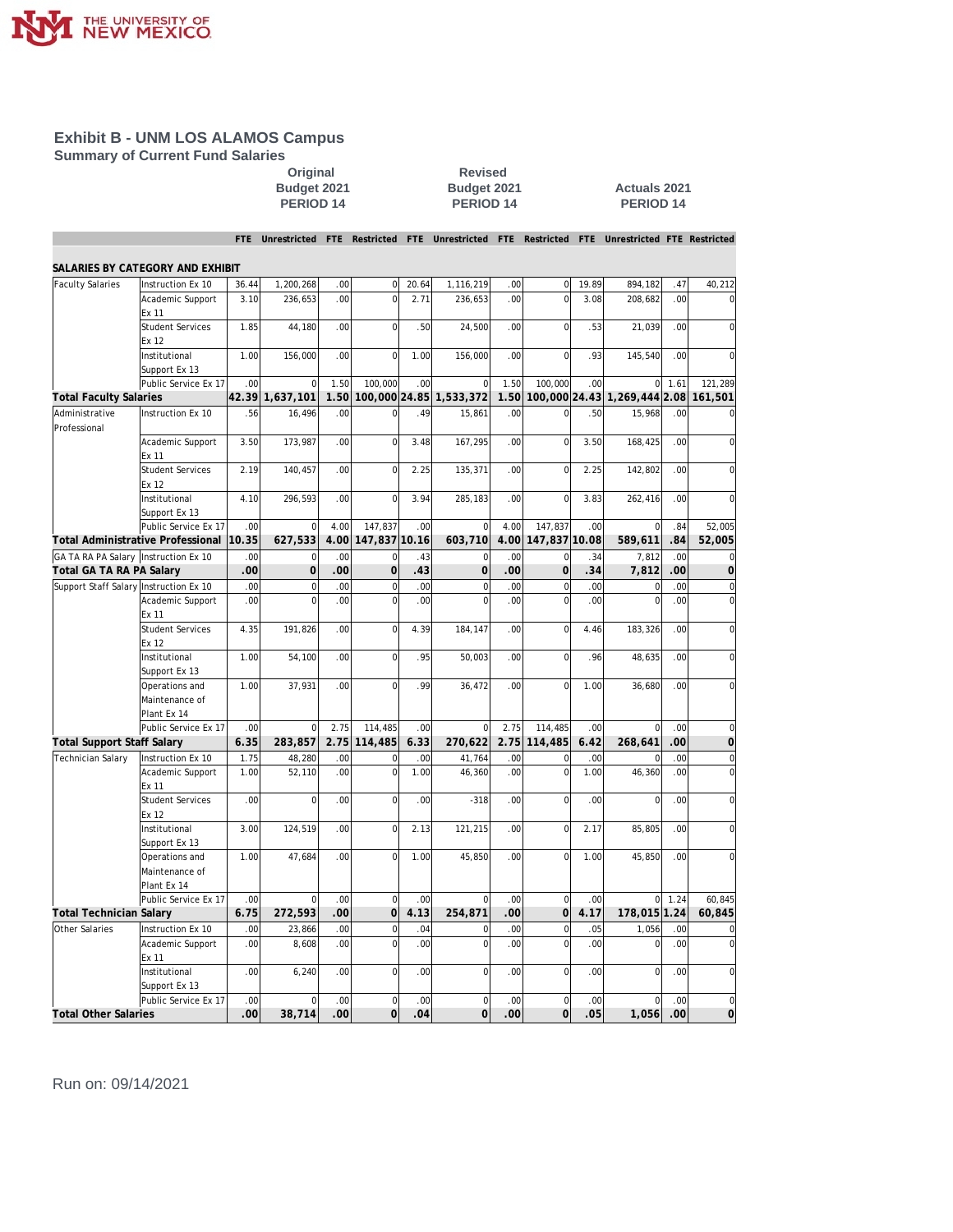

**Summary of Current Fund Salaries**

**Property Contains Contains Servised Budget 2021**<br> **PERIOD 14**<br> **PERIOD 14**<br> **PERIOD 14 Budget 2021 Actuals 2021**<br>**PERIOD 14 PERIOD 14 PERIOD 14 PERIOD 14 PERIOD 14**

|                                       |                                              | <b>FTE</b> | Unrestricted                                                                             | FTE              | Restricted  | <b>FTE</b> | Unrestricted   | <b>FTE</b> | Restricted     | <b>FTE</b> | Unrestricted   |      | FTE Restricted |
|---------------------------------------|----------------------------------------------|------------|------------------------------------------------------------------------------------------|------------------|-------------|------------|----------------|------------|----------------|------------|----------------|------|----------------|
| Federal Workstudy                     | Instruction Ex 10                            | .00        | $\mathbf 0$                                                                              | .00              | $\mathbf 0$ | .00        | $\mathbf 0$    | .00        | $\mathbf 0$    | .00        | $\overline{0}$ | .00  | $\mathbf 0$    |
| Salaries                              |                                              |            |                                                                                          |                  |             |            |                |            |                |            |                |      |                |
|                                       | Academic Support<br>Ex 11                    | .00        | $\mathbf 0$                                                                              | .37              | 7,000       | .00        | $\overline{0}$ | .37        | 7,000          | .00        | $\overline{0}$ | .00  | 0              |
|                                       | <b>Student Services</b><br>Ex 12             | .00        | $\overline{0}$                                                                           | .45              | 8,500       | .12        | $\mathbf 0$    | .45        | 8,500          | .11        | 2,194          | .23  | 5,119          |
|                                       | Institutional<br>Support Ex 13               | .00        | $\Omega$                                                                                 | .50              | 9,500       | .00        | $\Omega$       | .50        | 9,500          | .00        | $-637$         | .00  | $-1,486$       |
|                                       | Total Federal Workstudy Salaries             | .00        | $\overline{0}$                                                                           | 1.32             | 25,000      | .12        | 0              | 1.32       | 25,000         | .11        | 1,557          | .23  | 3,633          |
| State Workstudy                       | Instruction Ex 10                            | .00        | $\Omega$                                                                                 | .00              | $\Omega$    | .00        | $\Omega$       | .00        | 0              | .00        | 0              | .00  | $\mathbf 0$    |
| Salaries                              |                                              |            |                                                                                          |                  |             |            |                |            |                |            |                |      |                |
|                                       | Academic Support<br>Ex 11                    | .00        | $\mathbf 0$                                                                              | .18              | 3,500       | .00        | $\overline{0}$ | .18        | 3,500          | .00        | $\mathbf 0$    | .00  | 0              |
|                                       | <b>Student Services</b>                      | .00        | $\overline{0}$                                                                           | .21              | 4,000       | .12        | $\mathbf 0$    | .21        | 4,000          | .09        | 1,769          | .19  | 4,128          |
|                                       | Ex 12                                        |            |                                                                                          |                  |             |            |                |            |                |            |                |      |                |
|                                       | Institutional                                | .00        | $\overline{0}$                                                                           | .21              | 4,000       | .00        | $\mathbf 0$    | .21        | 4,000          | .00.       | $\overline{0}$ | .00  | $\overline{0}$ |
|                                       | Support Ex 13                                |            |                                                                                          |                  |             |            |                |            |                |            |                |      |                |
|                                       | Student Social and                           | .00        | $\overline{0}$                                                                           | .00              | $\Omega$    | .00        | $\mathbf 0$    | .00        | $\mathbf 0$    | .00        | $\overline{0}$ | .00  | 0              |
|                                       | Cultural Ex 15                               |            |                                                                                          |                  |             |            |                |            |                |            |                |      |                |
| <b>Total State Workstudy Salaries</b> |                                              | .00        | $\overline{0}$                                                                           | .60              | 11,500      | .12        | $\overline{0}$ | .60        | 11,500         | .09        | 1,769          | .19  | 4,128          |
| <b>Student Salaries</b>               | Instruction Ex 10                            | .61        | 12,000                                                                                   | .00              |             | .22        | 36,316         | .00        | 0              | .30        | 6,514          | .00  | 0              |
|                                       | Academic Support<br>Ex 11                    | .35        | 7,000                                                                                    | .00              | $\mathbf 0$ | .00        | 3,500          | .00        | $\mathbf 0$    | .00        | $\mathbf 0$    | .00  | $\overline{0}$ |
|                                       | <b>Student Services</b><br>Ex 12             | .45        | 9.000                                                                                    | .00              | $\Omega$    | .09        | 9,000          | .00        | $\mathbf 0$    | .28        | 5,934          | .00  | 0              |
|                                       | Institutional<br>Support Ex 13               | .18        | 3,500                                                                                    | .00              | $\mathbf 0$ | .00        | $\overline{0}$ | .00        | $\overline{0}$ | .00.       | 2,123          | .00  | $\mathbf 0$    |
| <b>Total Student Salaries</b>         |                                              | 1.59       | 31,500                                                                                   | .00 <sub>1</sub> | οl          | .31        | 48,816         | .00        | οl             | .58        | 14,571         | .00  | $\overline{O}$ |
|                                       | Grand Total SALARIES BY CATEGORY AND EXHIBIT |            |                                                                                          |                  |             |            |                |            |                |            |                |      |                |
|                                       |                                              |            | 67.43 2,891,298 10.17 398,822 46.49 2,711,391 10.17 398,822 46.27 2,332,475 4.58 282,112 |                  |             |            |                |            |                |            |                |      |                |
|                                       |                                              |            |                                                                                          |                  |             |            |                |            |                |            |                |      |                |
| SALARIES BY CATEGORY                  |                                              |            |                                                                                          |                  |             |            |                |            |                |            |                |      |                |
| <b>Faculty Salaries</b>               |                                              | 42.39      | 1,637,101                                                                                | 1.50             | 100,000     | 24.85      | 1,533,372      | 1.50       | 100,000        | 24.43      | 1,269,444      | 2.08 | 161,501        |
| Administrative                        |                                              | 10.35      | 627,533                                                                                  | 4.00             | 147,837     | 10.16      | 603,710        | 4.00       | 147,837        | 10.08      | 589,611        | .84  | 52,005         |
| Professional                          |                                              |            |                                                                                          |                  |             |            |                |            |                |            |                |      |                |
| GA TA RA PA Salary                    |                                              | .00        | $\mathbf 0$                                                                              | .00              | $\mathbf 0$ | .43        | $\mathbf 0$    | .00        | $\bf 0$        | .34        | 7,812          | .00  | $\mathbf 0$    |
| Support Staff Salary                  |                                              | 6.35       | 283,857                                                                                  | 2.75             | 114,485     | 6.33       | 270,622        | 2.75       | 114,485        | 6.42       | 268,641        | .00  | $\overline{0}$ |
| Technician Salary                     |                                              | 6.75       | 272,593                                                                                  | 0 <sub>0</sub>   | $\Omega$    | 4.13       | 254,871        | .00        | $\Omega$       | 4.17       | 178,015        | 1.24 | 60,845         |
| Other Salaries                        |                                              | .00        | 38,714                                                                                   | .00              | $\mathbf 0$ | .04        | $\mathbf 0$    | .00        | $\mathbf 0$    | .05        | 1,056          | .00  | $\mathbf 0$    |
| Federal Workstudy<br>Salaries         |                                              | .00        | $\mathbf 0$                                                                              | 1.32             | 25,000      | .12        | $\mathbf 0$    | 1.32       | 25,000         | .11        | 1,557          | .23  | 3,633          |
| State Workstudy<br>Salaries           |                                              | .00        | $\Omega$                                                                                 | .60              | 11,500      | .12        | $\Omega$       | .60        | 11,500         | .09        | 1,769          | .19  | 4,128          |
| <b>Student Salaries</b>               |                                              | 1.59       | 31,500                                                                                   | .00              | $\mathbf 0$ | .31        | 48,816         | .00        | $\overline{0}$ | .58        | 14,571         | .00. | $\overline{0}$ |
|                                       | <b>Grand Total SALARIES BY CATEGORY</b>      |            |                                                                                          |                  |             |            |                |            |                |            |                |      |                |
|                                       |                                              |            | 67.43 2,891,298 10.17 398,822 46.49 2,711,391 10.17 398,822 46.27 2,332,475 4.58 282,112 |                  |             |            |                |            |                |            |                |      |                |
| SALARIES BY EXHIBIT                   |                                              |            |                                                                                          |                  |             |            |                |            |                |            |                |      |                |
| Instruction Ex 10                     |                                              | 39.36      | 1,300,910                                                                                | .00              | $\Omega$    | 21.82      | 1,210,160      | .00        | $\overline{0}$ | 21.08      | 925,533        | .47  | 40,212         |
| Academic Support                      |                                              | 7.95       | 478,358                                                                                  | .55              | 10,500      | 7.19       | 453,808        | .55        | 10,500         | 7.58       | 423,467        | .00  | 0              |
| Ex 11                                 |                                              |            |                                                                                          |                  |             |            |                |            |                |            |                |      |                |
| <b>Student Services</b><br>Ex 12      |                                              | 8.84       | 385.463                                                                                  | .66              | 12,500      | 7.47       | 352.700        | .66        | 12,500         | 7.72       | 357,063        | .42  | 9.247          |
| Institutional<br>Support Ex 13        |                                              | 9.28       | 640,952                                                                                  | .71              | 13,500      | 8.02       | 612,401        | .71        | 13,500         | 7.89       | 543,882        | .00  | $-1,486$       |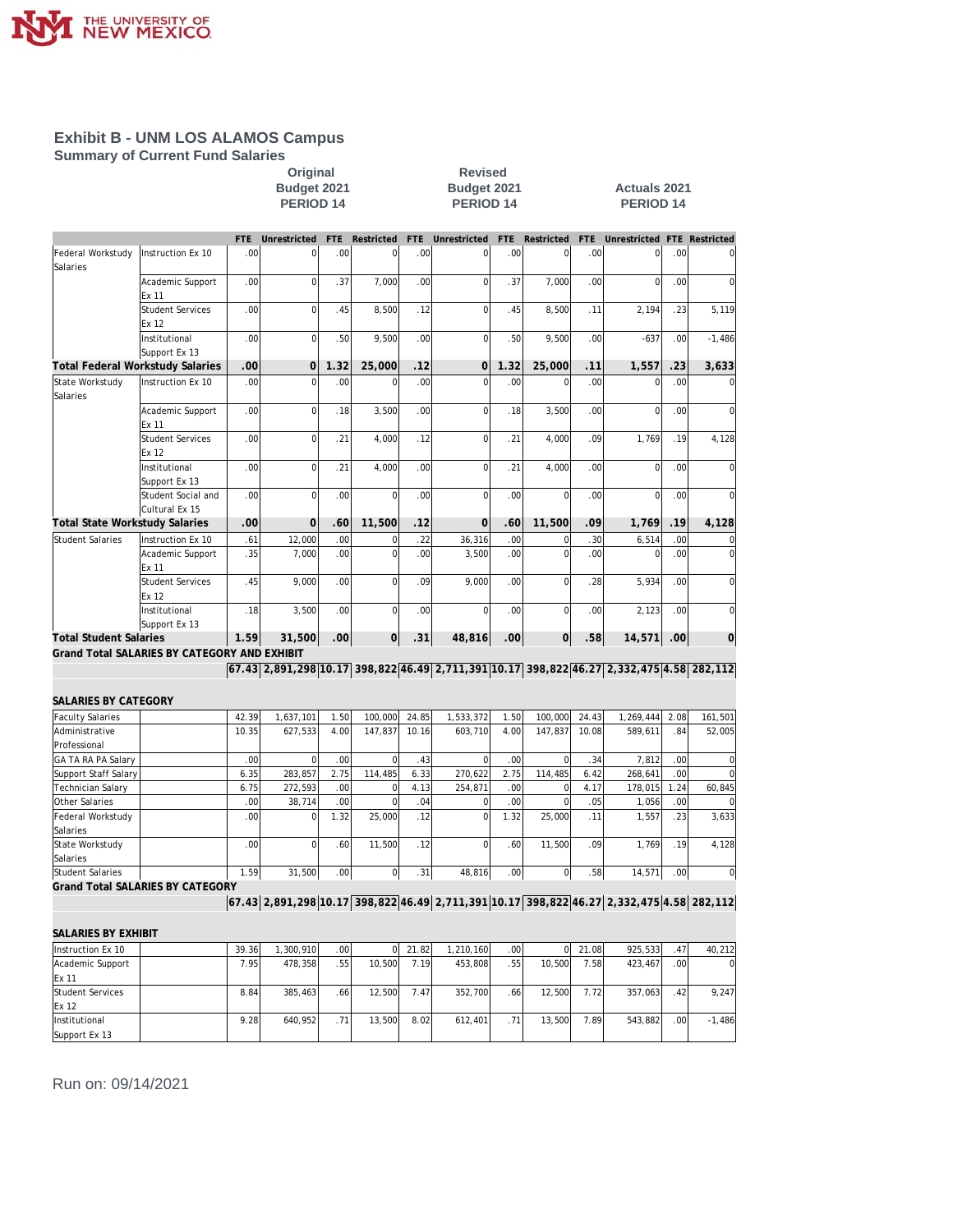

**Summary of Current Fund Salaries**<br>Original

**PERIOD 14 PERIOD 14 PERIOD 14**

**Revised<br>Budget 2021** 

**Budget 2021 Budget 2021 Actuals 2021**

|                                                                                                                                  | <b>FTF</b>   | Unrestricted |      | Restricted | FTF  | Unrestricted | FTF              | Restricted FTE |       | Unrestricted FTE Restricted |        |          |
|----------------------------------------------------------------------------------------------------------------------------------|--------------|--------------|------|------------|------|--------------|------------------|----------------|-------|-----------------------------|--------|----------|
| <b>Operations</b> and                                                                                                            | 2.00         | 85.615       | .00  | ΩI         | 1.99 | 82.322       | .00.             |                | 2.001 | 82.529                      | .001   | $\Omega$ |
| Maintenance of                                                                                                                   |              |              |      |            |      |              |                  |                |       |                             |        |          |
| Plant Ex 14                                                                                                                      |              |              |      |            |      |              |                  |                |       |                             |        |          |
| Student Social and                                                                                                               | .001         |              | .001 |            | .00  |              | .00 <sup>1</sup> |                | .00   |                             | .001   | ΩI       |
| Cultural Ex 15                                                                                                                   |              |              |      |            |      |              |                  |                |       |                             |        |          |
| Public Service Ex 17                                                                                                             | $.00 \times$ |              | 8.25 | 362.322    | .001 |              | 8.25             | 362.322        | .001  |                             | 013.69 | 234.139  |
| Grand Total SALARIES BY EXHIBIT (67.43) 2,891,298(10.17) 398,822(46.49) 2,711,391(10.17) 398,822(46.27) 2,332,475(4.58) 282,112( |              |              |      |            |      |              |                  |                |       |                             |        |          |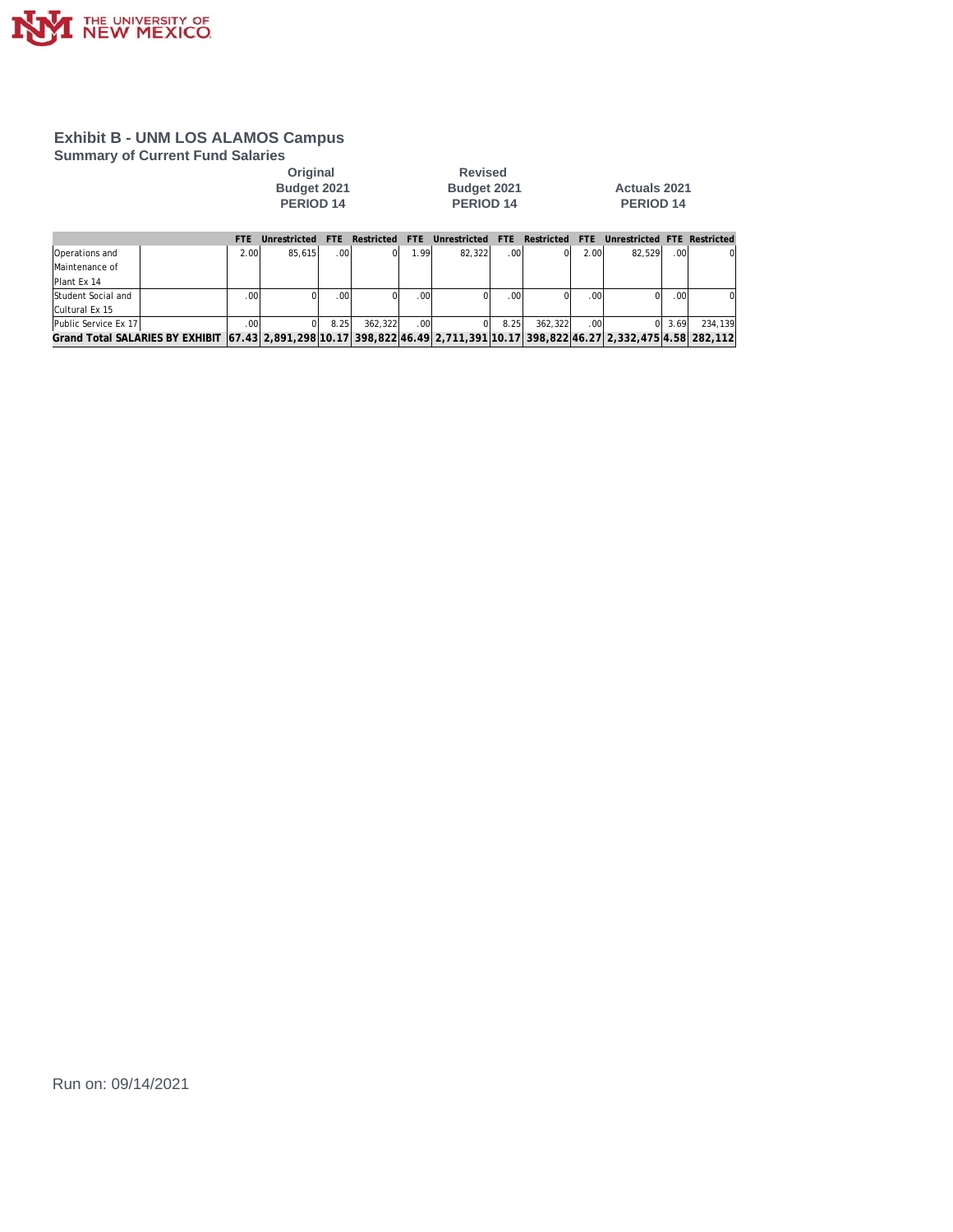#### **Exhibit C**

### **University of New Mexico**

**Los Alamos**

**Salary Increases**

|                                                                      | L<br>$\mathbf I$<br>$\boldsymbol{\mathsf{N}}$<br>E                                                                                 | 2020-2021<br><b>Proposed Percentage Salary Increase</b> | 2020-2021<br><b>Revised Percentage Salary Increase</b> | 2020-2021<br><b>Actual Percentage Salary Increase</b> |
|----------------------------------------------------------------------|------------------------------------------------------------------------------------------------------------------------------------|---------------------------------------------------------|--------------------------------------------------------|-------------------------------------------------------|
| <b>Returning Faculty</b>                                             | $\overline{1}$                                                                                                                     | 4.00%                                                   | 4.00%                                                  | 0.00%                                                 |
| Adjunct Faculty (see note below)                                     | $\mathbf 2$<br>$\mathsf 3$<br>$\overline{4}$                                                                                       |                                                         |                                                        |                                                       |
| Returning Professional Staff (FLSA Exempt)                           | $\sqrt{5}$                                                                                                                         | 4.00%                                                   | 4.00%                                                  | $0.00\%$                                              |
| Returning Support Staff (FLSA Non-Exempt)                            | $\,6\,$<br>$\overline{7}$<br>$\bf 8$                                                                                               | 4.00%                                                   | 4.00%                                                  | $0.00\%$                                              |
| GA/TA                                                                | $\boldsymbol{9}$<br>10                                                                                                             | $\rm N/A$                                               | $\rm N/A$                                              | N/A                                                   |
| <b>Students</b>                                                      | 11<br>12<br>13                                                                                                                     | 15.80%                                                  | 15.80%                                                 | 15.80%                                                |
| Note on Adjunct Faculty:<br>Salary Scale<br>BA/BS<br>MA/MS/JD<br>PhD | 14<br>15<br>16<br>$17\,$<br>18<br>19<br>$20\,$<br>21<br>22<br>23<br>24                                                             | \$720.00/CH<br>\$744.00/CH<br>\$828.00/CH               | \$720.00/CH<br>\$744.00/CH<br>\$828.00/CH              | \$692.00/CH<br>\$744.00/CH<br>\$796.00/CH             |
|                                                                      | 25<br>26<br>$27\,$<br>${\bf 28}$<br>29<br>$30\,$<br>31<br>$32\,$<br>33<br>34<br>35<br>36<br>$37\,$<br>$38\,$<br>$39\,$<br>40<br>41 |                                                         |                                                        |                                                       |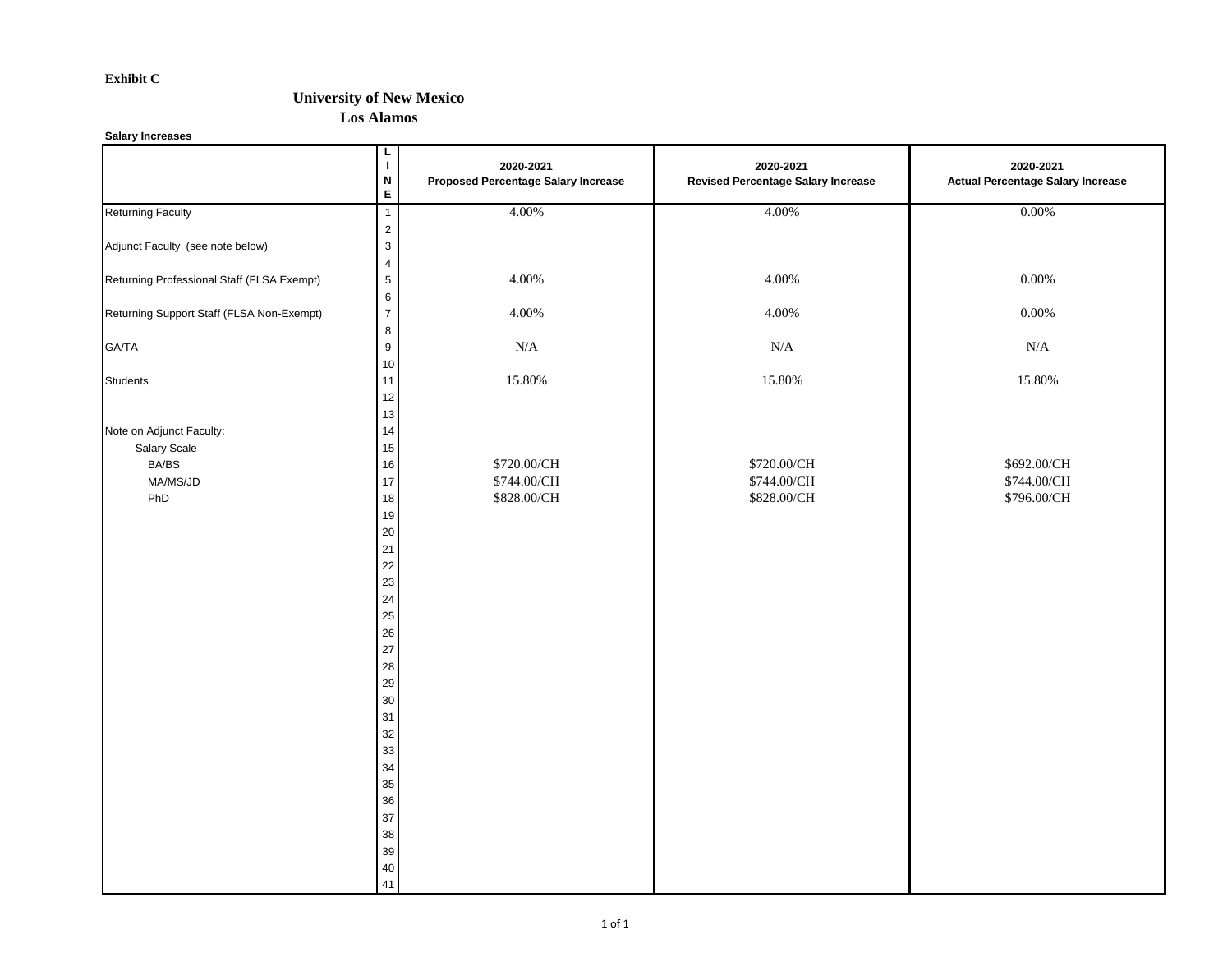## **Exhibit D**

# **University of New Mexico**

**Los Alamos**

# **Tuition, Summer Session, Required Fees, Revenue from Fees & Board**

|                                                 | N<br>E         | <b>ORIGINAL</b><br>BUDGET 2020 BUDGET<br>2021 | <b>REVISED</b><br>2020-<br>2021 | <b>ACTUALS</b><br>2020-2021 |
|-------------------------------------------------|----------------|-----------------------------------------------|---------------------------------|-----------------------------|
| <b>Undergraduate Tuition</b>                    | 1              |                                               |                                 |                             |
| Part-time Students (Hourly Rate)                | $\overline{2}$ |                                               |                                 |                             |
| <b>Resident In-District</b>                     | 3              | \$82.00                                       | \$82.00                         | \$82.00                     |
| <b>Resident Out-of-District</b>                 | 4              | \$82.00                                       | \$82.00                         | \$82.00                     |
| Non-Resident                                    | 5              | \$227.50                                      | \$227.50                        | \$227.50                    |
| Full-time Students (Per Semester)               | 6              |                                               |                                 |                             |
| <b>Resident In-District</b>                     | 7              | \$984.00                                      | \$984.00                        | \$984.00                    |
| Resident Out-of-District*                       | 8              | \$984.00                                      | \$984.00                        | \$984.00                    |
| Non-Resident                                    | 9              | \$2,730.00                                    | \$2,730.00                      | \$2,730.00                  |
| <b>Summer Session</b>                           | 10             |                                               |                                 |                             |
| <b>Hourly Tuition Rate</b>                      | 11             | \$82.00                                       | \$82.00                         | \$82.00                     |
|                                                 | 12             |                                               |                                 |                             |
| <b>Required Fees Hourly Rate (Itemize Uses)</b> | 13             |                                               |                                 |                             |
| <b>Student Activities</b>                       | 14             | \$1.50                                        | \$1.50                          | \$1.50                      |
| Other-Facility Fee                              | 15             | \$3.00                                        | \$3.00                          | \$3.00                      |
| Print Management Fee (per semester)             |                | \$10.00                                       | \$10.00                         | \$10.00                     |
|                                                 | 16             |                                               |                                 |                             |
| <b>Total Tuition and Required Fees</b>          | 17             |                                               |                                 |                             |
| Full Time Undergraduate                         | 18             |                                               |                                 |                             |
| <b>Resident In-District</b>                     | 19             | \$1,048.00                                    | \$1,048.00                      | \$1,048.00                  |
| Resident Out-of-District*                       | 20             | \$1,048.00                                    | \$1,048.00                      | \$1,048.00                  |
| Non-Resident                                    | 21             | \$2,794.00                                    | \$2,794.00                      | \$2,794.00                  |
|                                                 | 22             |                                               |                                 |                             |
| <b>Room Rates</b>                               | 23             |                                               |                                 |                             |
| Maximum Rate                                    | 24             | N/A                                           | N/A                             | N/A                         |
| Minimum Rate                                    | 25             | N/A                                           | N/A                             | N/A                         |
|                                                 | 26             |                                               |                                 |                             |
| <b>Board Rates</b>                              | 27             |                                               |                                 |                             |
| Maximum Rate                                    | 28             | N/A                                           | N/A                             | N/A                         |
| Minimum Rate                                    | 29             | N/A                                           | N/A                             | N/A                         |
|                                                 | 30             |                                               |                                 |                             |
|                                                 | 31             |                                               |                                 |                             |